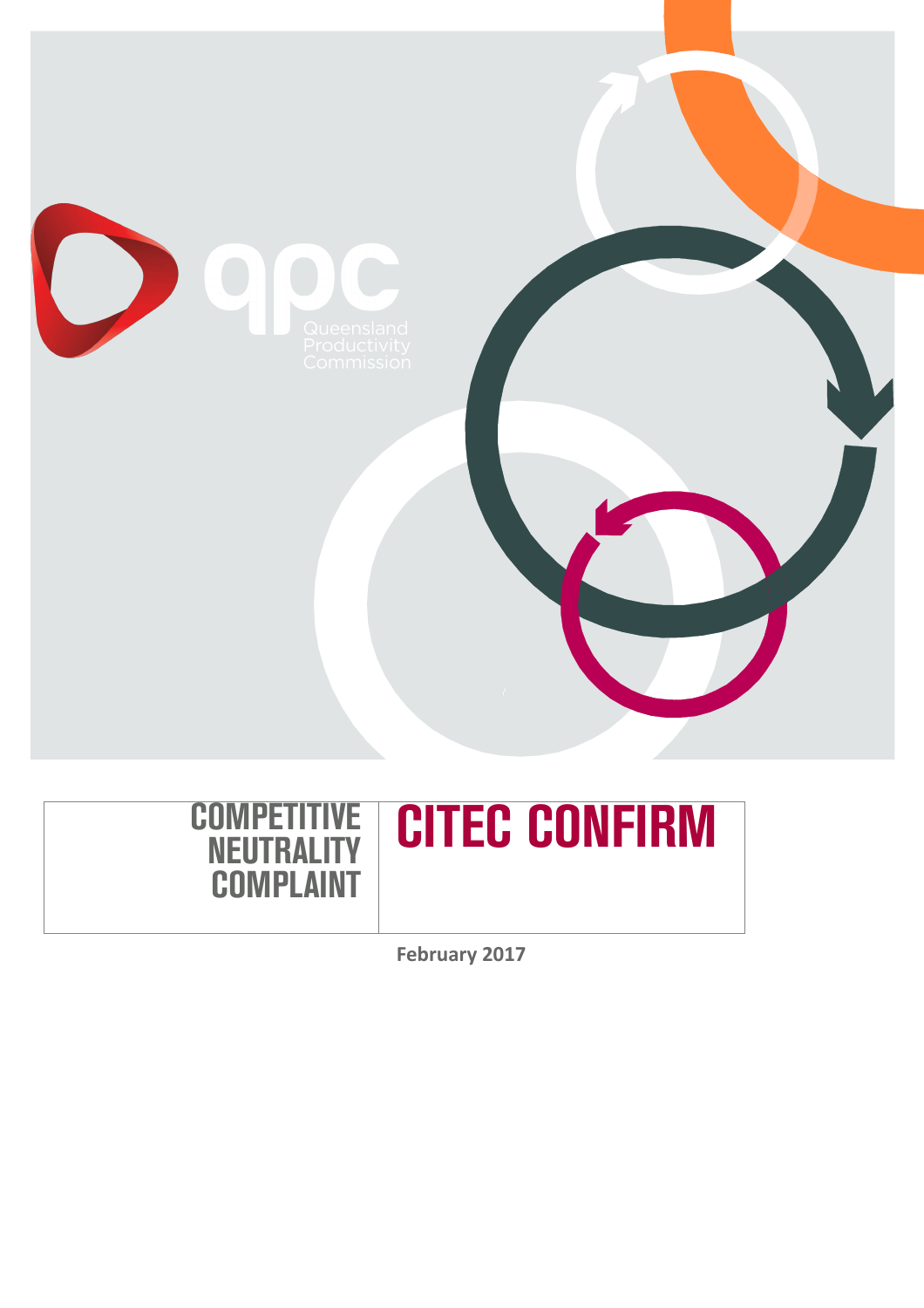#### **© Queensland Productivity Commission 2017**

The Queensland Productivity Commission supports and encourages the dissemination and exchange of information. However, copyright protects this document.

The Queensland Productivity Commission has no objection to this material being reproduced, made available online or electronically but only if it is recognised as the owner of the copyright and this material remains unaltered.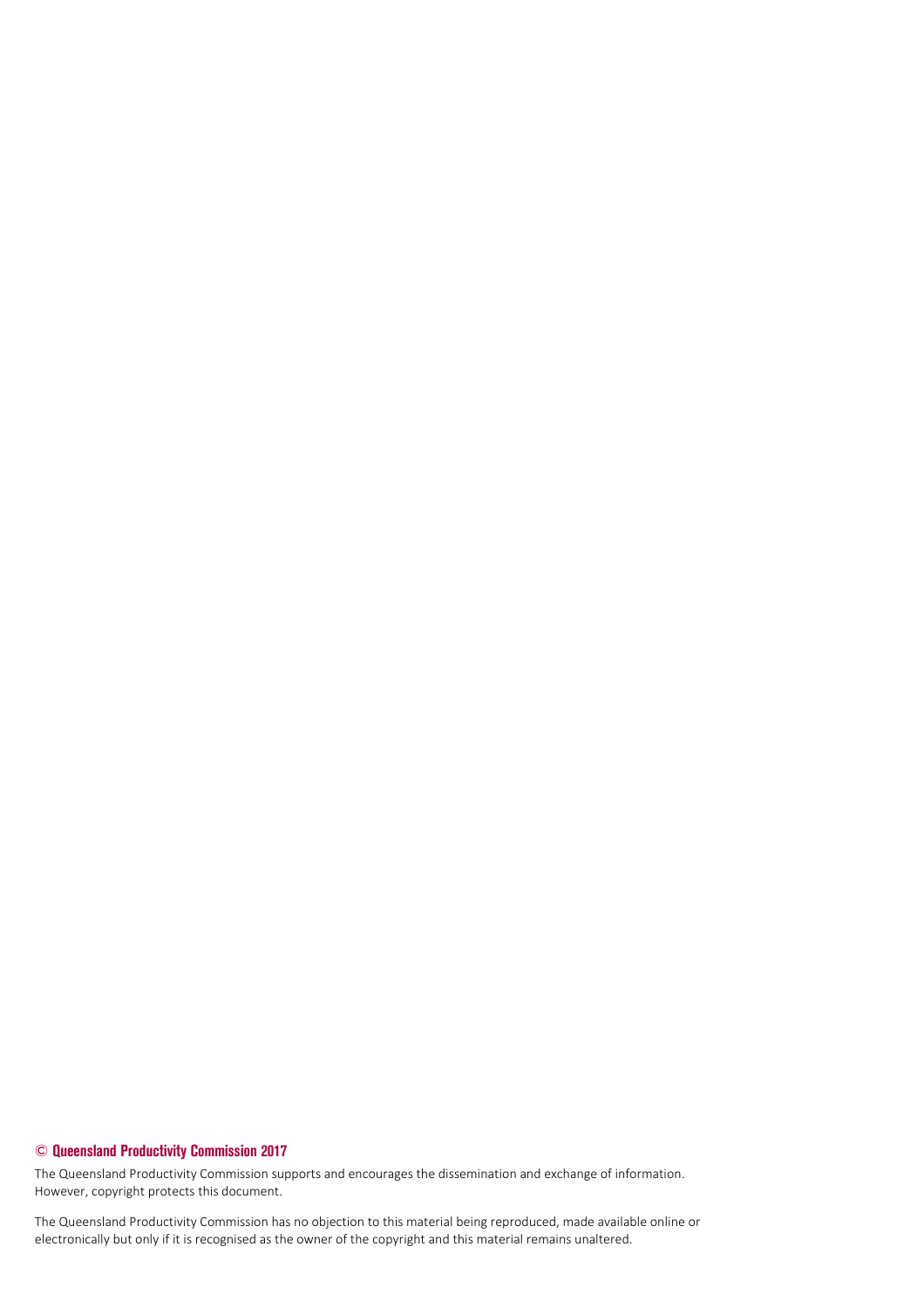# **Table of Contents**

| VI<br><b>EXECUTIVE SUMMARY</b>               |                                                                     |    |
|----------------------------------------------|---------------------------------------------------------------------|----|
| SUMMARY OF FINDINGS AND RECOMMENDATIONS<br>9 |                                                                     |    |
| $\mathbf{1}$                                 | <b>INTRODUCTION</b>                                                 | 11 |
| 1.1                                          | Background to competitive neutrality                                | 11 |
| 1.2                                          | The nature of the complaint                                         | 12 |
| 1.3                                          | Scope of the investigation and report                               | 12 |
| 1.4                                          | CITEC's information brokerage services                              | 12 |
| 1.5                                          | Tasks and timing                                                    | 13 |
| 1.6                                          | Structure of the report                                             | 14 |
| 2                                            | LEGAL AND POLICY FRAMEWORK                                          | 15 |
| 2.1                                          | The principle of competitive neutrality                             | 15 |
| 2.2                                          | The Queensland competitive neutrality policy                        | 15 |
| 3                                            | <b>COMPETITIVE NEUTRALITY COMPLAINTS PROCESS</b>                    | 22 |
| 3.1                                          | About competitive neutrality complaints                             | 22 |
| 3.2                                          | Process for dealing with complaints                                 | 23 |
| 3.3                                          | Investigation report                                                | 24 |
| 3.4                                          | Allegation of non-compliance substantiated                          | 24 |
| 4                                            | THE COMPLAINT AND DECISION TO INVESTIGATE                           | 26 |
| 4.1                                          | Complaint received from InfoTrack                                   | 26 |
| 4.2                                          | The QCA's review of InfoTrack complaint and decision to investigate | 27 |
| 4.3                                          | Investigation transfer to the Commission                            | 28 |
| 5                                            | <b>BACKGROUND</b>                                                   | 31 |
| 5.1                                          | What is information brokerage?                                      | 31 |
| 5.2                                          | <b>About InfoTrack</b>                                              | 33 |
| 5.3                                          | Department of Science Information Technology and Innovation         | 34 |
| 5.4                                          | <b>About CITEC</b>                                                  | 35 |
| 5.5                                          | Agencies named in the complaint                                     | 37 |
| 6                                            | <b>ACCESS TO THE SERVICES</b>                                       | 41 |
| 6.1                                          | InfoTrack's submission                                              | 41 |
| 6.2                                          | CITEC's submission                                                  | 42 |
| 6.3                                          | Victorian Services                                                  | 44 |
| 6.4                                          | The Commission's analysis                                           | 45 |
| 7                                            | COMPETITIVE NEUTRALITY ADJUSTMENTS AND OTHER MATTERS                | 54 |
| 7.1                                          | Taxes and tax equivalents                                           | 54 |
| 7.2                                          | Debt Guarantee Fee                                                  | 56 |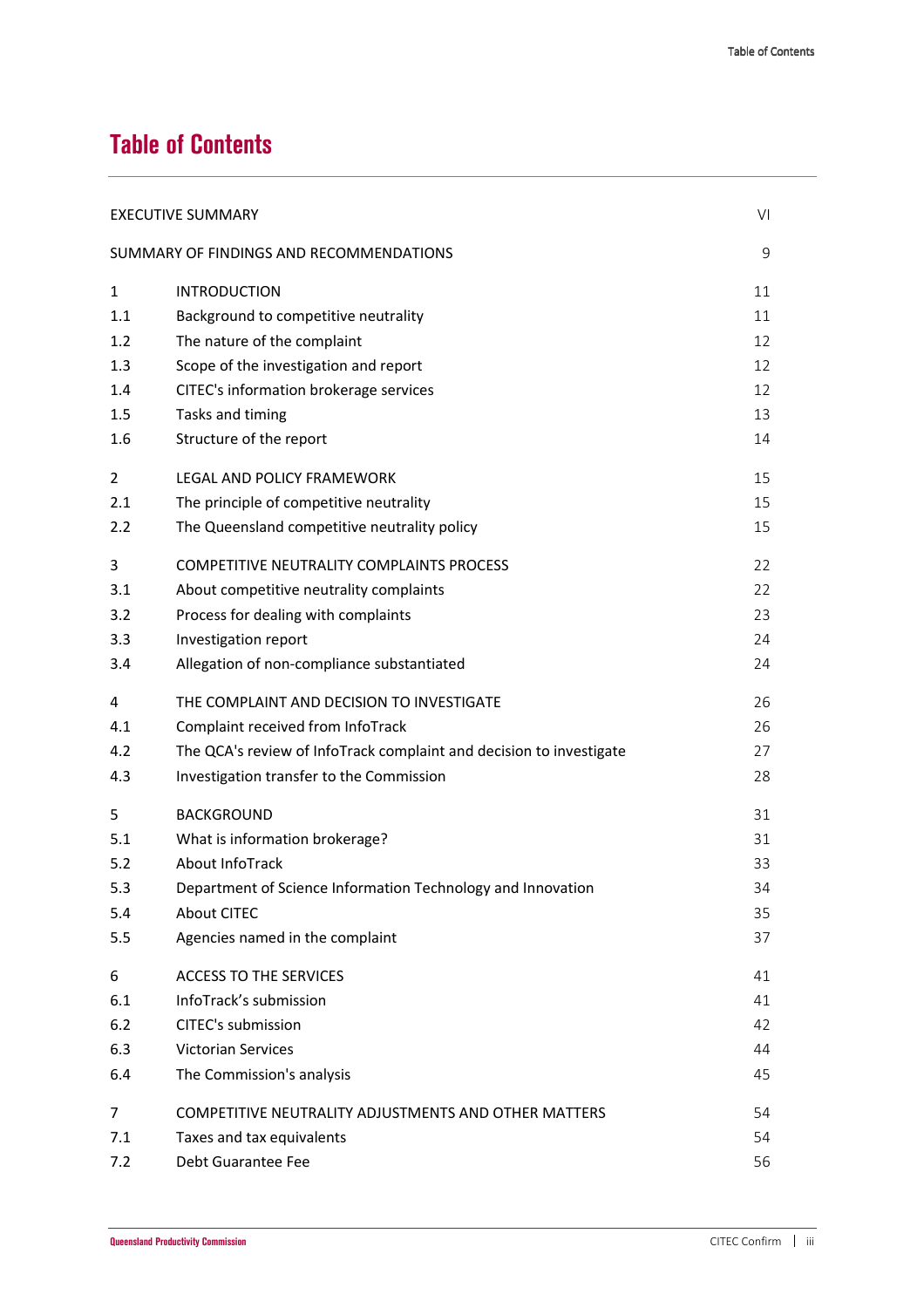| <b>GLOSSARY</b>                     | 58 |
|-------------------------------------|----|
| APPENDIX A LEGISLATION AND POLICIES | 60 |
| <b>BIBLIOGRAPHY</b>                 | 64 |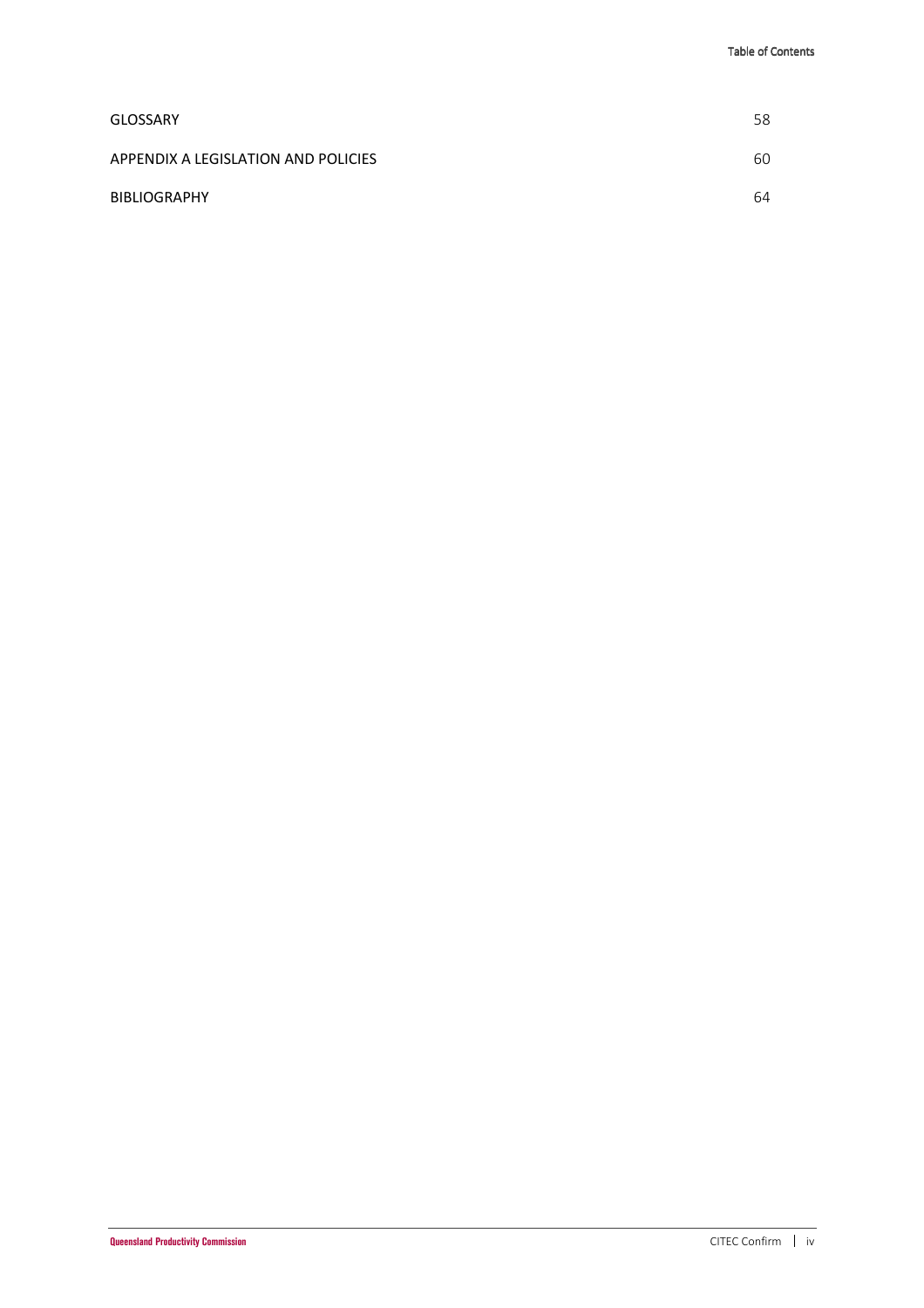



# **THE ROLE OF THE COMMISSION**

The role of the Queensland Productivity Commission (Commission) is to provide independent advice on complex economic and regulatory issues, and propose policy reforms, with the objective of driving economic growth, lifting productivity, and improving living standards across Queensland.

Under the *Queensland Productivity Commission Act 2015* (Qld) (Act) and the *Queensland Productivity Commission Regulation 2015* (Qld) (Regulation), the Commission's work encompasses:

- public inquiries into productivity, economic development and industry matters;
- regulatory advice and guidance to departments; and
- policy research.

It is also the role of the Commission to undertake the State's competitive neutrality functions, including:

- advise government agencies about complying with the principle of competitive neutrality; and
- receive, investigate and report on complaints about alleged failures of government agencies to comply with the principle of competitive neutrality.

The philosophy and principles under which the Commission operates are independence, rigour, responsiveness, openness, transparency, equity, efficiency and effectiveness.

The Commission assumed responsibility for competitive neutrality in November 2015. Prior to this time, competitive neutrality investigations were being conducted by the Queensland Competition Authority (QCA).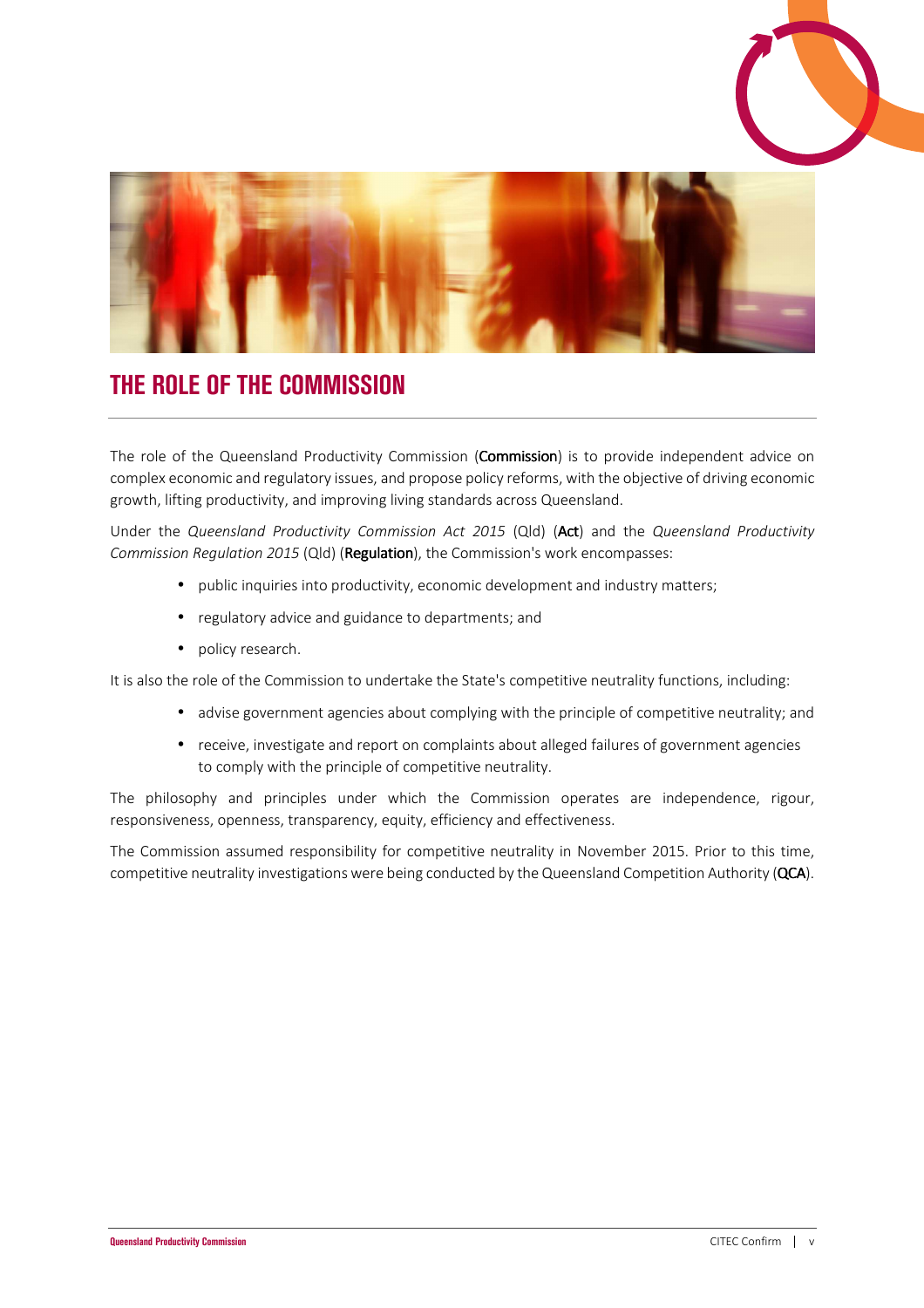# **EXECUTIVE SUMMARY**

The Queensland Competition Authority (QCA) received a competitive neutrality complaint lodged by InfoTrack Pty Ltd (InfoTrack) on 16 September 2015 against CITEC Confirm.

At the time that the complaint was lodged, the QCA was the agency responsible for competitive neutrality in Queensland. The governing legislation was the *Queensland Competition Authority Act 1997* (Qld) (**QCA Act**) and, accordingly, the process of considering and investigating the competitive neutrality compliant lodged by InfoTrack was commenced under the QCA Act.

The subject matter of the complaint is that CITEC Confirm does not comply with the principle of competitive neutrality under section 38(c) of the QCA Act. The substance of the complaint is that CITEC Confirm's access to, and provision of, the following services breaches the principle of competitive neutrality:

- document lodgement services in the Queensland Magistrates Court, Queensland Civil and Administrative Tribunal, Magistrates' Court of Victoria, County Court of Victoria and Supreme Court of Victoria;
- vehicle registration number searches on the Queensland Motor Vehicle Register;
- Queensland property crime and traffic incident reports; and
- Victorian crime incident reports,

because its access to those services:

- gives it a competitive advantage over competitors or potential competitors in the market for information brokerage services; and
- is alleged to be a consequence of procedural or regulatory requirements of the State (through various departments and agencies) that only CITEC have access, or direct access, to their databases or systems and that competitors or potential competitors not have access, or direct access, to their databases or systems.

At the time of the complaint, CITEC was a declared 'significant business activity' (SBA) being carried on by a Government agency for the purpose of Part 4 of the QCA Act. This meant that CITEC must comply with the competitive neutrality principle as defined under section 38 of the QCA Act.<sup>1</sup>

The QCA made the decision to commence an investigation of the complaint under section 46 of the QCA Act.

On 20 November 2015, the responsibility for the Government's competitive neutrality regulatory function was transferred from the QCA to the Queensland Productivity Commission (Commission) on commencement of the Act. As such, the Commission assumed responsibility for the investigation into InfoTrack's competitive neutrality complaint.

CITEC continues to be a SBA being carried on by a Government agency for the purpose of part 5 of the Act. Accordingly, CITEC must comply with the principle of competitive neutrality as defined under section 32 of the Act.

This Report sets out the findings of the Commission's investigation into the competitive neutrality complaint against CITEC Confirm.

<sup>&</sup>lt;sup>1</sup> The *Queensland Productivity Commission Act 2015* (the Act), s 33, defines a SBA as a business activity carried out by a government owned corporation, or a business activity carried out by another government agency that the Minister decides, on the recommendation of the Commission, is a significant business activity. CITEC is prescribed as a SBA under the Act.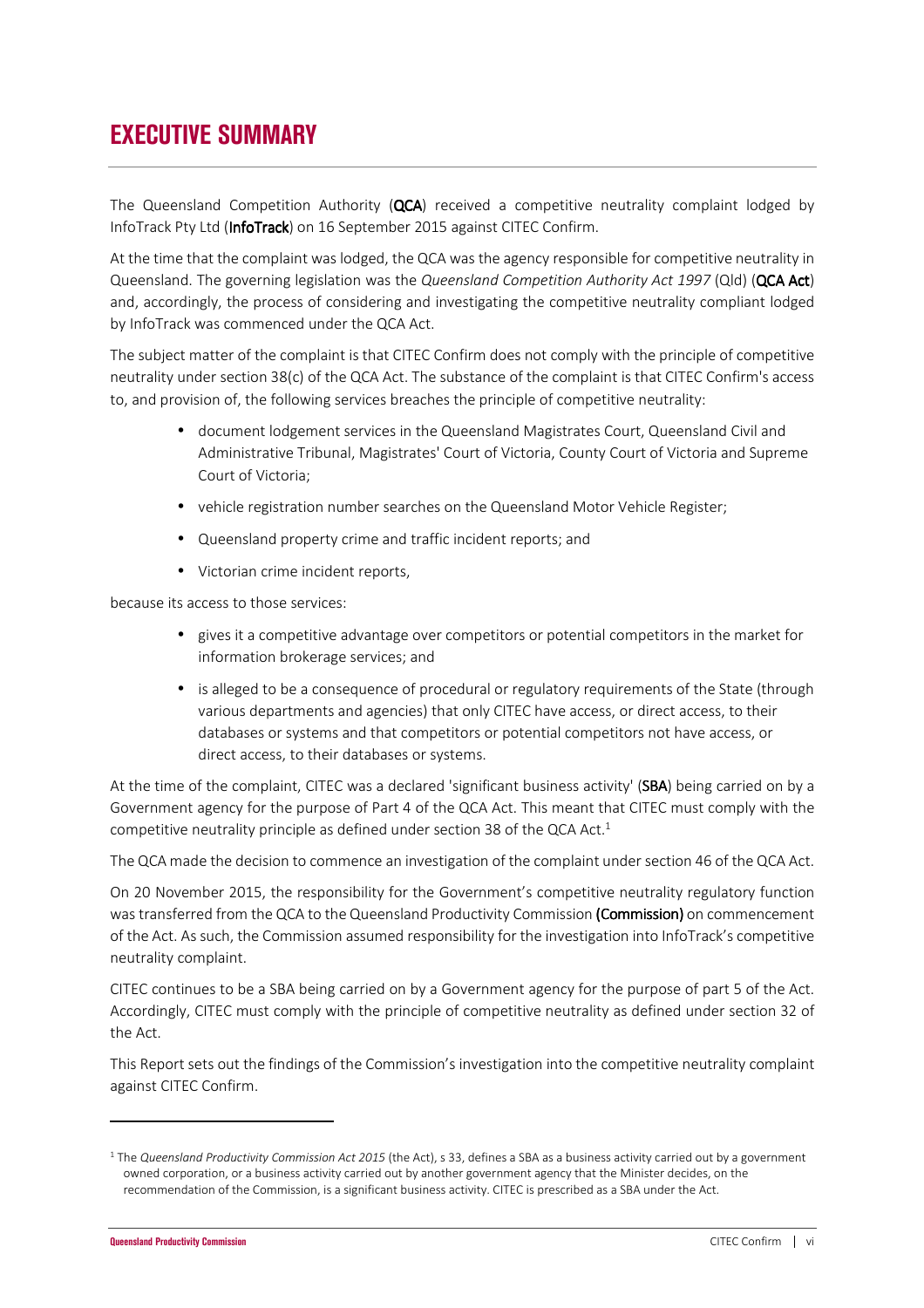#### **Findings and Recommendations**

The Commission's investigation into InfoTrack's complaint concludes that CITEC Confirm's Services do not breach the principle of competitive neutrality as defined in the Act.

#### **Access to the services**

Based on the information provided, the Commission found there is no agreement-based or contractual arrangement providing CITEC Confirm with exclusive access to the Queensland Services. The Commission also found no government directive, policy, legislation or standards, pertaining to information brokerage that would give CITEC Confirm an advantage over its private sector competitors.

The Commission notes that the document lodgement services with the Queensland Courts, vehicle registration number searches, and property, crime and traffic incident reports services provided by CITEC Confirm to Queensland Government agencies are 'in-house' arrangements (no market for the service). The decision of whether a Queensland Government department or agency engages with an information broker that is not 'in-house', is a matter for the Queensland department or agency. If a decision is made to 'open up' provision of services (in this instance information brokerage), CITEC Confirm would be entitled to tender for the services and must do so on a competitively neutral basis.

The Queensland Office of State Revenue (Queensland OSR) land tax certificate services are conducted in a competitive market, with more than one information broker providing access to the certificates. The Commission found that CITEC provides these services on a competitively neutral basis. CITEC Confirm is subject to the same search delivery fee as InfoTrack and other providers. Prices were found to fully incorporate costs of delivering the services, including the search delivery fee (refer to chapter 7).

The Commission is required, as per relevant Queensland legislation, to consider the complaint as it applies to the Victorian agencies and services.

The Commission determined CITEC does not have exclusive access in the provision of eFiling to the Victorian Magistrates Court as there are two additional information brokers also providing eFiling services.

For the remaining Victorian services, the Commission is unable to determine whether CITEC Confirm has exclusive access to the services, as it does not have sufficient information to inform a conclusion, nor does the Commission have information gathering powers in Victoria to obtain the necessary information.

#### **Competitive Neutrality Adjustments**

Based on the information provided, the Commission found that CITEC does not enjoy a competitive advantage over its competitors, or potential competitors on the basis that it is not subject to: full Commonwealth or State taxes (or tax equivalents) and debt guarantee fees (directed to offset the competitive advantages of government guarantees) or procedural or regulatory requirements of the Commonwealth, the State or a local government.

#### **Structure of the report**

This report is presented in seven chapters:

- Chapter 1 Introduction;
- Chapter 2 Legal and Policy Framework;
- Chapter 3 Competitive Neutrality complaints;
- Chapter 4 The Complaint and decision to investigate;
- Chapter 5 Background;
- Chapter 6 Access to Services: and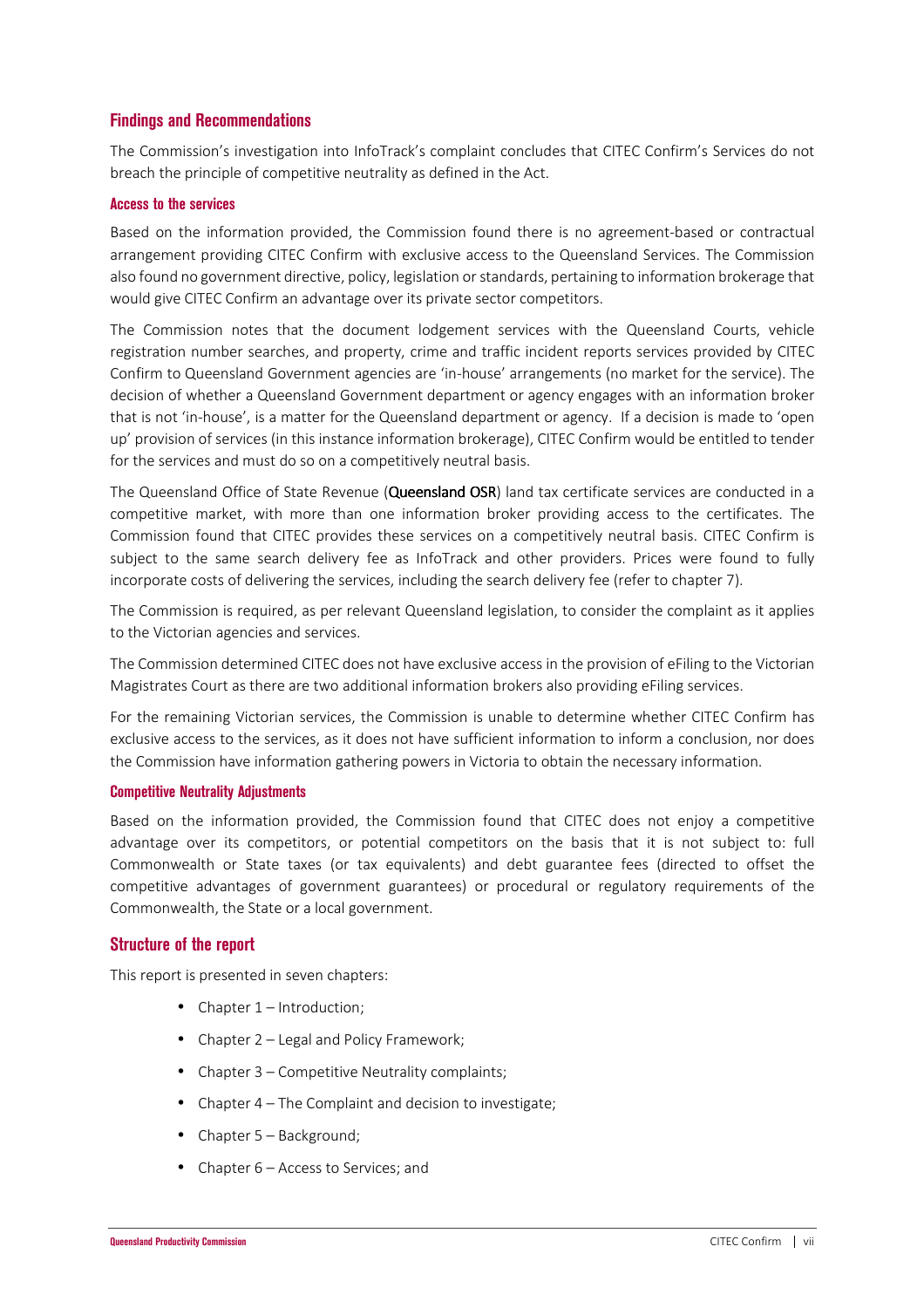• Chapter 7 – Competitive Neutrality Adjustments and Other Matters.

**Chapter 1** provides an overview of competitive neutrality in Queensland and provides background information on how the policy objective of competitive neutrality was developed. It provides a general overview of InfoTrack's complaint and discusses CITEC's information brokerage services.

Chapter 2 provides a detailed discussion of the legal and policy framework in which competitive neutrality operates. It examines the applicable competitive neutrality policy and contemplates how competitive neutrality is achieved including discussions on the concept of commercialisation and its application to competitive neutrality.

Chapter 3 outlines the competitive neutrality complaints process as it is set out in the Act. It discusses who can make a competitive neutrality complaint, the basis upon which a competitive neutrality complaint may be lodged and the process for dealing with, and investigating a competitive neutrality complaint. It concludes by discussing the legislative requirement for a report on a competitive neutrality investigation.

Chapter 4 is an in-depth discussion on the elements of InfoTrack's complaint. The complaint includes the following Government agencies:

|                     | Document lodgement services in the Queensland Magistrates Court                 |  |
|---------------------|---------------------------------------------------------------------------------|--|
|                     | Document lodgement services in the Queensland Civil and Administrative Tribunal |  |
| Queensland Services | Vehicle registration number searches on the Queensland Motor Vehicle Register   |  |
|                     | Queensland property crime and traffic incident reports                          |  |
|                     | Queensland Office of State Revenue (OSR) land tax certificates                  |  |
|                     | Document lodgement services in the Magistrates Court, County Court and Supreme  |  |
| Victorian Services  | Court of Victoria                                                               |  |
|                     | Victorian crime incident reports                                                |  |

Chapter 5 provides background on the information brokerage industry, the role of information brokers, and an overview of InfoTrack and the other stakeholders named in the complaint, namely InfoTrack, CITEC Confirm and the relevant State government agencies.

Chapter 6 of the Report sets out the critical analysis of whether CITEC Confirm has exclusive access to the Services by virtue of its government ownership. It includes a discussion of the market in which CITEC Confirm is operating in and what services are offered by each of the Government entities the subject of InfoTrack's complaint. It also analyses the applicability of the '*Queensland Government Policy on the Contracting-out of Services*'.

Chapter 7 discusses the Commission's analysis of CITEC's adherence with implementing a tax equivalent regime and debt neutrality fees, to remove any advantages it may benefit from, by virtue of its government ownership.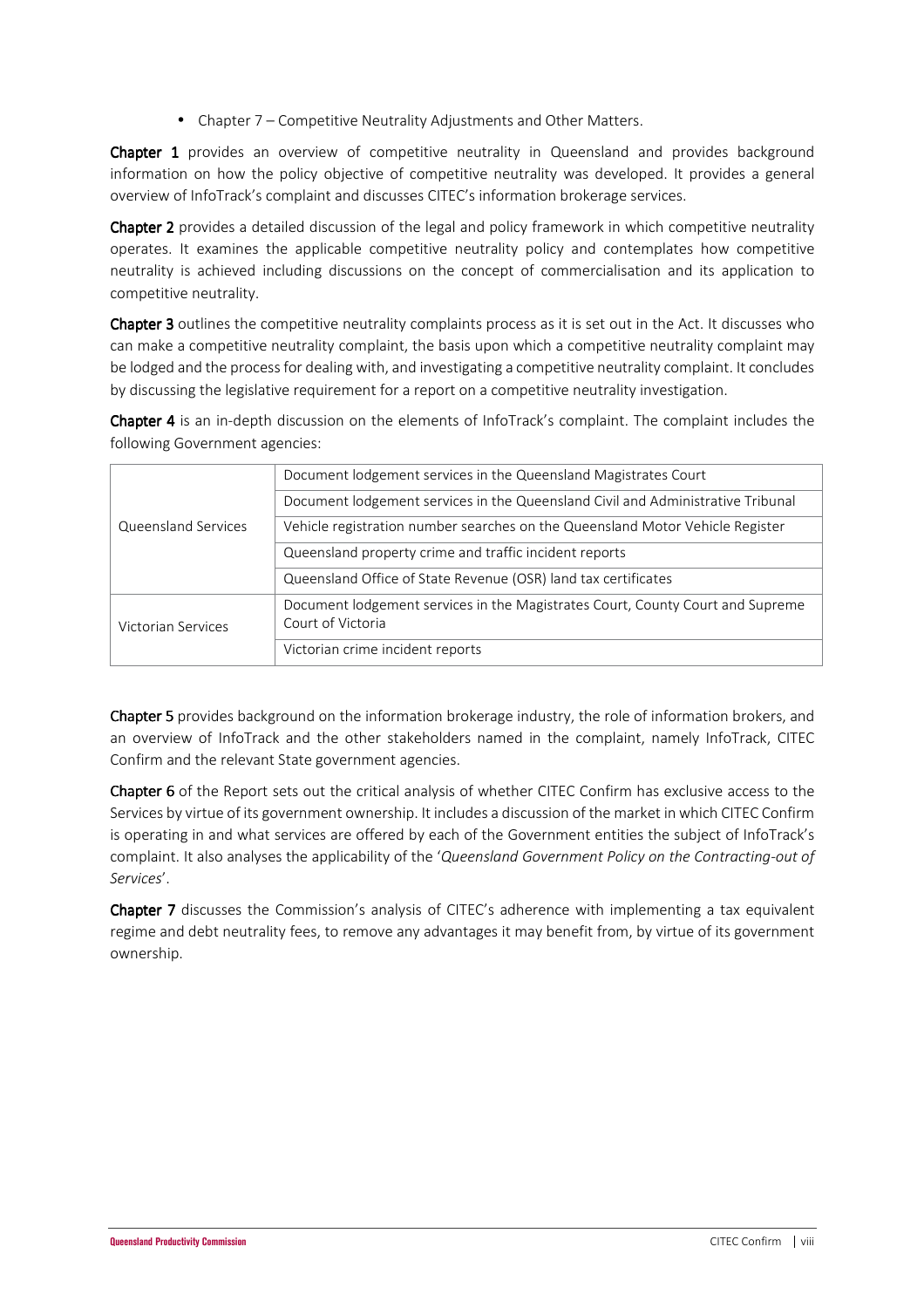# **SUMMARY OF FINDINGS AND RECOMMENDATIONS**

| Relevant<br>section in the<br>Report | <b>Box</b><br><b>Number</b> | <b>Finding or Recommendation</b>                                                                                                                                                                                                                                                                                                                                                                                                             |
|--------------------------------------|-----------------------------|----------------------------------------------------------------------------------------------------------------------------------------------------------------------------------------------------------------------------------------------------------------------------------------------------------------------------------------------------------------------------------------------------------------------------------------------|
| 6.3                                  | 6.1                         | In accordance with section 4 of the Act, the Commission is required to consider the<br>complaint as it applies to the Victorian agencies and services.                                                                                                                                                                                                                                                                                       |
| 6.4.1                                | 6.2                         | Based on the service agreements provided, the Commission found no evidence of provisions<br>granting CITEC Confirm with exclusive access to the Services.                                                                                                                                                                                                                                                                                    |
| 6.4.2                                | 6.3                         | CITEC Confirm does not have an advantage over its private sector competitors that may<br>arise from applicable Queensland legislation.                                                                                                                                                                                                                                                                                                       |
| 6.4.2                                | 6.4                         | CITEC Confirm does not have an advantage over its private sector competitors resulting<br>from Queensland Government policies relating to information brokerage.                                                                                                                                                                                                                                                                             |
| 6.4.2                                | 6.5                         | The overarching principles and standards governing the management of access to<br>government information and databases do contain provisions restricting a Queensland<br>government agency's ability to engage private sector information brokers, where it is in the<br>public interest to do so.                                                                                                                                           |
| 6.4.3                                | 6.6                         | The Commission did not find that CITEC Confirm has a competitive advantage over its<br>competitors on the basis that it is engaged as an 'in-house' provider for the following<br>services.                                                                                                                                                                                                                                                  |
|                                      |                             | document lodgement services in the Queensland Magistrates Court;<br>(a)                                                                                                                                                                                                                                                                                                                                                                      |
|                                      |                             | document lodgement services in the Queensland Civil and Administrative Tribunal;<br>(b)                                                                                                                                                                                                                                                                                                                                                      |
|                                      |                             | vehicle registration number searches on the Queensland Motor Vehicle Register;<br>(c)<br>and                                                                                                                                                                                                                                                                                                                                                 |
|                                      |                             | (d)<br>Queensland property crime and traffic incident reports.                                                                                                                                                                                                                                                                                                                                                                               |
| 6.4.3                                | 6.7                         | If a Queensland Government department or agency decides to 'open up' provision of<br>services, (in this instance information brokerage), CITEC Confirm would be entitled to tender<br>for the services, and must do so on a competitively neutral basis.                                                                                                                                                                                     |
| 6.4.3                                | 6.8                         | The Commission found CITEC Confirm does not have a competitive advantage over<br>InfoTrack in the provision of Queensland OSR land tax certificates.                                                                                                                                                                                                                                                                                         |
| 6.4.4                                | 6.9                         | Based on the information made available to the Commission, it is unable to determine if<br>CITEC Confirm enjoys exclusive access to the following services:                                                                                                                                                                                                                                                                                  |
|                                      |                             | (a)<br>document lodgement services in the County Court of Victoria;                                                                                                                                                                                                                                                                                                                                                                          |
|                                      |                             | (b)<br>document lodgement services in the Supreme Court of Victoria; and                                                                                                                                                                                                                                                                                                                                                                     |
|                                      |                             | Victorian crime incident reports.<br>(c)                                                                                                                                                                                                                                                                                                                                                                                                     |
| 6.4.4                                | 6.10                        | Based on the information provided to the Commission, it is found that CITEC Confirm does<br>not have a competitive advantage over InfoTrack in the provision of eFiling to the Victorian<br>Magistrates Court.                                                                                                                                                                                                                               |
| 7.1                                  | 7.1                         | The Commission found that CITEC has implemented tax equivalent regimes for both<br>Commonwealth and State level taxes, and accordingly, CITEC does not enjoy a competitive<br>advantage over competitors or potential competitors due to it not being subject to full<br>Commonwealth or State taxes or tax equivalent systems. Therefore, CITEC is not in breach<br>of the principle of competitive neutrality under section 32 of the Act. |
| 7.2                                  | 7.2                         | The Commission found that CITEC has a mechanism in place to account for the market cost<br>of debt at the commercial rate and accordingly, CITEC does not enjoy a competitive<br>advantage over competitors or potential competitors due to it not being subject to debt                                                                                                                                                                     |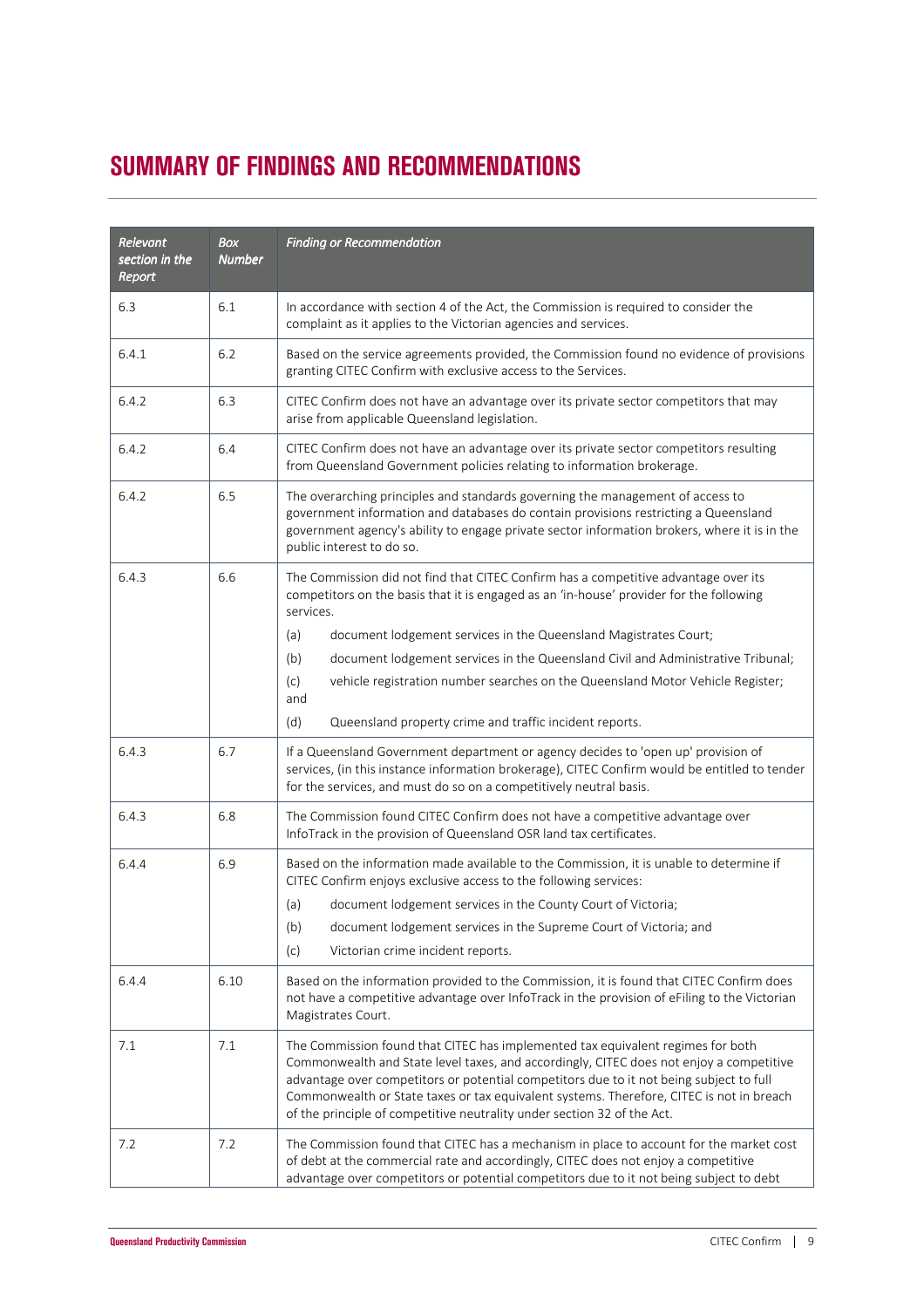| Relevant<br>section in the<br>Report | <b>Box</b><br><b>Number</b> | <b>Finding or Recommendation</b>                                                                                                                                                                                |
|--------------------------------------|-----------------------------|-----------------------------------------------------------------------------------------------------------------------------------------------------------------------------------------------------------------|
|                                      |                             | guarantee fees directed towards offsetting the competitive advantages of government<br>guarantees. Therefore, CITEC is not in breach of the principle of competitive neutrality<br>under section 32 of the Act. |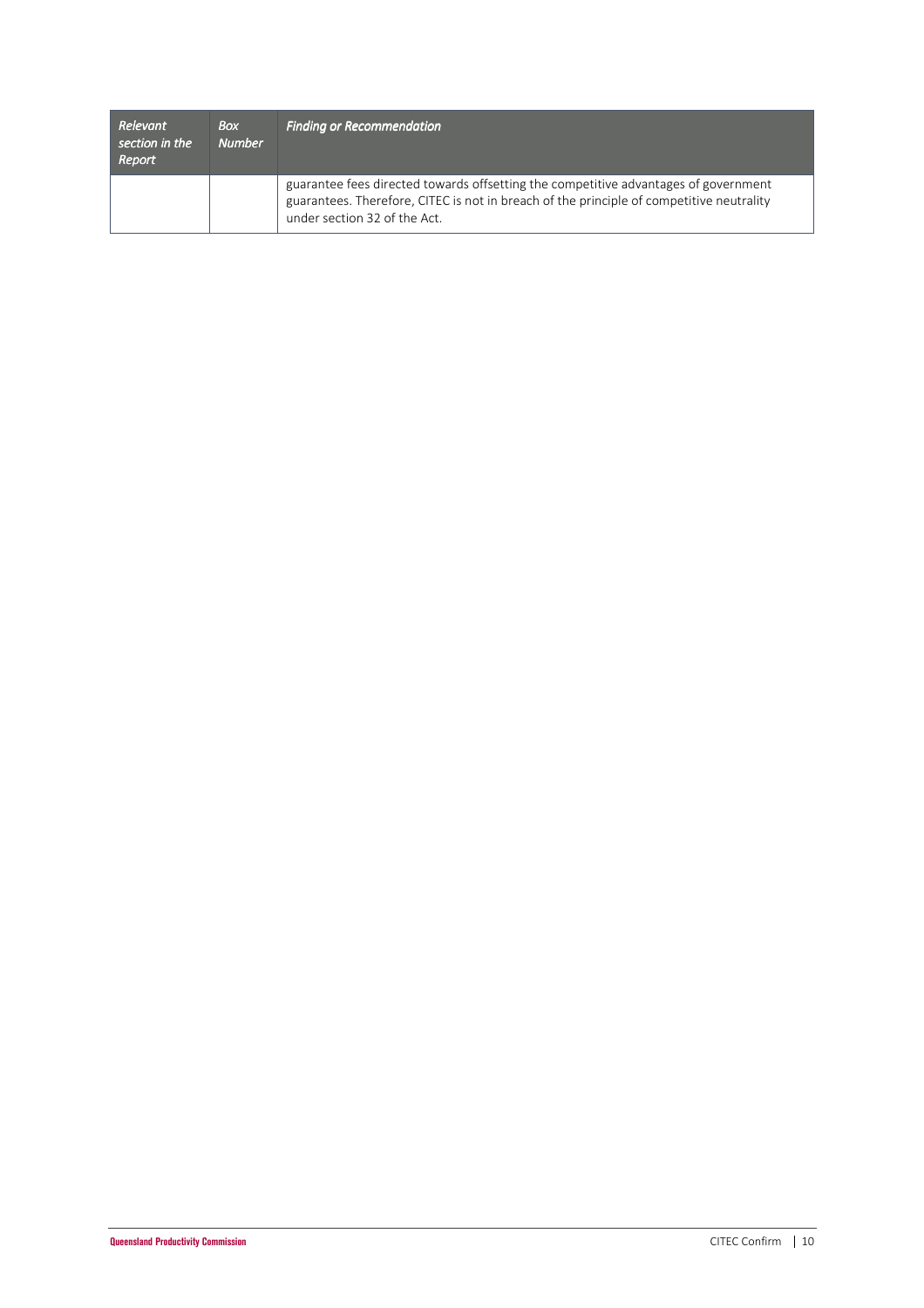## **1 INTRODUCTION**

*The Commission has responsibility for investigating competitive neutrality complaints about significant business activities. The objective of competitive neutrality is to ensure that a public sector business does not have a competitive advantage (or disadvantage) over the private sector solely due to its government ownership.* 

*The Commission's approach to competitive neutrality, assessing competitive neutrality complaints, undertaking investigations and providing recommendations to Government is set out in the Competitive Neutrality Policy (CN Policy) and administered through the Act.* 

*This section provides an overview of competitive neutrality and the key elements of this Report.* 

### **1.1 Background to competitive neutrality**

The principle of competitive neutrality in Australia was born out of the National Competition Policy (NCP) reforms in the 1990's. The NCP was Australia's landmark microeconomic reform program, with the key principle being that competitive markets will generally best serve the interests of consumers and the wider community. The NCP was agreed to by all Australian Governments in 1995 and is comprised of three agreements, being the Conduct Code Agreement, Competition Principles Agreement and the National Competition Policy and Related Reforms Agreement.

Competitive neutrality reform was a commitment under clause 3 of the Competition Principles Agreement, which has, as its underlying policy objective, *"the elimination of resource allocation distortions arising out of the public ownership of entities engaged in significant business activities: Government businesses should not enjoy any net competitive advantage simply as a result of their public sector ownership"*. 2 The Australian Government and all States and Territories committed to ensuring that government owned businesses did not enjoy a competitive advantage simply due to government ownership. The objective in clause 3 is grounded on the premise that, if Government business activities have unfair advantages (or disadvantages), this could promote inefficient production and pricing practices. Inefficient production and pricing practices may cause an excess flow of resources to the public sector, limiting resource availability to the private sector, which ultimately increases the overall costs of service provision to the community. Under clause 7 of the Competition Principles Agreement, Australian State and Territory Governments committed to apply this reform to the local government level.

In 1996, each State Government published a competitive neutrality statement, outlining its competitive neutrality policy implementation program and mechanism for handling complaints. The Queensland Government's 1996 CN Policy remains the working policy statement today.

Importantly, competitive neutrality is not aimed at removing comparative advantages or disadvantages related to superior performance or inherent advantages of firms operating in the same or similar legal and regulatory frameworks. Rather, the aim of the Queensland Government's CN policy is to remove a competitive advantage (or disadvantage) a government entity may have over private businesses due to its government ownership.<sup>3</sup>

Competitive neutrality does not require that all businesses should compete on equal footing or that the Government is obliged to open up to competition the in-house provision of goods and services, even if those

<sup>2</sup> National Competition Policy Competition Principles Agreement, clause 3, viewed at https://www.coag.gov.au/node/52

<sup>&</sup>lt;sup>3</sup> Queensland Treasury 1996, National Competition Policy Implementation in Queensland: Competitive Neutrality and Queensland *Government Business Activities (July 1996)*, pp. 9-10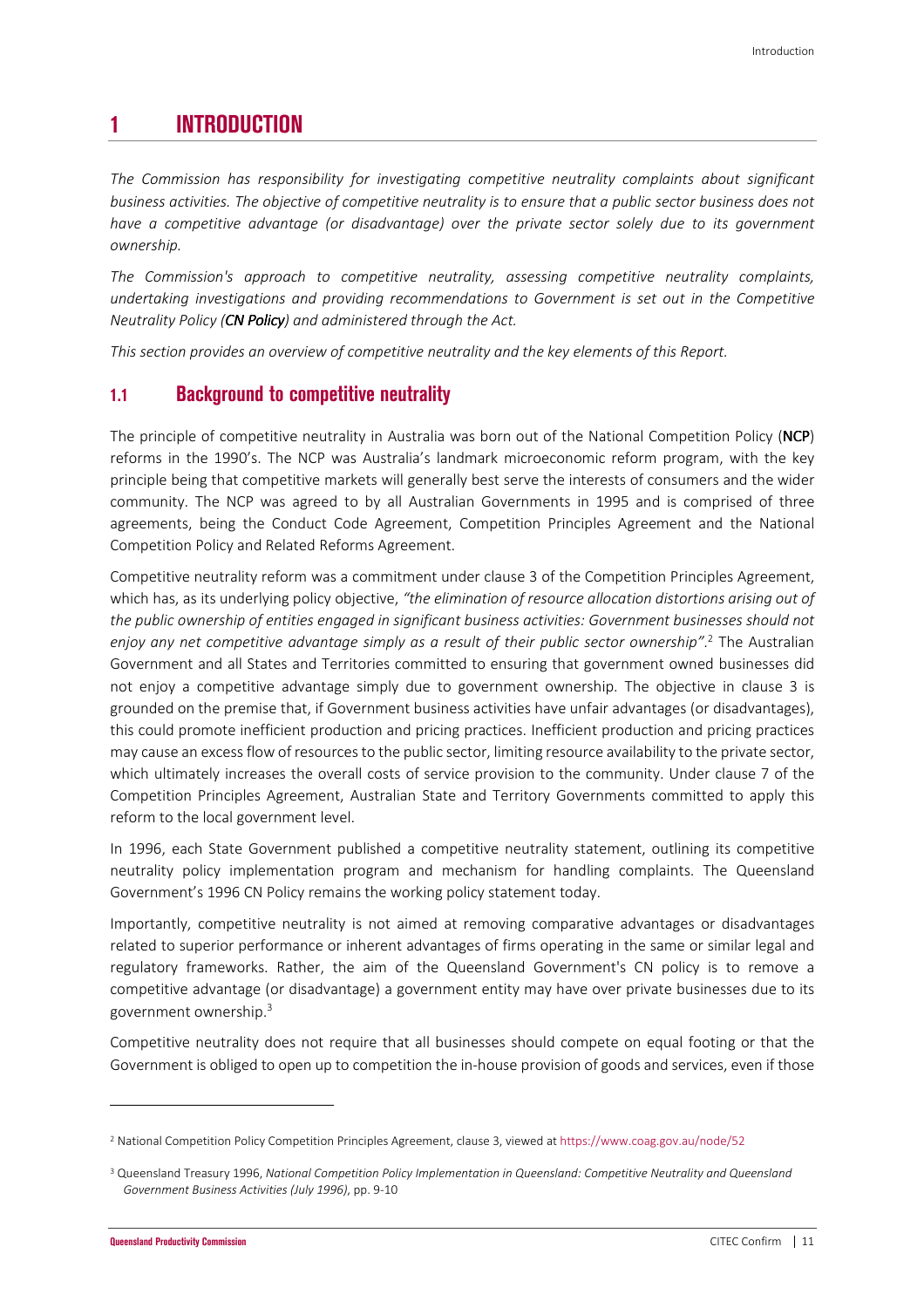goods and services could reasonably be provided by the private sector. While there is a presumption that in such cases exposure to private sector competition will tend to lead to superior outcomes, the Government has the discretion to decide, on a case-by-case basis, whether there are net benefits to be found through purchasing from the private sector.<sup>4</sup>

## **1.2 The nature of the complaint**

On 16 September 2015, the Queensland Competition Authority (QCA) received a complaint from InfoTrack Pty Ltd (InfoTrack). In the complaint, InfoTrack alleged that the Centre for Information Technology and Communications (CITEC), failed to comply with the principle of competitive neutrality.

Specifically, InfoTrack contends that CITEC Confirm, which is a commercialised business unit of the Department of Science, Information Technology and Innovation (DSITI) has access to, and provision of, exclusive services which breaches the principle of competitive neutrality.<sup>5</sup>

InfoTrack is a national information broker providing property, corporate and personal searching and affiliated services including court filing, electronic and manual document lodgement and settlements. These products involve either the collection and delivery of information from a government agency (such as a land title or company search) or delivery of information to a government agency (such as court filing or electronic document lodgement).<sup>6</sup> Accordingly, InfoTrack considers that it is in direct competition with CITEC to provide the information brokerage services to government department and agencies.

After consideration of the complaint, the QCA made the decision to commence an investigation of the complaint under section 46 of the QCA Act. The Commission subsequently assumed responsibility for the complaint in November 2015.

### **1.3 Scope of the investigation and report**

The principle of competitive neutrality is clearly set out in section 32 of the Act. In accordance with section 37 of the Act, the Commission must investigate a competitive neutrality complaint that satisfies the requirements of section 34 unless the complaint falls within one of the categories described in section 37(1). If the Commission investigates the competitive neutrality complaint, it must prepare a written report about the investigation, including the results of the investigation, and give the report to the Minister.

Accordingly, the scope of the Commission's investigation and report is limited to the legislative requirements in section 32 of the Act and the issues expressly raised in a competitive neutrality complaint.

## **1.4 CITEC's information brokerage services**

CITEC (including CITEC Information Communication and Technology (CITEC ICT) and CITEC Information Brokerage<sup>7</sup>) delivers consolidated data centre, network and infrastructure services, including solutions integration and aggregation services as an in-house provider for the Queensland Government. CITEC also provides information brokerage services.<sup>8</sup>

 $\overline{\phantom{0}}$ 

<sup>4</sup> Queensland Treasury 1996, *National Competition Policy Implementation in Queensland: Competitive Neutrality and Queensland Government Business Activities (July 1996)*, p.10

<sup>&</sup>lt;sup>5</sup> McCullough Robertson, letter to the Queensland Competition Authority, 16 September 2015, p. 1

<sup>6</sup> McCullough Robertson, letter to the Queensland Competition Authority, 16 September 2015, p. 1

<sup>&</sup>lt;sup>7</sup> CITEC Information Brokerage includes CITEC Confirm and CITEC Access.

<sup>&</sup>lt;sup>8</sup> Queensland Government, *Queensland Budget 2015-2016 Service Delivery Statements Department of Science, Information Technology and Innovation*, p. 2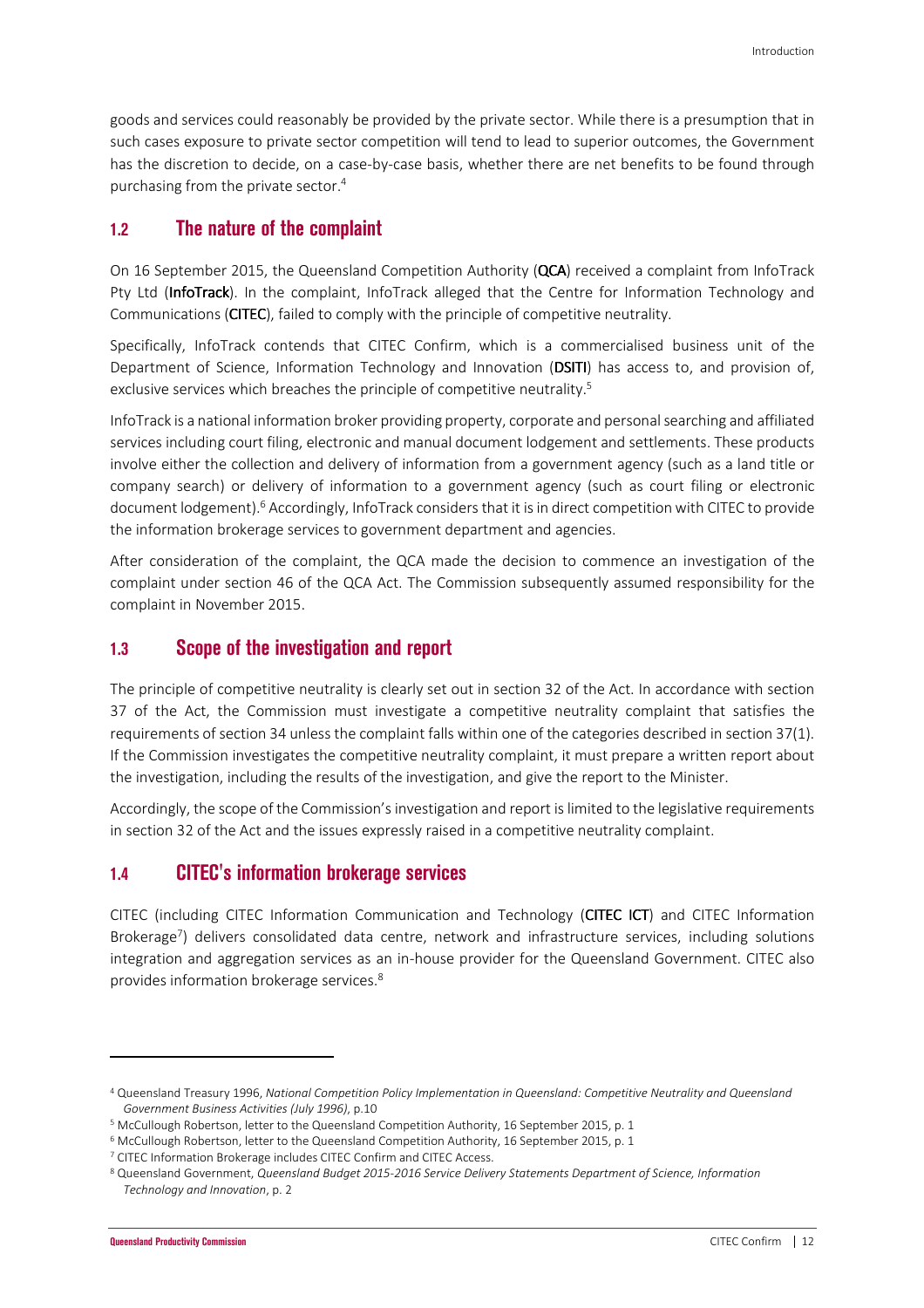CITEC is a declared SBA being carried out by a government agency for the purpose of part 5 of the Act.<sup>9</sup> As a SBA, CITEC must comply with the principle of competitive neutrality as defined under section 32 of the Act.

CITEC Confirm has operated for more than 27 years and has offices in Brisbane and Melbourne. Although owned by the Queensland Government, access to CITEC's services is not restricted to the public sector.<sup>10</sup>

CITEC Confirm provides electronic search and retrieval facilities for more than 40 Government organisations (federal, state and local). CITEC Confirm also provides commercial information sources and electronic filing (eFiling) services of court documents for a number of Australian jurisdictions. Clients use services provided by CITEC for a variety of purposes, including property conveyancing, asset discovery, debt recovery, and insurance claim processing and court eFiling.<sup>11</sup>

## **1.5 Tasks and timing**

The Commission has responsibility for the Queensland State Government's competitive neutrality complaints mechanism.

The Queensland Government's approach to implementing competitive neutrality, and the Commission's role in receiving complaints, undertaking investigations and providing recommendations to the Government are set out in the CN Policy and the relevant legislation. In undertaking an investigation of a competitive neutrality complaint, the Commission must comply with Part 5 of the Act. However, the Commission has a high degree of flexibility in the manner in which it conducts an investigation.

Accordingly, the Commission considered it important to seek submissions from stakeholders. On 4 March 2016, submissions were received from the following stakeholders:

- InfoTrack Pty Ltd; and
- joint submission by Crown Law on behalf of the Minister for Innovation, Science and the Digital Economy and Minister for Small Business, CITEC, Department of Transport and Main Roads and Queensland Police Service.

Following a thorough review of each stakeholder submission, the Commission determined that further information was required to aid its investigation into InfoTrack's complaint against CITEC. On 8 July 2016, the Commission requested CITEC provide the necessary additional information in accordance with section 46 of the Act. On 26 July, 2016, CITEC sought, and was subsequently granted, an extension until 31 August 2016 to provide the further information. The extension was granted on 28 July 2016.

In its response to the request for further information, CITEC provided only a portion of the requested information on 31 August 2016 and the information was then reviewed by the Commission as part of its investigation. Consequently, the Commission issued a second request for further information. Following the second request for information, the Commission undertook in-person interviews with CITEC as part of the information gathering process. The information provided to the Commission during these interviews has been taken into consideration when determining the findings and recommendations in this Report.

The Commission also met with and interviewed the Queensland Court Service, Queensland Government Procurement and InfoTrack. The information gathered in these interviews has also been taken into consideration.

<sup>9</sup> Queensland Productivity Commission, *Significant Business Activities to be published under Part 5 of the Queensland Productivity Commission Act 201*5, viewed at, http://www.qpc.qld.gov.au/files/uploads/2016/02/Significant-Business-Activities-List.pdf

<sup>10</sup> CITEC Confirm, viewed at https://www.confirm.citec.com.au/citecConfirm/index.shtml

<sup>11</sup> CITEC Confirm, viewed at https://www.confirm.citec.com.au/citecConfirm/about/index.shtml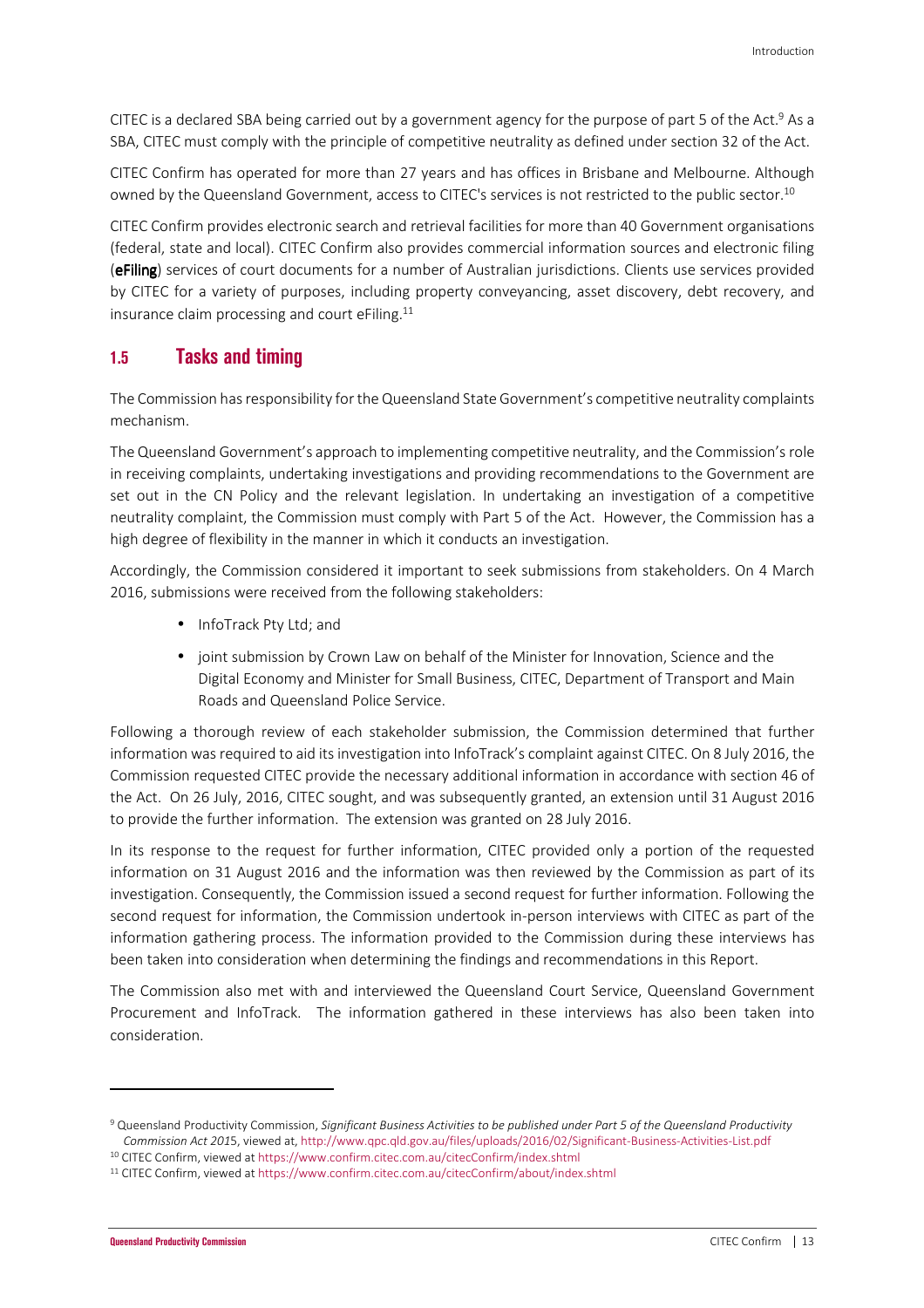## **1.6 Structure of the report**

This report is presented in the following chapters:

Chapter 2: sets out the legal and policy framework for competitive neutrality in Queensland

Chapter 3: sets out the competitive neutrality complaints process

Chapter 4: discusses the complaint and the decision to investigate

Chapter 5: provides background on the industry, InfoTrack and stakeholders to the complaint.

Chapter 6: contains the Commission's assessment of whether CITEC has exclusive access to the Services.

Chapter 7: discusses the Commission's assessment of whether CITEC uses tax equivalent regimes and cost of debt equivalents.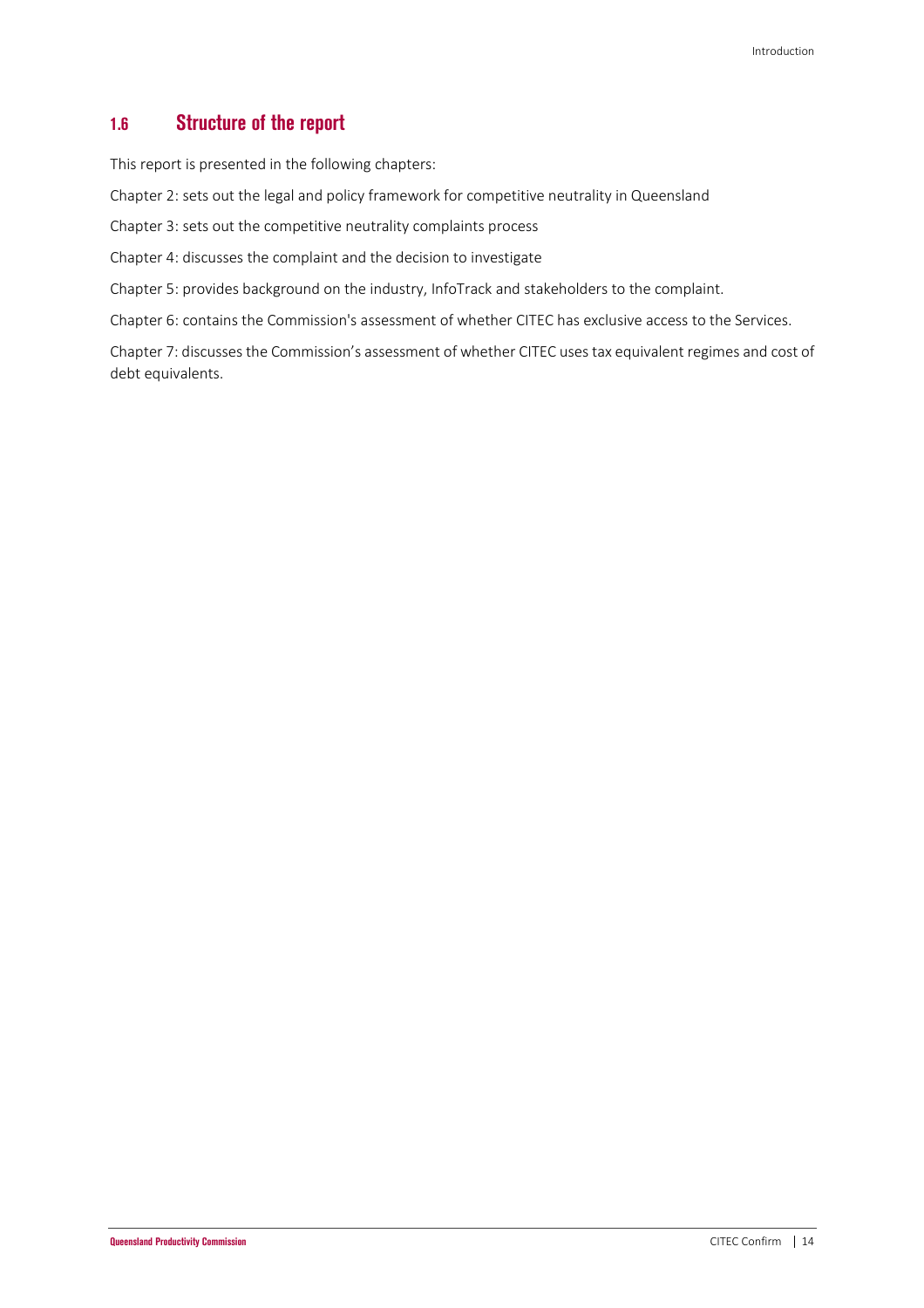# **2 LEGAL AND POLICY FRAMEWORK**

*This chapter outlines the legislative and policy framework the Commission must adhere to when investigating a competitive neutrality complaint.* 

*The Act is the key piece of legislation which defines the principle of competitive neutrality and outlines the process the Commission must follow when investigating and reporting on a competitive neutrality complaint.* 

## **2.1 The principle of competitive neutrality**

Section 32 of the Act states that competitive neutrality is the principle that a Government agency carrying on a SBA should not enjoy a competitive advantage over competitors or potential competitors in a particular market solely because the agency's activities are not subject to one or more of the following:

- full Commonwealth or State taxes or tax equivalent systems;
- debt guarantee fees directed towards offsetting the competitive advantages of government guarantees; or
- procedural or regulatory requirements of the Commonwealth, the State, or a local government on conditions equivalent to the conditions to which a competitor or potential competitor may be subject, including, for example, requirements about the protection of the environment and about planning and approval processes.

Section 33(2) of the Act, defines a SBA as a business activity carried out by a government owned corporation, or a business activity carried out by another government agency that the Minister decides, on the recommendation of the Commission, is a significant business activity.

CITEC is a prescribed SBA under the Act.

In undertaking its investigation to determine if a SBA is complying with the principle of competitive neutrality, the Commission is limited to assessing whether a SBA enjoys a competitive advantage over its competitors, in a particular market solely because the SBA's activities are not subject to any of the three matters listed in section 32 of the Act.

While the CN Policy discusses other matters related to financial advantages that may accrue to a SBA, such as pricing, the principle of competitive neutrality (and any potential breaches of the principle) is defined to include only the three matters listed in section 32 of the Act.

## **2.2 The Queensland competitive neutrality policy**

Building on the legislative definition, the CN Policy provides that competitive neutrality refers to the process of identifying and, where appropriate, removing any advantages (and disadvantages) that may accrue to a Government business by virtue of its Government ownership. Once this has been achieved, the Government business competes on the same basis as its competitors.<sup>12</sup> The CN Policy highlights that Government businesses are often seen as enjoying a unique set of competitive advantages by virtue of their ownership, including:

• exemption from taxes and charges;

<sup>12</sup> Queensland Treasury 1996, *National Competition Policy Implementation in Queensland: Competitive Neutrality and Queensland Government Business Activities (July 1996)*, p. 9.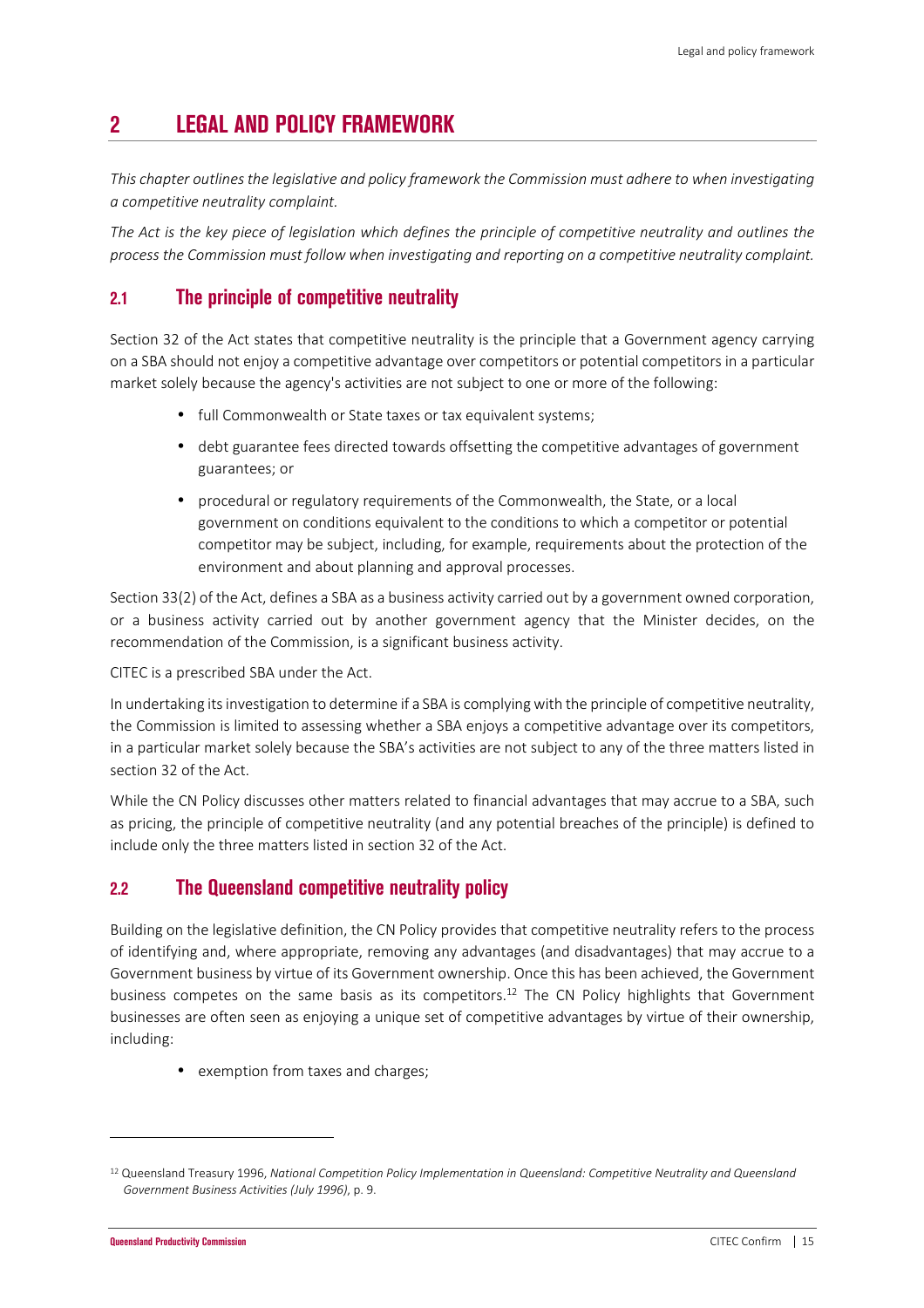- cost of finance advantages as SBAs may have access to less expensive funds due to an implicit or explicit government backing;
- regulatory advantages as they may not be required to comply with certain regulations that apply to private sector businesses; and
- $\bullet$  not being required to achieve a commercial rate of return on assets.<sup>13</sup>

Competitive neutrality requires that these advantages be removed. It is not the intention of the CN Policy to restrict competition where comparative advantages relating to the superior performance or inherent advantages of organisations that operate within the same legal and regulatory framework. In this regard, the CN Policy states:

*It is important to note that competitive neutrality "does not require that all firms should compete on an equal footing; indeed, differences in size, assets, skills, experience and culture underpin each firm's unique set of competitive advantages and disadvantages. Differences of these kinds are the hallmark of a competitive market economy." <sup>14</sup>*

Further, the CN Policy also notes that competitive neutrality does not mean that the Government is obliged to open the in-house provision of goods and services to competition - even if the private sector already provides those goods and services.

While it is presumed that exposure to private sector competition will tend to lead to a superior outcome, under the CN Policy it is up to the Government to determine whether there are net benefits arising from competition.

Nonetheless, where there is competition for the provision of the services, there must be a level playing field.<sup>15</sup>

#### **2.2.1 How competitive neutrality is achieved**

As the basis of the CN Policy, clause 3 of the Competition Principles Agreement requires that, where appropriate, significant Government business activities should either be corporatised or placed on a level playing field basis - to remove major competitive advantages or disadvantages. The CN Policy offers that competitive neutrality between a Government business and its competitors can be achieved by:

- (a) identifying areas where a Government business activity enjoys an advantage (or disadvantage) because of its Government ownership; and
- (b) where appropriate, introducing measures to address those advantages or disadvantages.

Specifically, the CN Policy considers that:

*Generally speaking, competitive neutrality is best achieved by restructuring a Government business so that its corporate structure, and its incentives, resemble those in the private sector. Where restructure is not feasible, for example in smaller scale operations, or where a Government business is in the process of restructuring while in competition, then the adoption of an appropriate pricing policy may be a viable alternative.<sup>16</sup>*

<sup>13</sup> Queensland Treasury 1996, *National Competition Policy Implementation in Queensland: Competitive Neutrality and Queensland Government Business Activities (July 1996)*, pp. 9-10.

<sup>14</sup> Queensland Treasury 1996, *National Competition Policy Implementation in Queensland: Competitive Neutrality and Queensland Government Business Activities (July 1996)*, p. 10

<sup>15</sup> Queensland Treasury 1996, *National Competition Policy Implementation in Queensland: Competitive Neutrality and Queensland Government Business Activities (July 1996)*, p. 10

<sup>16</sup> Queensland Treasury 1996, *National Competition Policy Implementation in Queensland: Competitive Neutrality and Queensland Government Business Activities (July 1996)*, p. 11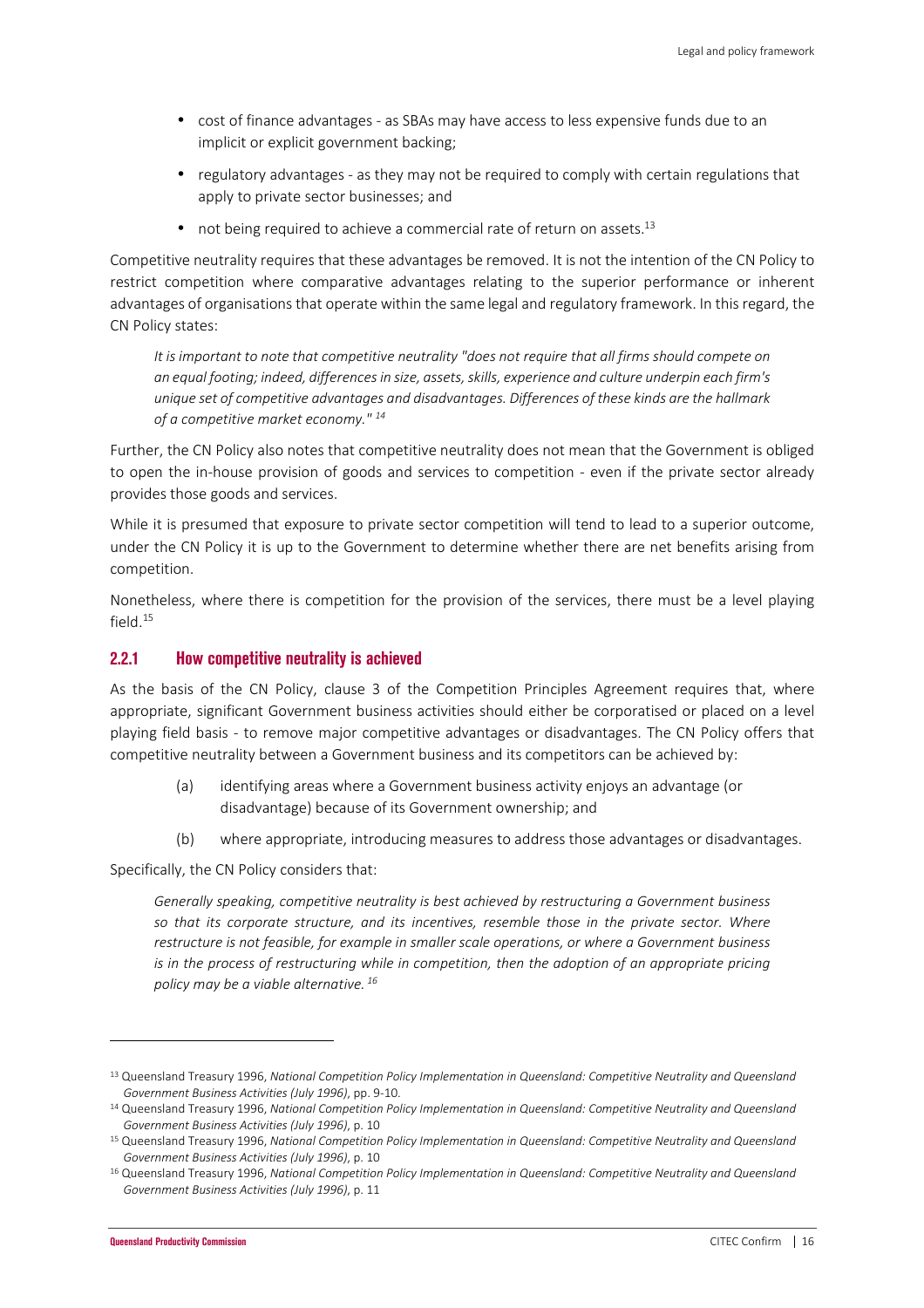Three methods of achieving competitive neutrality considered under the Competition Principles Agreement are:

- (a) preferably, but where appropriate, corporatisation of significant business activities;
- (b) some other type of structural reform; or
- (c) at the very least, full cost pricing should be employed.

In keeping with the aim of the Competition Principles Agreement, the Queensland Government implements competitive neutrality by adopting the three methods of achieving competitive neutrality. These are:

- (a) corporatisation;
- (b) commercialisation; or
- (c) full cost pricing.<sup>17</sup>

Figure 1 below depicts the relationship between the Queensland reforms, the various competitive neutrality policies and reforms under Clause 3 of the Competition Principles Agreement.

#### Figure 1: Link between Competition Principles Agreement reforms and Queensland Competitive Neutrality reforms and policies



*Source: Competitive Neutrality and Queensland Government Business Activities (July 1996), p. 14* 

<sup>17</sup> Queensland Treasury 1996, *National Competition Policy Implementation in Queensland: Competitive Neutrality and Queensland Government Business Activities (July 1996)*, p. 13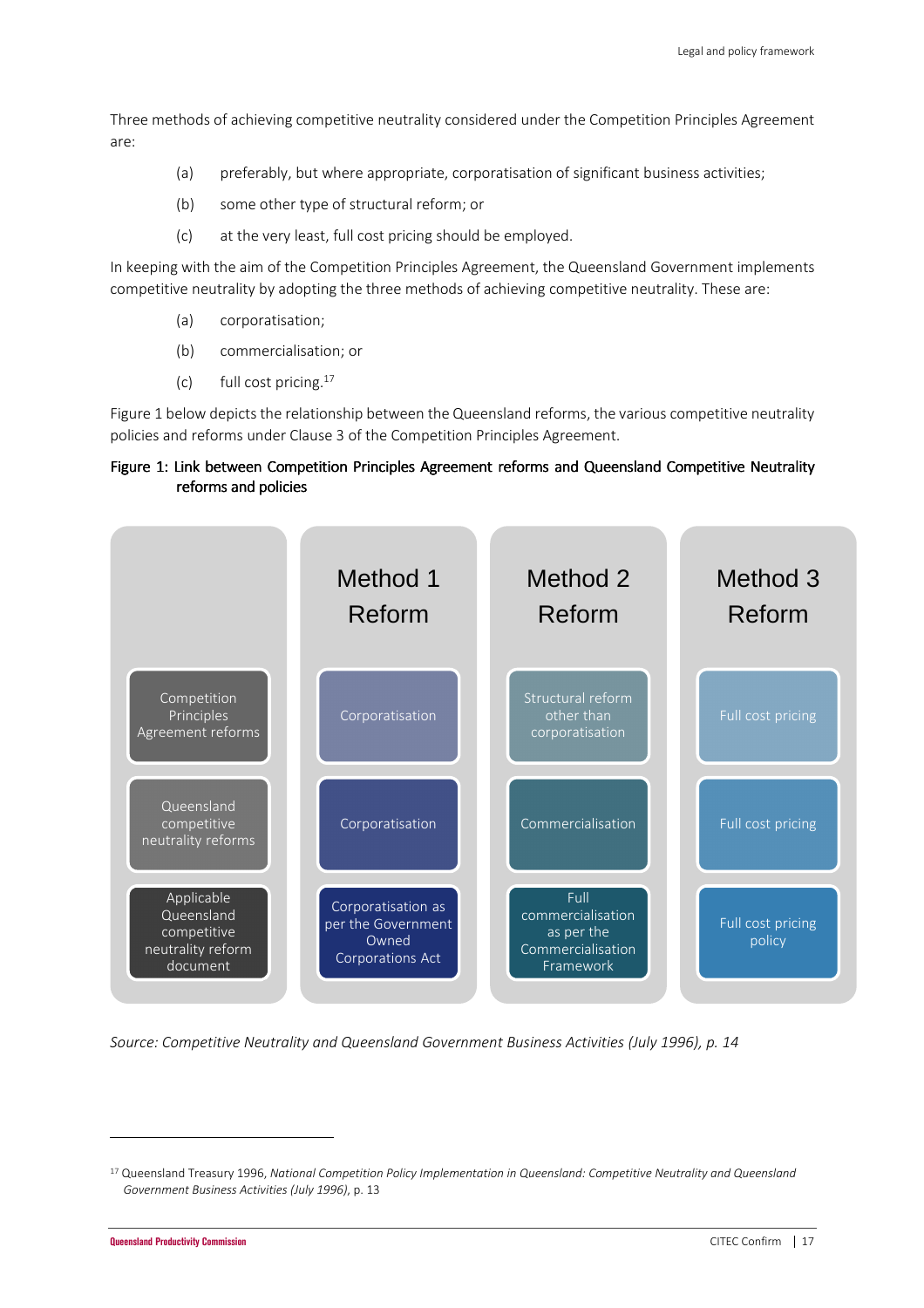#### **2.2.2 Commercialisation**

Commercialisation is a governance framework used by Queensland Government departments to deliver commercial activities of Government by adopting, to various degrees, features of a commercial environment including a commercial pricing framework. The policy framework is contained in the Queensland Government's *Commercialisation of Government Business Activities in Queensland Policy Framework (2010)* (**Commercialisation Framework**). The Commercialisation Framework has legislative backing in the *Financial and Performance Management Standard 2009* (FPMS).

CITEC is a commercialised business unit of DSITI. $^{18}$ 

The Commercialisation Framework provides that the aim of commercialisation is to achieve value for money in the consumption and delivery of government services by applying commercial principles. It provides frameworks for ensuring resources are used in the most productive manner when providing Queensland Government services. For that reason, commercialisation must have as its primary goal, the efficient utilisation of resources across the Queensland Government sector.<sup>19</sup>

The FPMS, defines commercialisation as:

*The process by which a department or a commercialised operation of a department:* 

*(a) charges for the goods or services it provides; and* 

*(b) adopts, in varying degrees, other features of the commercial environment, including –* 

- *(i) the principles of competitive neutrality;*
- *(ii) clear and non-conflicting objectives;*
- *(iii) an appropriate level of management responsibility; and*
- *(iv) authority and autonomy and accountability for performance.<sup>20</sup>*

Under full commercialisation, commercialised business units (CBU) trade with clients in a competitive environment. Full commercialisation reflects the simulation of market conditions in the provision of government services and generally implies considerably more change to traditional servicing than simply full cost pricing/user charging. In addition, there is an overarching obligation for a CBU to ensure that its commercialisation arrangements are to achieve at least a budget neutral outcome.<sup>21</sup>

The Commercialisation Framework states that market distortion arises where a CBU is not subject to the same commercial pressures as its private sector counterparts. For instance, a CBU could have the capacity to under-price its services on the basis of Government ownership. This could potentially price private competitors out of the market.<sup>22</sup>

Further, commercialisation requires agencies to adopt a commercial culture. This includes application of:

- commercial pricing arrangements;
- performance monitoring;
- taxation;
- capital structure and dividend policy; and

<sup>18</sup> https://www.confirm.citec.com.au/citecConfirm/legal/termsofuse.shtml

<sup>19</sup> Queensland Treasury 2010, *Commercialisation of Government Business Activities in Queensland Policy Framework*, p. 11 <sup>20</sup> *Financial and Performance Management Framework Standard 2009*, pp. 52-53

<sup>21</sup> Queensland Treasury 2010, *Commercialisation of Government Business Activities in Queensland Policy Framework*, p. 6

<sup>22</sup> Queensland Treasury 2010, *Commercialisation of Government Business Activities in Queensland Policy Framework*, p. 11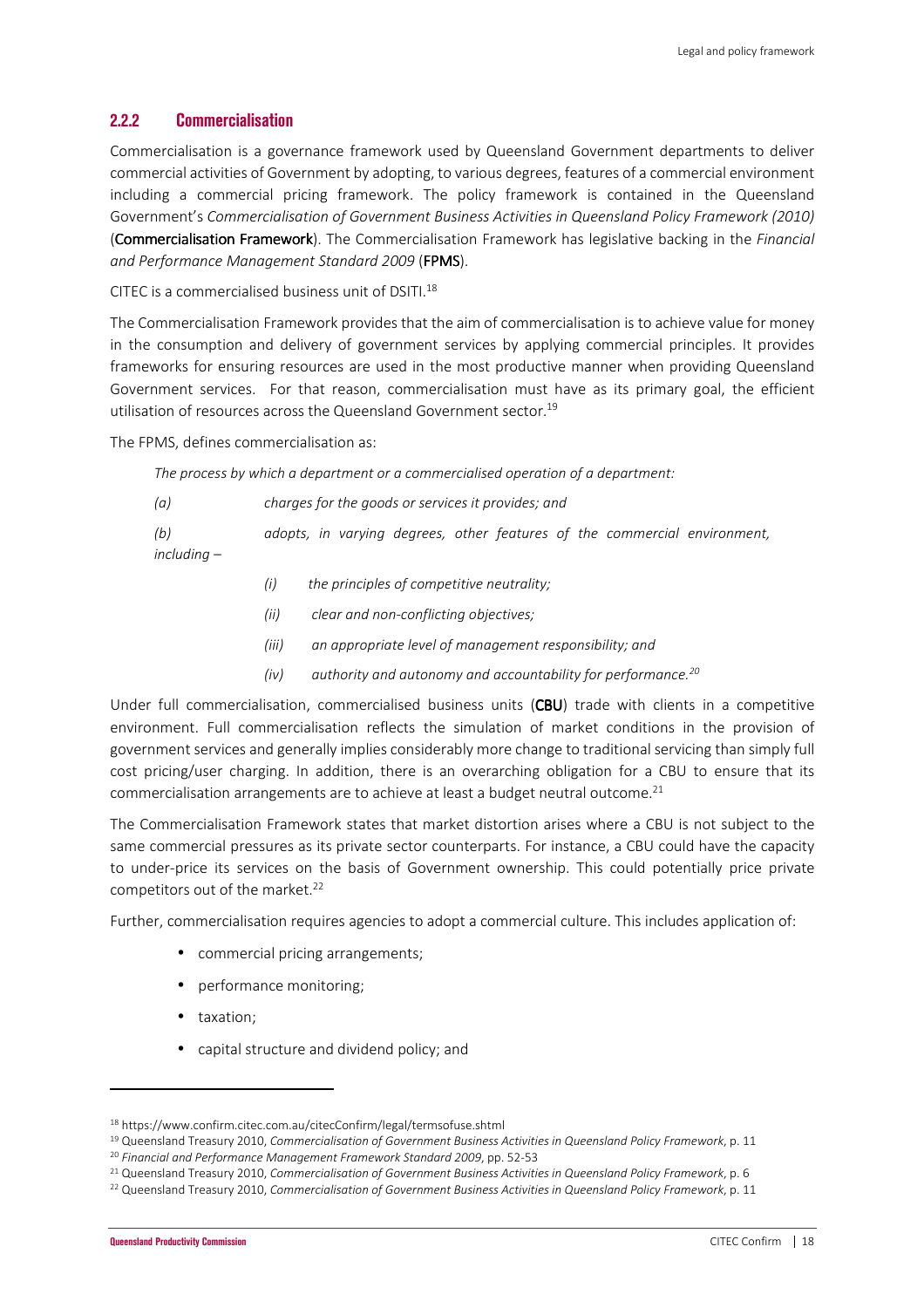• community service obligations, where appropriate.

#### **Commercialisation Framework's application to competitive neutrality**

Under commercialisation, a Government entity charges for the goods and services produced and should adopt other features of a commercial environment - to varying degrees. This ranges from minor cost recovery and user charging, through to full competition on equal terms with the private sector.<sup>23</sup>

The Queensland Government has a number of potential competitive advantages when compared to the private sector. By way of example, disparities may exist if a Government business:

- is exempt from all or some taxation;
- is exempt from a requirement to pay dividends to the owner of the business (the State);
- is exempt from various regulatory requirements; and
- has access to cheaper sources of finance (where the State has a higher credit rating and hence lower interest rate for borrowings).

Competitive neutrality is achieved by identifying if any of the above disparities exist and, where appropriate, removing the competitive advantages so that Government businesses are competing on equal terms with their competitors.<sup>24</sup>

Queensland Treasury ensures the policy framework is properly implemented and the detailed arrangements for the CBU operate effectively. Queensland Treasury also has a role in considering whether a CBU should be declared a 'significant business activity' under the competitive neutrality provisions of the Act.

### **2.2.3 Which businesses must comply with competitive neutrality?**

The principle of competitive neutrality applies to SBAs. The Commission maintains a list of SBAs on its website.

The CN Policy provides three principles to be taken into account when applying the principles of competitive neutrality to Queensland Government business activities.

#### Principle  $1 -$  Must be a "business activity"

Government business activities are taken to include any activity undertaken by Government departments (including business units within departments and trust funds), statutory authorities (not subject to private sector taxation and regulatory regimes), Government owned corporations, and other statutory bodies which:

- (1) fall within the Australian Bureau of Statistics' classification of a Public Financial Enterprise (PFE) or Public Trading Enterprise (PTE); and/or
- (2) the business:
	- (a) trades goods and/or services as their predominant activity;
	- (b) meets a substantial part of their operating costs or earn a substantial part of their operating revenue from user charges; and
	- $(c)$  is expected to have a predominantly commercial or profit-making focus.<sup>25</sup>

<sup>23</sup>Queensland Treasury 1996, *National Competition Policy Implementation in Queensland: Competitive Neutrality and Queensland Government Business Activities (July 1996)*, p. 17

<sup>24</sup> Queensland Treasury 1996, *National Competition Policy Implementation in Queensland: Competitive Neutrality and Queensland Government Business Activities (July 1996)*, p. 11

<sup>25</sup> Queensland Treasury 1996, *National Competition Policy Implementation in Queensland: Competitive Neutrality and Queensland Government Business Activities (July 1996)*, p. 25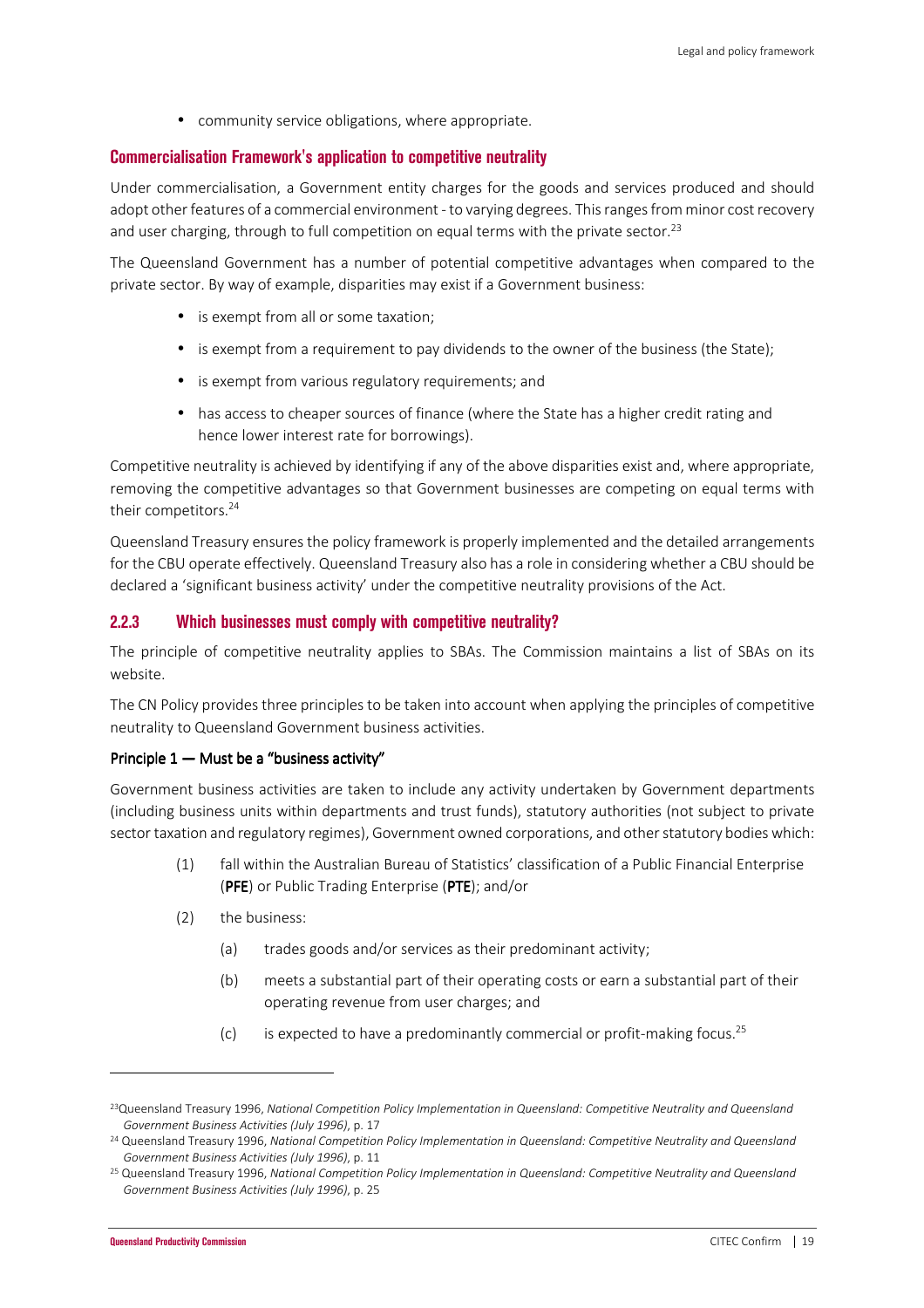Such activities may provide commercial goods and services either to the public, private firms or other Government agencies. While the application of competitive neutrality is clearly pertinent when Government businesses are competing with other (Government or private) firms, allocative efficiency requires the application of competitive neutrality reforms also to monopoly or near-monopoly government businesses.

#### Principle  $2 -$  Must be of a significant scale of operation

The Competition Principles Agreement requires that competitive neutrality reform applies only to significant business activities of Government. In the absence of criterion for determining the significance of a government business activity, the CN Policy provides that when deciding whether the business activity is "significant", the following considerations should be taken into account:

- scale of operation as indicated by annual expenditure. As a guide, the implementation costs of corporatisation are such that this type of reform will generally be appropriate only for those Government business activities which have an annual current expenditure in the vicinity of \$15 million or more;
- market share; and
- $\bullet$  the impact on the Queensland economy of poor performance by the business activity.<sup>26</sup>

#### Principle 3 — The benefits of introducing competitive neutrality, taking into account all sectors of the community, must outweigh the costs

The Competition Principles Agreement provides for competitive neutrality reform to be implemented only where the benefits expected from reform exceed the costs. Clause 1(3) of the Competition Principles Agreement provides for the following matters, where relevant, to be taken into account in undertaking a benefit/cost assessment:

- Government legislation and policies relating to ecologically sustainable development;
- social welfare and equity considerations, including community service obligations;
- Government legislation and policies relating to matters such as occupational health and safety, industrial relations and access and equity;
- economic and regional development, including employment and investment growth;
- the interests of consumers generally or of a class of consumers;
- the competitiveness of Australian businesses; and
- $\bullet$  the efficient allocation of resources.<sup>27</sup>

In Queensland, each of the following is to comply with principles of competitive neutrality:

- government owned corporations and agencies undertaking a significant business activity
- a local government undertaking a significant business activity, or an activity prescribed under regulation.

Competitors of Government businesses are able to complain if they believe Government businesses are not adhering to the principle of competitive neutrality. The Act provides an independent mechanism for competitors of certain government businesses to lodge a complaint with the Commission where they believe

<sup>26</sup> Queensland Treasury 1996, *National Competition Policy Implementation in Queensland: Competitive Neutrality and Queensland Government Business Activities (July 1996)*, pp. 27-28

<sup>27</sup> Queensland Treasury 1996, *National Competition Policy Implementation in Queensland: Competitive Neutrality and Queensland Government Business Activities (July 1996)*, p. 28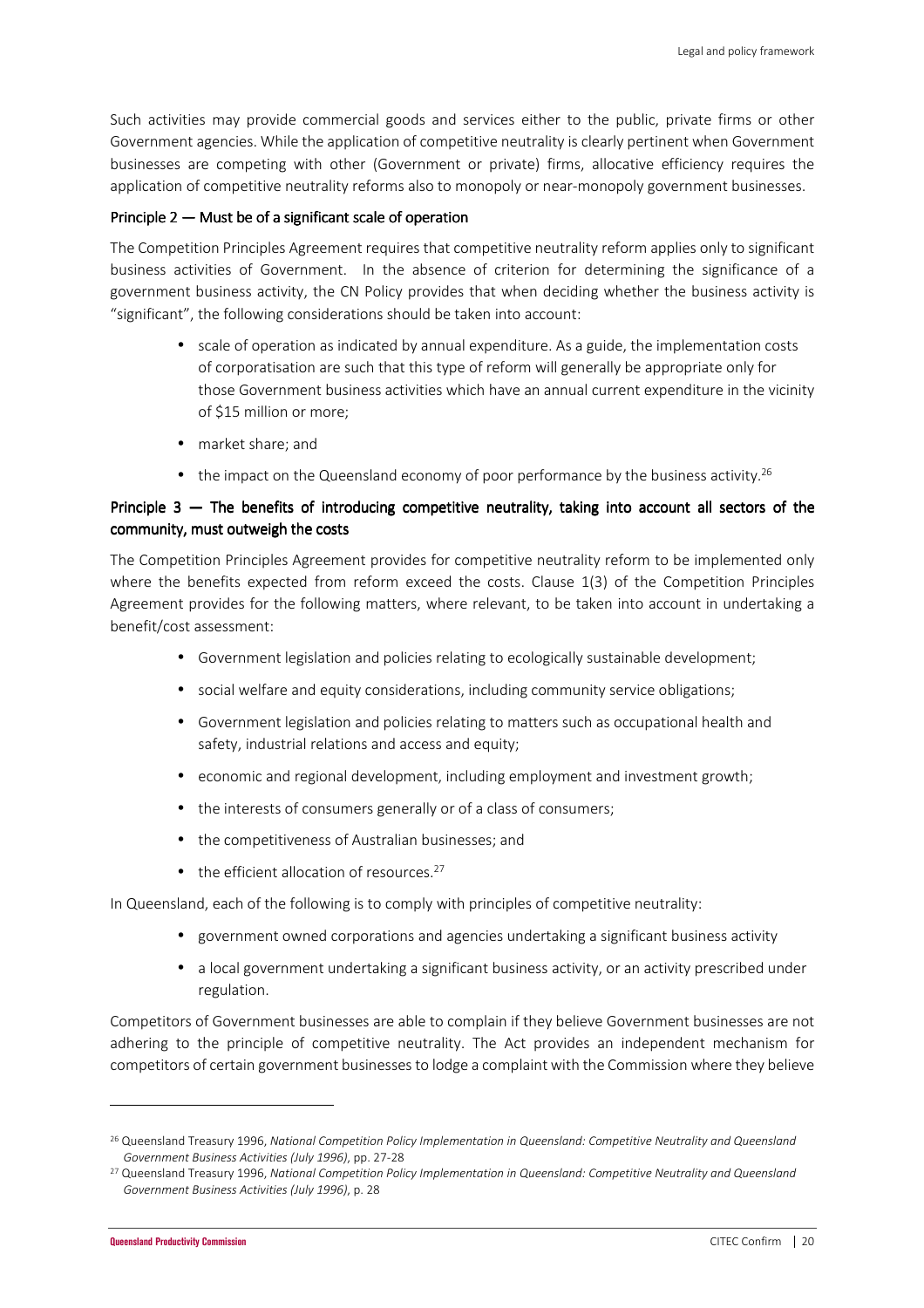the business enjoys a competitive advantage by virtue of its government ownership. This complaints mechanism applies to business activities declared by the Ministers (the Premier and the Treasurer) by gazette notice to be a 'significant business activity'.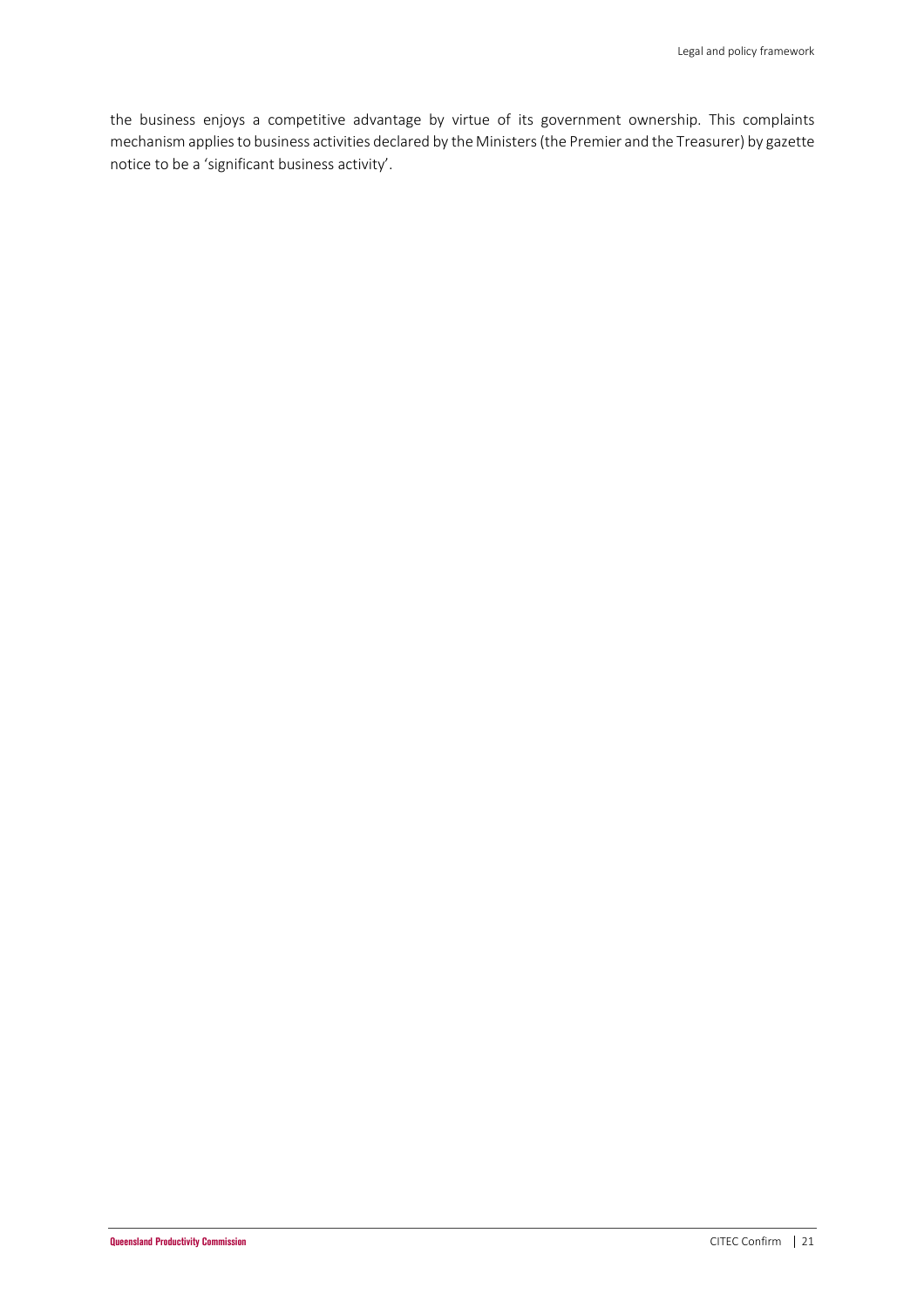## **3 COMPETITIVE NEUTRALITY COMPLAINTS PROCESS**

*This section discusses the competitive neutrality complaints process that a person must follow to lodge a complaint as well as the legislative and policy requirements the Commission must follow in investigating and reporting on the matter.* 

## **3.1 About competitive neutrality complaints**

In determining whether the Commission will undertake an investigation in response to a competitive neutrality complaint made under section 34 of the Act, the Commission is to assess a number of matters, including whether the complaint meets the criteria set out in the Act.

Section 31 of the Act defines a competitive neutrality complaint as:

*"A complaint about the alleged failure of a government agency to comply with the principle of competitive neutrality".* 

Section 34(1) of the Act provides that a complaint may be made by a person that is, or could be:

- in competition with a government agency in a particular market;
- adversely affected by a competitive advantage the person alleges is enjoyed by the government agency.

Under section 34(2), a competitive neutrality complaint must:

- *(a) be in writing; and*
- *(b) contain details of the alleged failure of a government agency to comply with the principle of competitive neutrality; and*
- *(c) include sufficient details to show* 
	- *(i) the person and the government agency are, or could be in competition in the particular market; or*
	- *(ii) how the person is, or could be, adversely affected by the competitive advantage the person alleges is enjoyed by the government agency; and*
	- *(iii) include sufficient details to show whether the person has made a genuine, but unsuccessful attempt to resolve the subject matter of the complaint with the government agency.*

The Commission may, by written notice given to the person making a competitive neutrality complaint, require the person to provide further information about the complaint within a reasonable time as stated in the notice. A notice for further information must relate to information that is necessary and reasonable to help the Commission decide whether or not to investigate the complaint.

#### **3.1.1 Who can lodge a complaint?**

The CN Policy provides that a complaint may only be lodged by a genuinely disaffected party. A genuinely disaffected party should be a firm, Government business or person:

- (a) which is in competition with a SBA; and
- (b) whose complaint is based upon one or more of the prescribed grounds (discussed in 3.1.2 of this Report).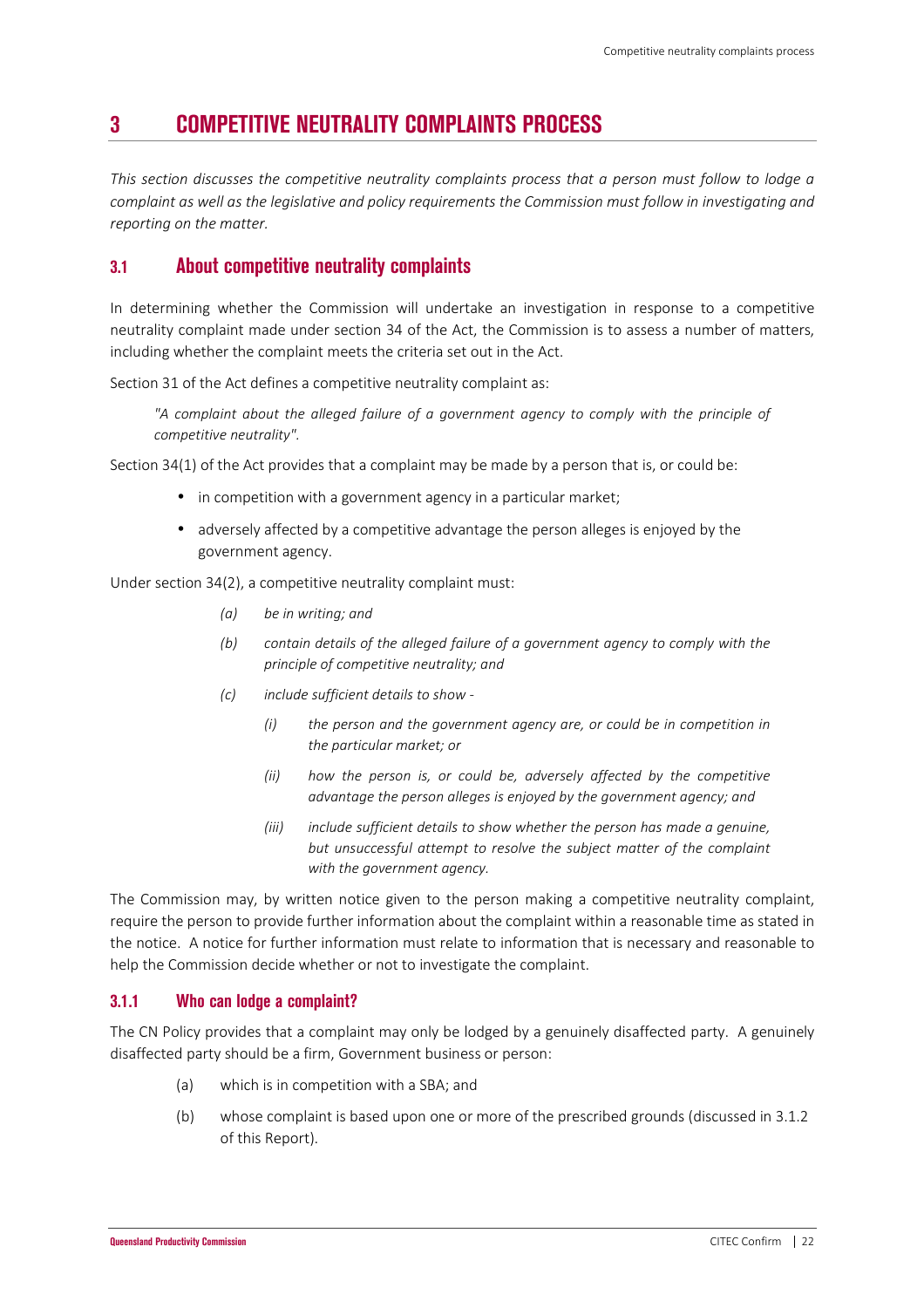A complaint may only be lodged against government business activities that are prescribed SBAs, SBAs which have met the first two principles but for which an assessment of the costs and benefits of introducing reform has yet to be undertaken or additional activities which are subsequently identified as SBAs in the Queensland Government's annual competitive neutrality implementation report to the National Competition Council.<sup>28</sup>

#### **3.1.2 Basis upon which a complaint may be lodged**

The CN Policy stipulates that a complaint may be lodged on the basis that a SBA enjoys a competitive advantage by virtue of its public ownership. That is, a complainant must show that the SBA in question enjoys a competitive advantage relating to:

- financial advantage (e.g. taxes, cost of funds);
- legal or administrative advantage (e.g. due to exemption from regulation); or
- procedural advantage (e.g. in a tender process).

The complaints mechanism will be concerned only with complaints regarding competitive neutrality. The mechanism will not deal with anticompetitive behaviour.

#### **3.1.3 When can a complaint be lodged?**

A competitive neutrality complaint may be lodged at any time during the course of competition. SBAs may elect to submit to a "competitive neutrality audit" which would, if the outcome is positive, effectively bar complaints for a period of time.<sup>29</sup>

## **3.2 Process for dealing with complaints**

If a competitive neutrality complaint is received, the Commission, as per section 36 of the Act, must follow the process for dealing with competitive neutrality complaints set out in the CN Policy.

Section 5.2.5 of the CN Policy sets out the key elements for the process of a competitive neutrality complaint. Those key elements are:

- (a) the claim must be in writing;
- (b) there will be clear timeframes within which a complaint should be dealt with;
- (c) there will be a requirement that aggrieved competitors and the SBA concerned must attempt to resolve any complaints face-to-face before resorting to the complaints mechanism;
- (d) the investigatory process should allow key stakeholders (including the Government/minister as owner) to make submissions;
- (e) where appropriate, there should be a process of consultation with key stakeholders. While not meant to be an exhaustive list, key stakeholders would include customers, the SBA concerned, and competitors;
- (f) there will be an option of initiating mediation between the parties as an alternative, or as a preliminary step, to the investigatory route;
- (g) there will be provision for maintaining commercial confidentiality; and

<sup>28</sup> Queensland Treasury 1996, *National Competition Policy Implementation in Queensland: Competitive Neutrality and Queensland Government Business Activities (July 1996)*, pp. 41-42

<sup>29</sup> Queensland Treasury 1996, *National Competition Policy Implementation in Queensland: Competitive Neutrality and Queensland Government Business Activities (July 1996)*, p. 42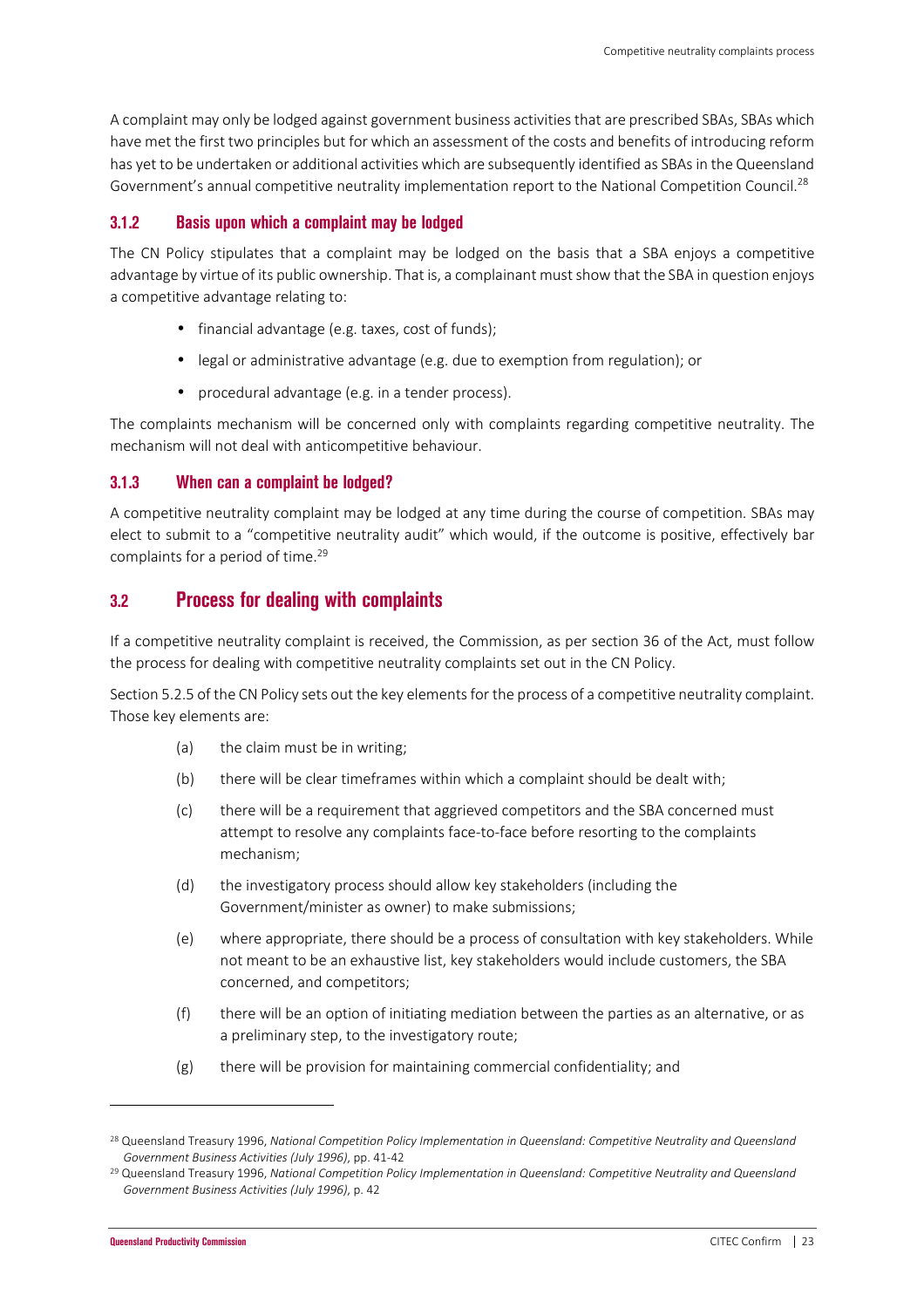(h) there will be provision for the written reporting of outcomes.

Under section 37 of the Act, the Commission must investigate a competitive neutrality complaint unless:

- (a) the Commission reasonably believes the complaint is not, and could not be, in competition in a particular market with the government agency;
- (b) if the Commission has sought further information about the complaint and the complainant has failed, without reasonable excuse, to give the information to the Commission within the time stated in the notice; or
- (c) the Commission reasonably believes the complaint is frivolous or vexatious.

Following a decision to investigate a competitive neutrality complaint, section 38 states that, within a reasonable period before starting an investigation of a competitive neutrality complaint, the Commission must give written notice of its intention to conduct the investigation to:

- (a) the government agency the subject of the complaint;
- (b) the responsible Minister for the government agency the subject of the complaint; and
- (c) the complainant.

The Commission may also give notice of its intention to conduct the investigation to any other person the Commission considers appropriate.

### **3.3 Investigation report**

Under section 39 of the Act, if the Commission has made a decision to investigate a competitive neutrality complaint in accordance with section 37, it must prepare a written report about the investigation, including the results of the investigation, and give the report to the Minister.

Section 40 of the Act provides that the Commission may recommend delaying the public availability of the report, or parts thereof. If the Commission recommends a delay, it must (within the report) say that the report, or part thereof, is not to be made available for public inspection until the end of a stated period. If such a recommendation is included in the report, the Commission must also include the reasons for its recommendation in the report.<sup>30</sup>

The Minister must give the Commission a response to the report as soon as practicable after receiving it. When the Commission receives the Minister's response to the report, it must also, as soon as practicable after receiving the Minister's response, publish the report on its website. In the event the Minister accepts a recommendation by the Commission to delay public availability of the report (or part thereof) - the Commission must publish the report (or the relevant part of the report) on its website at the end of the period stated in the Commission's recommendation.<sup>31</sup>

### **3.4 Allegation of non-compliance substantiated**

Under the CN Policy, where an investigation into an alleged non-compliance with the principle of competitive neutrality results in a substantiation of the allegation, the Commission is to present a report to the Treasurer stating that the business activity is not complying and make recommendations for remedial action.

<sup>30</sup> Section 40 of the *Queensland Productivity Commission Act 2015*

<sup>31</sup> Sections 41 and 42 of the *Queensland Productivity Commission Act 2015*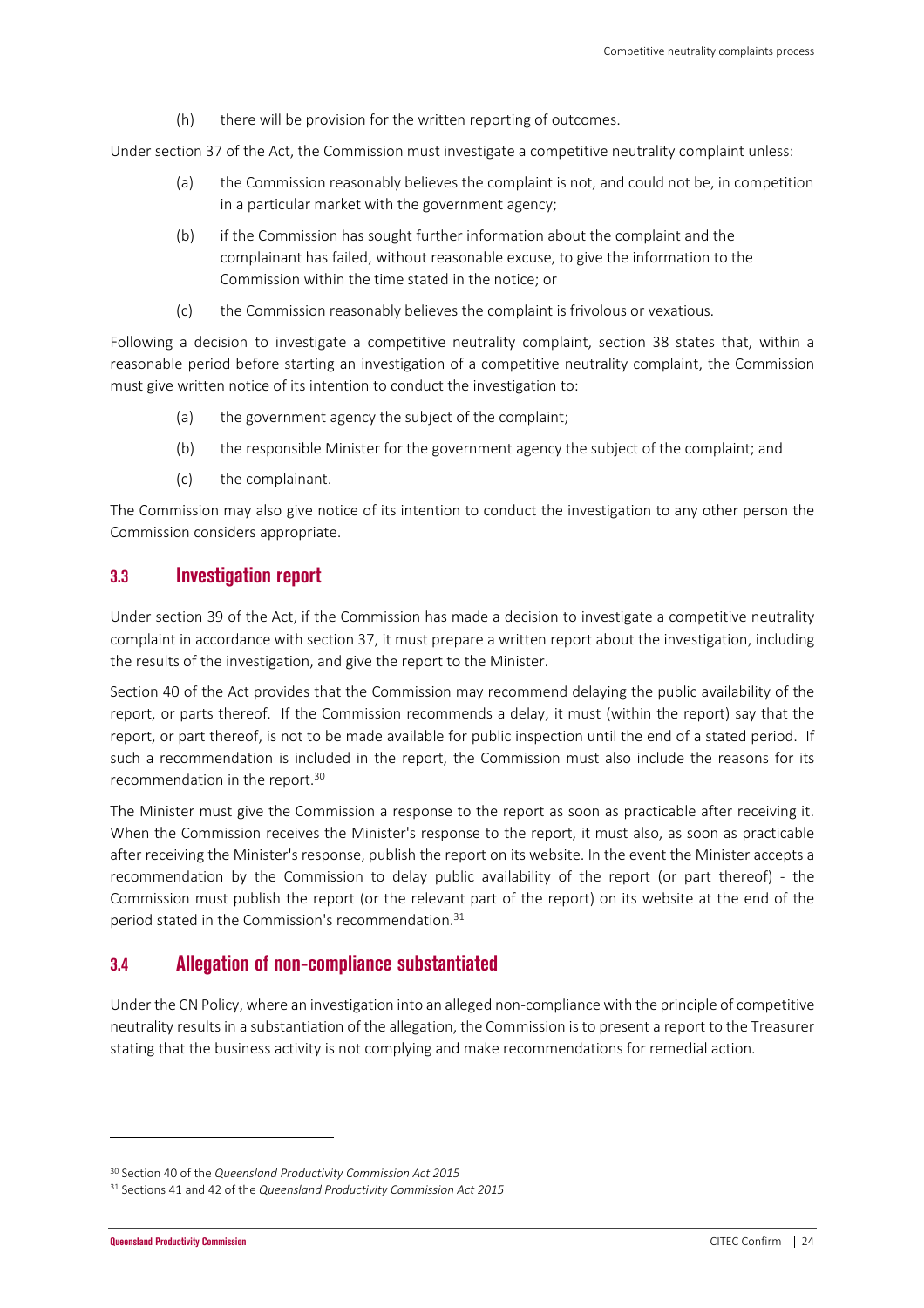Once the report is received by the Treasurer, the Treasurer will, in consultation with the minister responsible for the SBA in question, either accept or reject the Commission's recommendations, with reasons for the decisions made available.

The Commission is to publish an annual report setting out all allegations of non-compliance, including those not substantiated, and the findings of the associated investigation.<sup>32</sup>

<sup>32</sup> Queensland Treasury 1996, *National Competition Policy Implementation in Queensland: Competitive Neutrality and Queensland Government Business Activities (July 1996)*, p. 43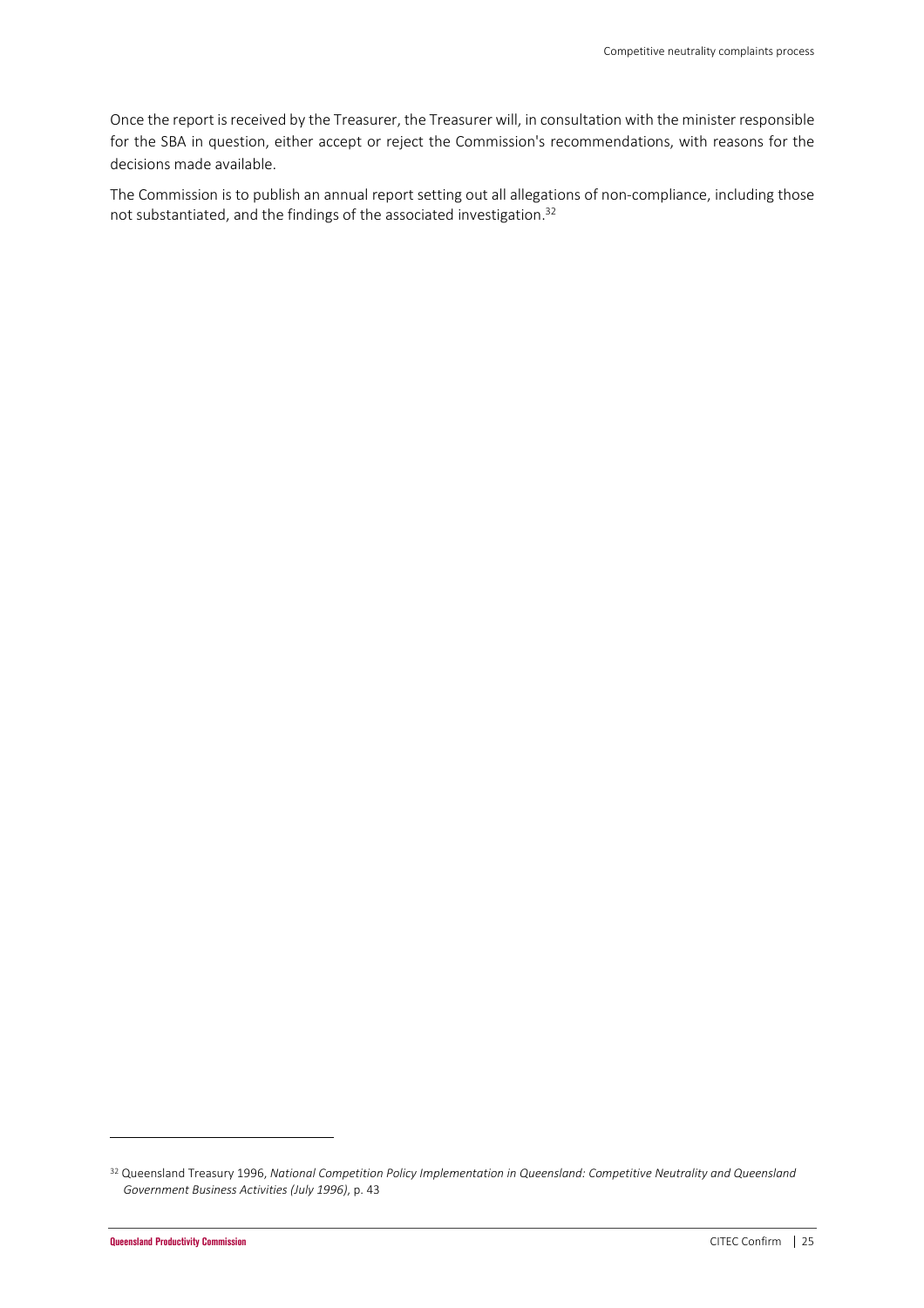## **4 THE COMPLAINT AND DECISION TO INVESTIGATE**

*InfoTrack submitted a competitive neutrality complaint regarding CITEC Confirm to the QCA. This chapter discusses the complaint, the decision to investigate and transfer of investigation to the Queensland Productivity Commission.* 

## **4.1 Complaint received from InfoTrack**

In accordance with section 42 of the Act, InfoTrack contends that, in carrying on a SBA, CITEC Confirm does not comply with the principle of competitive neutrality under section 32(c) of the Act.

InfoTrack alleges that CITEC Confirm's exclusive access to, and provision of, certain services<sup>33</sup>:

- gives it a competitive advantage over competitors or potential competitors in the market for information brokerage services; and
- is a consequence of procedural or regulatory requirements of the Queensland Government (through various departments and agencies) that only CITEC has access, or direct access, to their databases or systems and that competitors or potential competitors do not have access, or direct access, to their databases or systems.

The relevant CITEC Confirm services that are the subject of InfoTrack's complaint include:

- (a) document lodgement services in the Queensland Magistrates Court;
- (b) document lodgement services in the Queensland Civil and Administrative Tribunal;
- (c) vehicle registration number searches on the Queensland Motor Vehicle Register;
- (d) Queensland property crime and traffic incident reports;
- (e) Queensland Office of State Revenue's land tax certificates;
- (f) document lodgement services in the Magistrates' Court of Victoria, County Court of Victoria and Supreme Court of Victoria; and
- (g) Victorian crime incident reports.

#### (collectively the Services).

InfoTrack asserts CITEC Confirm has access to the Services due to its status as a government agency and because of its status, CITEC Confirm has access to certain databases or systems as a result of particular procedural and regulatory requirements of the Queensland Government (through various departments and agencies). InfoTrack asserts that competitors, or potential competitors of CITEC Confirm, do not have access, to department and agency databases or systems to which CITEC does have access by virtue of its Government ownership. Given this, InfoTrack states that CITEC Confirm is not subject to the same regulatory requirements of the State as those faced by InfoTrack and other competitors in the market for provision of information brokerage services.<sup>34</sup>

In its complaint, InfoTrack notes that most customers prefer to only have one information broker due to consolidation, ease of training and the ability for information brokers to integrate into third-party systems to

<sup>&</sup>lt;sup>33</sup> McCullough Robertson, letter to the Queensland Competition Authority, 16 September 2015, p. 2

<sup>&</sup>lt;sup>34</sup> McCullough Robertson, letter to the Queensland Competition Authority, 16 September 2015, p. 4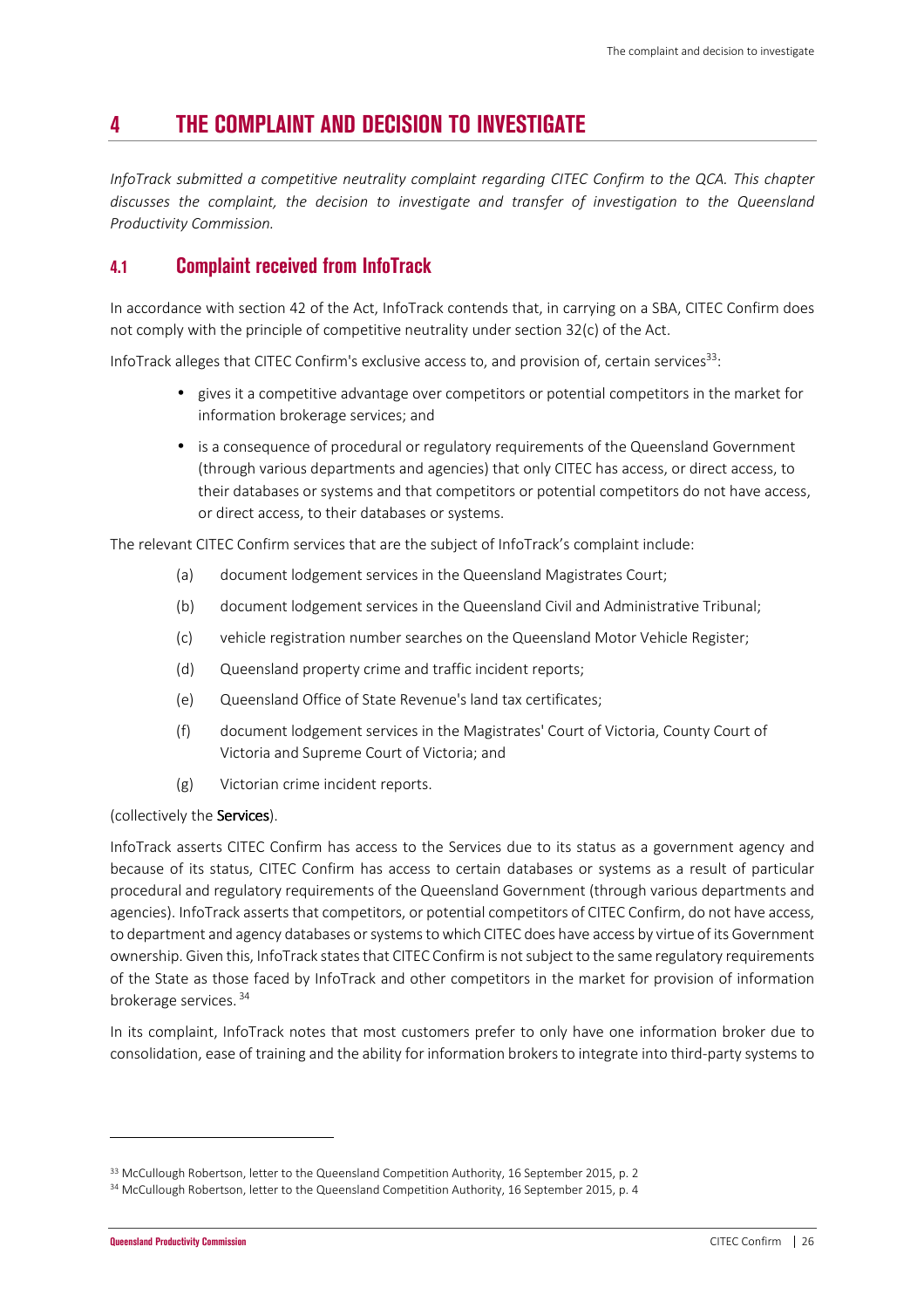drive efficiency and automation across their business. InfoTrack also notes, however, that some customers are happy to have more than one information brokerage service.<sup>35</sup>

InfoTrack contends that CITEC Confirm enjoys a competitive advantage over its competitors, including InfoTrack, in the market for information brokerage services because it has access to, and can therefore provide, the Services.

Based on its own investigation, InfoTrack says it has been able to ascertain that:

- the Department of Transport and Main Roads (DTMR) said access to Queensland Motor Vehicle Register is limited with an exception made for CITEC Confirm; and
- the Queensland Magistrate's Court said that InfoTrack would not be permitted to provide eFiling services for reasons of privacy, public safety, security, commercial confidentiality or legal compliance and that CITEC Confirm is permitted to provide the eFiling services.

Accordingly, InfoTrack states that these procedural and regulatory requirements appear to restrict or refuse access for competing information brokers to certain information or services, while making exceptions for CITEC Confirm.<sup>36</sup>

In its 4 March 2016 submission to the Commission, InfoTrack also noted the following:

- customers who wish to have access to the Services can only access those services through CITEC and InfoTrack and its other competitors cannot compete with CITEC with respect to price or quality of access
- a review should be undertaken to ensure CITEC's prices are being charged at an appropriate commercial rate in accordance with Queensland Treasury's policy statement.<sup>37</sup>

### **4.2 The QCA's review of InfoTrack complaint and decision to investigate**

On 16 September 2015, the QCA received a competitive neutrality complaint from InfoTrack against the information brokerage service CITEC Confirm. After review of the complaint, the QCA decided to commence an investigation under section 46 of the QCA Act for all matters other than where the complaint relates to the Queensland OSR.<sup>38</sup>

The QCA provided a notice of the investigation, by way of a letter dated 23 October 2015, to the each of the stakeholders listed in Table 2.

| Category of stakeholder                                                | <b>Stakeholder</b>                                                                     |
|------------------------------------------------------------------------|----------------------------------------------------------------------------------------|
| The government agency carrying on<br>the significant business activity | <b>CITEC</b>                                                                           |
| The responsible Minister for the<br>government agency                  | Minister of the Department of Science Information Technology and<br>Innovation (DSITI) |
| The complainant                                                        | InfoTrack                                                                              |

#### Table 1: Stakeholders provided notice of the QCA's investigation into CITEC

<sup>36</sup> McCullough Robertson, letter to the Queensland Competition Authority, 16 September 2015, p. 4

<sup>&</sup>lt;sup>35</sup> McCullough Robertson, letter to the Queensland Competition Authority, 16 September 2015, p. 2

<sup>37</sup> InfoTrack Pty Ltd, Submission to the Queensland Productivity Commission dated 4 March 2016, *Competitive Neutrality complaint against CITEC, Submission on behalf of InfoTrack Pty Ltd*, paragraphs 5 – 8, 13

<sup>&</sup>lt;sup>38</sup> This section of the QCA Act is now defunct.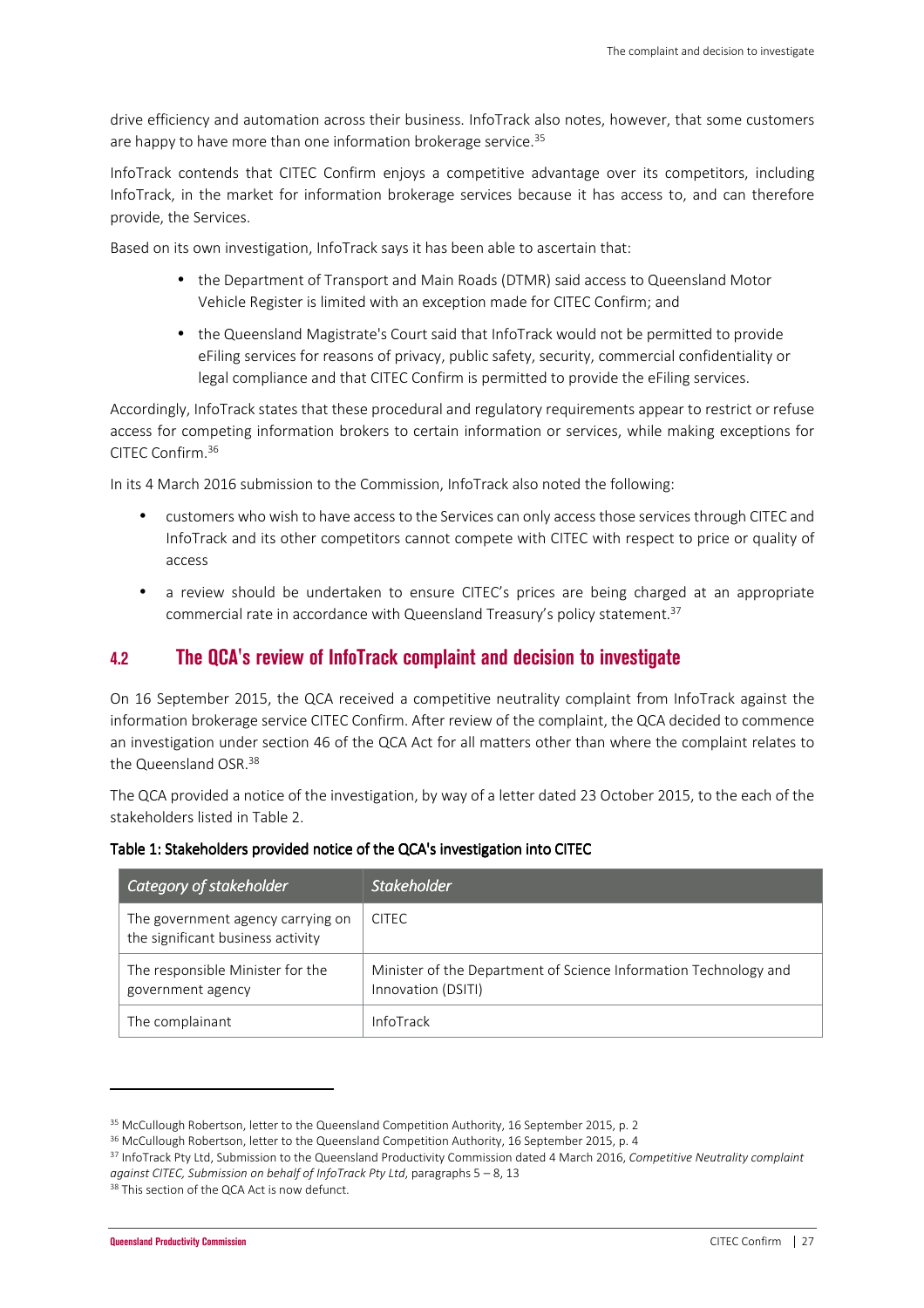| Category of stakeholder                                 | <b>Stakeholder</b>                                                                                                            |
|---------------------------------------------------------|-------------------------------------------------------------------------------------------------------------------------------|
| Any other person the authority<br>considers appropriate | Queensland Civil and Administrative Tribunal (QCAT)<br>Queensland Magistrates Court (QMC)<br>Queensland Police Services (QPS) |
|                                                         | Department of Transport and Main Roads (DTMR)                                                                                 |
|                                                         | Magistrates Court of Victoria, County Court of Victoria, Supreme Court<br>of Victoria (Victorian Courts)                      |
|                                                         | Victoria Police (VP)                                                                                                          |
|                                                         | Queensland OSR <sup>39</sup>                                                                                                  |

As required by the QCA Act, letters to stakeholders (notices of investigation) included the following information:

- *(a) stated the authority's intention to conduct the investigation;*
- *(b) stated the subject matter of the complaint;*
- *(c) invited the person to whom the notice is given to make written submissions to the authority on the subject matter within a reasonable time stated in the notice; and*
- *(d) state the authority's address.*

Stakeholders were invited to make written submissions on the complaint to the QCA by 4 January 2016.

In the notice of investigation stakeholders were also notified, that should the *Queensland Productivity Commission Bill 2015* be assented to, the responsibility for the competitive neutrality regulatory function would transfer to the Commission, along with responsibility for the investigation.

For matters of the complaint relating to the Queensland OSR, the QCA decided to request further information from InfoTrack in the letter of investigation dated 23 October 2015. The QCA noted the following:

*Regarding the Queensland Office of State Revenue land tax certificates element of your complaint, your letter states there are commercial arrangements in place for this service and there is no supporting material to explain this element of the complaint. The QCA therefore requests further information on this element be provided before a decision to investigate (or not to investigate) is made by the QCA. The QCA also requests this information by 31 December 2015.* 

InfoTrack provided further information in respect of the Queensland OSR land tax certificates after the investigation transferred to the Commission. The information and response is discussed further in the next section.

### **4.3 Investigation transfer to the Commission**

Responsibility to investigate the complaint transferred to the Commission following assent of the Act on 20 November 2015.

Section 37 of the Act requires the Commission to investigate and report on a competitive neutrality complaint. In late November 2015, the Commission wrote to stakeholders noting the commencement of the Act and that the investigation into CITEC transferred to the Commission as of the date of commencement.

<sup>&</sup>lt;sup>39</sup> As discussed in section 4.3 of this report, the notice of investigation was issued by the Commission to OSR on 14 January, 2016.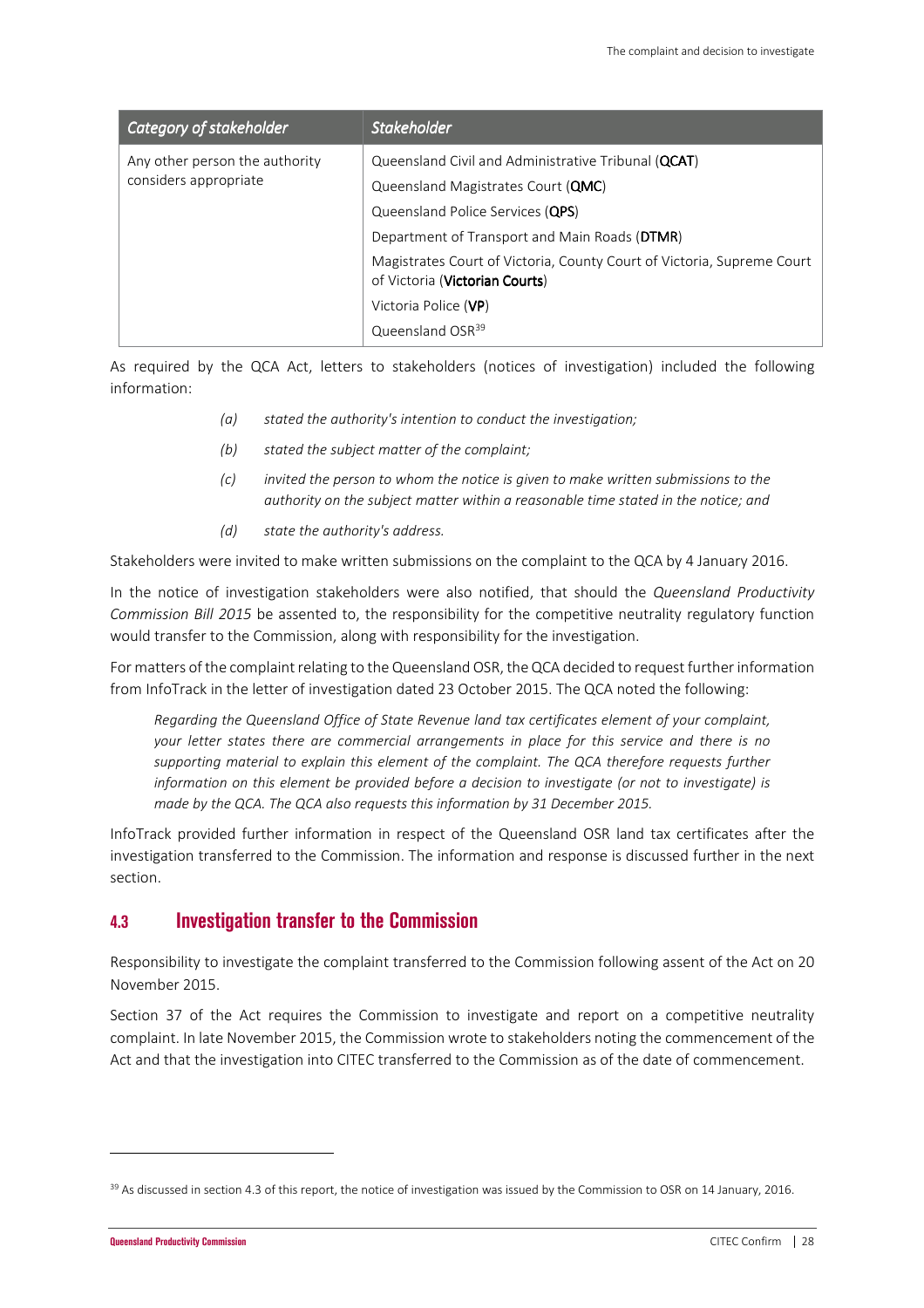After the transfer of responsibility to the Commission<sup>40</sup>, further information was received from InfoTrack relating to CITEC's access to, and provision of, the Queensland OSR land tax certificates.

The Commission considered the additional information in respect of land tax certificates and decided to broaden the investigation to include this matter. Stakeholders (listed in Table 2) were notified of the widened scope of the investigation on 14 January 2016. On 11 December 2015, all stakeholders were invited to make written submissions to the Commission on the subject matter of the complaint by 4 March 2016.

### **Further matters of process**

The following table (Table 3) outlines the timeline for the complaint from receipt of the complaint by the QCA.

| <b>Date</b>         | <b>Milestone</b>                                                                                                                                                                                                                                       |
|---------------------|--------------------------------------------------------------------------------------------------------------------------------------------------------------------------------------------------------------------------------------------------------|
| 16 September 2015   | InfoTrack lodged its complaint with the QCA                                                                                                                                                                                                            |
| 23 October 2015     | QCA made the decision to investigate and notified interested parties (deadline for<br>submissions 4 January 2016)                                                                                                                                      |
| 23 October 2015     | InfoTrack was invited to provide further information in support of its complaint<br>relating to CITEC's access to, and provision of, the Queensland OSR land tax<br>certificates                                                                       |
| 20 November 2015    | Responsibility to investigate the complaint transferred to the QPC                                                                                                                                                                                     |
| 20-24 November 2015 | Stakeholders notified of transfer of investigation and asked to provide submissions<br>by 4 January 2016                                                                                                                                               |
| 11 December, 2015   | Stakeholders sent letters informing them of the extended deadline for submissions<br>to 4 March 2016                                                                                                                                                   |
| 13 January 2016     | InfoTrack provided further information relating to CITEC's access to, and provision<br>of, the Queensland OSR land tax certificates                                                                                                                    |
| 14 January 2016     | The Commission considered the additional information and decided to broaden<br>the investigation to include this matter. Stakeholders were notified of the widened<br>scope of the investigation and requested to provide submissions by 4 March 2016. |
| 4 March 2016        | Stakeholder submissions received                                                                                                                                                                                                                       |
| 8 July 2016         | Letter from the Commission to CITEC requesting further information -deadline of 4<br>August 2016                                                                                                                                                       |
| 26 July 2016        | CITEC requested an extension of the deadline for the provision of further<br>information from 4 August to 31 August 2016                                                                                                                               |
| 28 July 2016        | The Commission agreed to extend the timeline to provide further information.                                                                                                                                                                           |
| 31 August 2016      | Further information received from CITEC in response to 28 July extension.                                                                                                                                                                              |

On 4 March 2016, two submissions were received, including a submission on behalf of InfoTrack and a joint submission on behalf of CITEC, Department of Transport and Main Roads, Queensland Police Service, the Minister for Innovation, Science and the Digital Economy and the Minister for Small Business.

<sup>40</sup> InfoTrack, letter to the Queensland Competition Authority, 24 November 2015.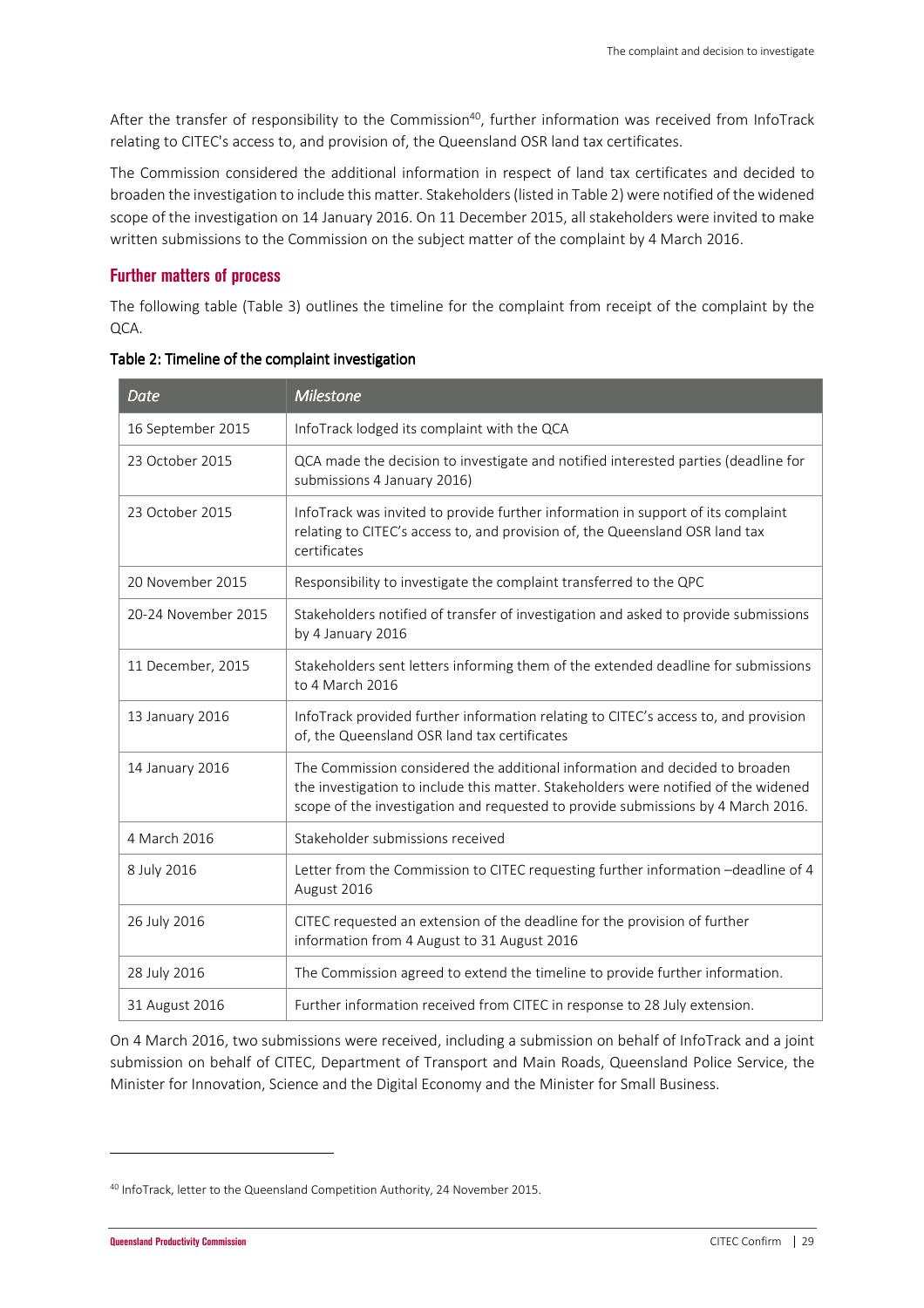Victoria Police and Court Services Victoria notified the Commission that they would not be providing submissions.

In response to the Commission's request for further information dated 8 July 2016, CITEC provided a submission on 31 August 2016.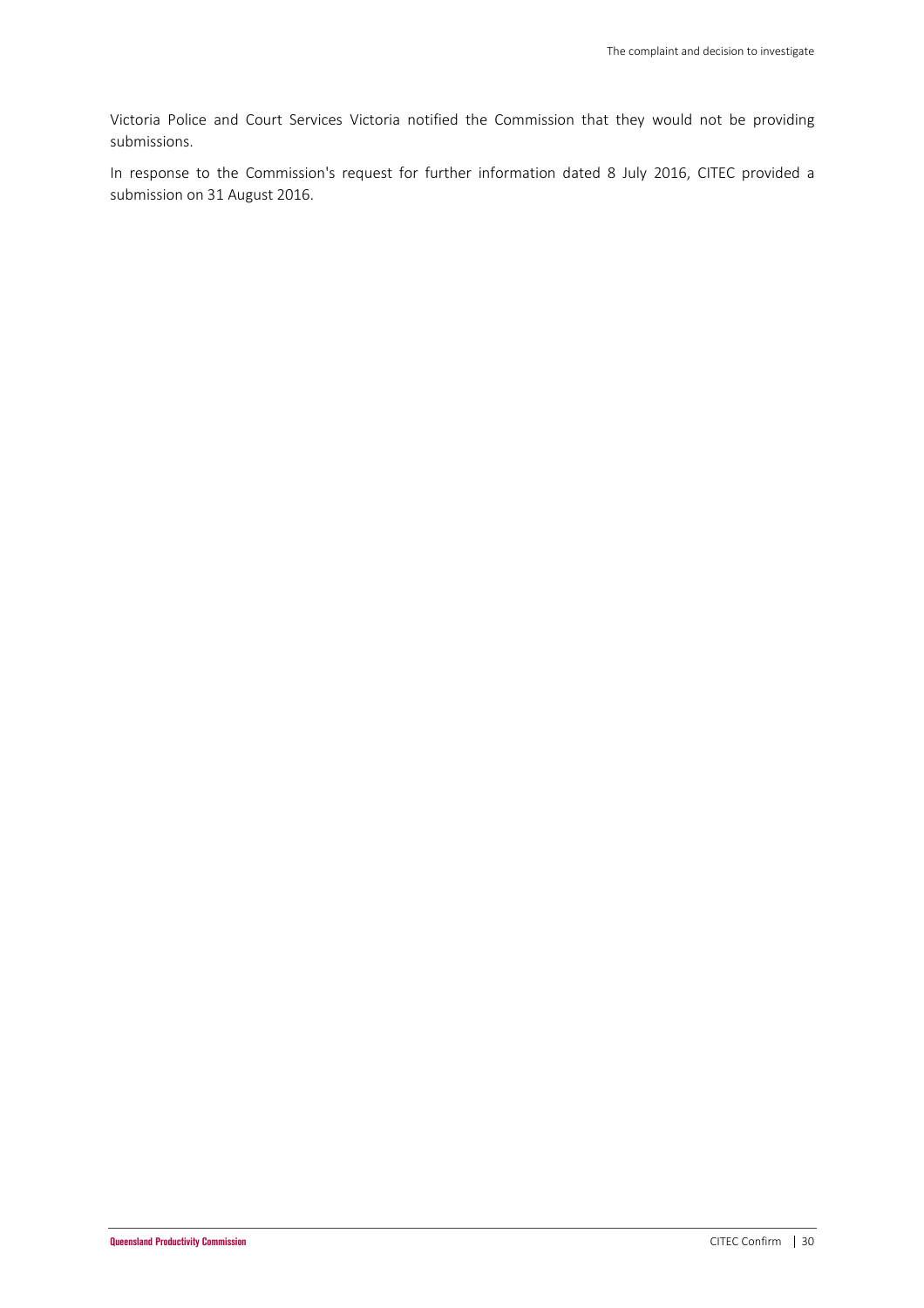## **5 BACKGROUND**

*This chapter provides background to the complaint. It begins with a brief discussion on the information brokerage industry and the role of information brokers. It then provides an overview of InfoTrack and other stakeholders named in the complaint, namely: CITEC Confirm and the relevant State government agencies.* 

## **5.1 What is information brokerage?**

For the purposes of this report, an "information broker" is an agent that can freely search, gather and integrate information on behalf of a customer for an agreed price. A number of Australian-based information brokers have direct access to information maintained in different government databases, and have the ability to provide their respective customers with proprietary products and reports based on customer requirements and needs.

In Australia, the key information brokerage organisations include, but are not limited to, CITEC, Veda, InfoTrack, SAI Global and GlobalX.

Although individuals and companies can directly access the publicly available databases of many Government agencies for basic information, brokers can provide more detailed searches to facilitate business decisions and streamline business processes. Brokers can provide detailed reports and access to information maintained by a variety of Government agencies with the option to combine them into one product.<sup>41</sup>

Figure 2 sets out examples of typical customers, both Governmental and non-Governmental, of an information brokerage in Queensland.



#### Figure 2: Information searches conducted by information brokers

**Collection and delivery of information from a Federal or State Government Agency** 

41 Australian Securities & Investments Commission (ASIC), *Information Brokers*, viewed at<http://asic.gov.au/online-services/searchasics-registers/information-brokers/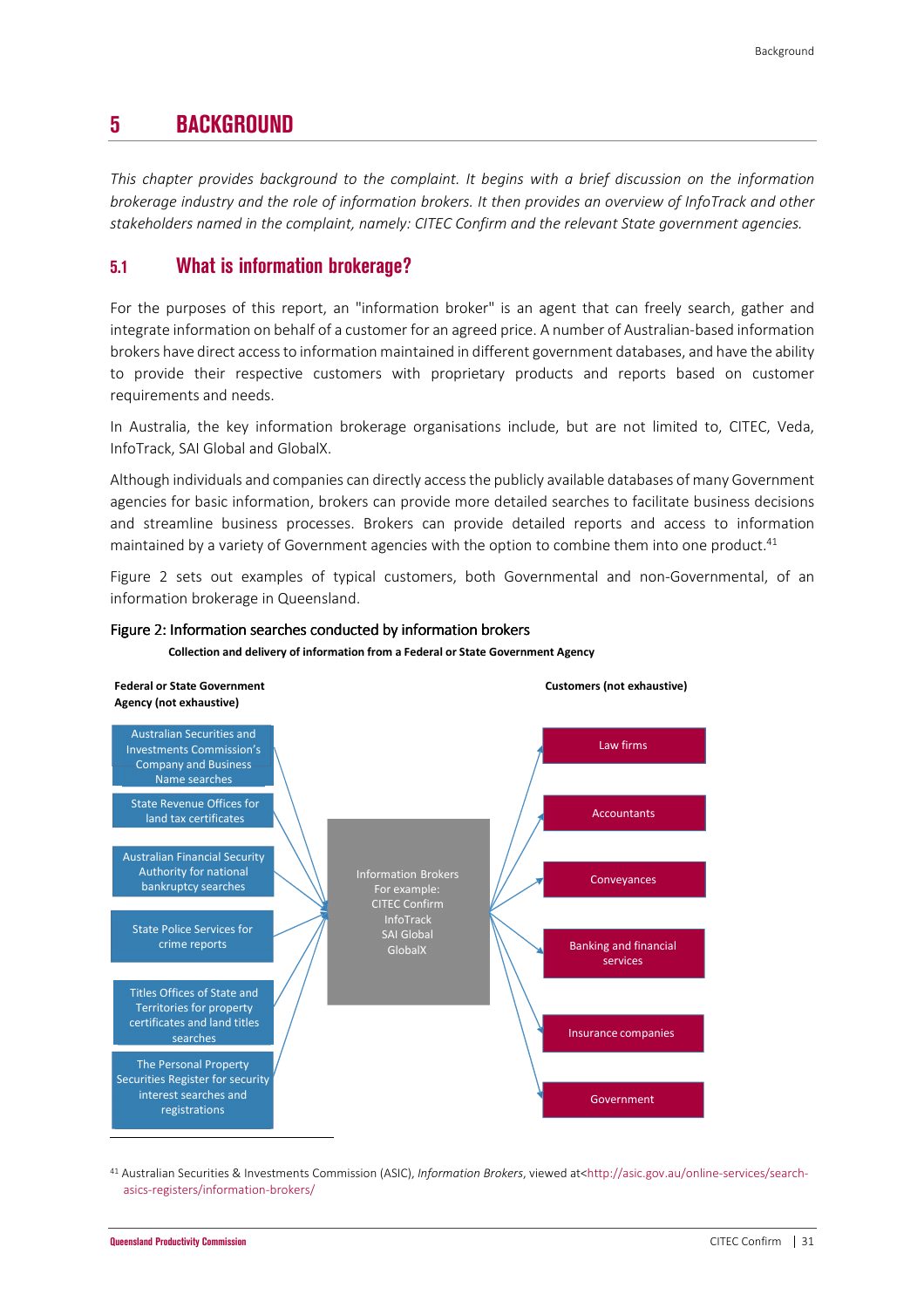With development in technologies and an increasing demand for online services, many companies providing information brokerage services may also provide an electronic platform that allows for some activities to be completed online. Electronic filing or eFiling is the process of lodging documents and fees with a Court online instead of over the counter. Systems enable the customer to file 24 hours a day, 7 days a week whilst providing real time, online tracking of lodgements.<sup>42</sup>

Such activities include:

- eFiling court documents are filed online rather than in person; and
- eConveyancing via a platform called PEXA (Property Exchange Australia), which facilitates property exchange by allowing for lodgements and property settlements online.<sup>43</sup>

Figure 3 illustrates the online delivery of information to a government agency (court eFiling).

### Figure 3: An eFiling platform provided by information brokers



#### **Delivery of information to a government agency (court eFiling)**

### **5.1.1 Competition**

Information brokers are able to differentiate themselves from their competitors by offering their respective customers access to information contained in databases. Some information brokers provide a comprehensive range of services and access to information, including:

• land and property reports;

<sup>42</sup> CITEC Confirm, *County Court of Victoria eFiling*, viewed at https://www.confirm.citec.com.au/citecConfirm/services/court/viccounty-court-efiling.shtml

<sup>43</sup> GlobalX, *Welcome to the GlobalX eConveyancing Hub*, viewed at https://www.globalx.com.au/products-services/conveyancinglegal-support-services/e-conveyancing-hub/faqs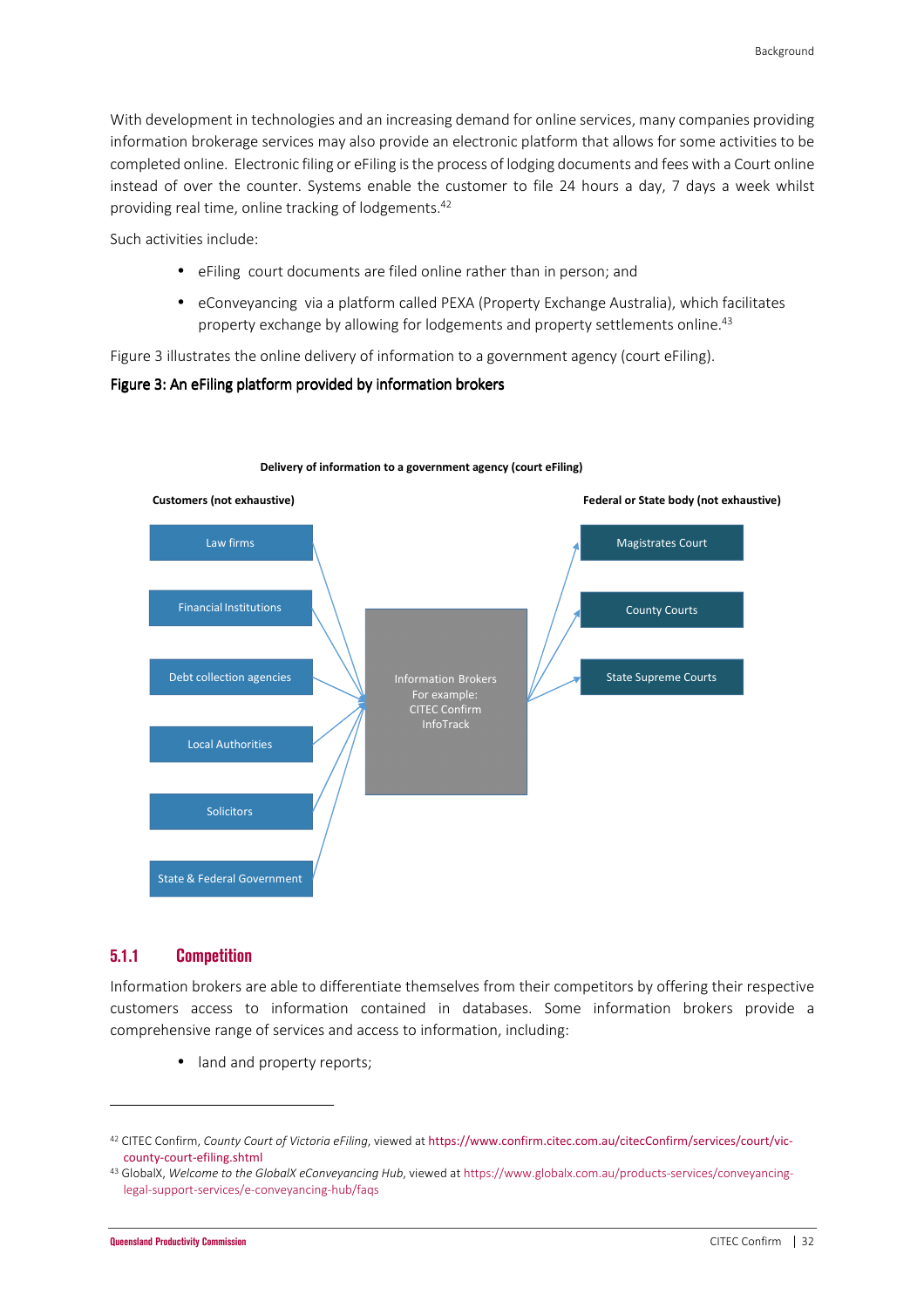- Australian Securities and Investments Commission (ASIC) registers and reports;
- credit reports;
- police crime reports;
- Personal Property Securities Register (PPSR); and
- legal support such as eFiling.

Other brokers may only specialise in services that target a specific market, such as property and conveyancing through offering property settlement services. For example SAI Global focusses on delivering services and information to the Australian property industry.<sup>44</sup>

Information brokers can also differentiate themselves from their competitors by developing and providing additional unique services.<sup>45</sup> For example:

- SAI Global provides conveyancing software and company and personal information searches in addition to end-to-end settlement services for the legal, financial and conveyancing sectors<sup>46</sup>; and
- InfoTrack provides a product called REVEAL, a data visualisation tool that aggregates results from multiple sources and maps out relationships between people, companies and assets in one visualisation.<sup>47</sup>

## **5.2 About InfoTrack**

InfoTrack is a national information broker which provides company, property, corporate and personal searches of Federal and several State Government databases including ASIC, PPSR, Australian Financial Security Authority (AFSA) and eFiling of court documents. InfoTrack's clients are primarily law firms but also include conveyancing, mercantile, accountancy, insolvency and government sectors.<sup>48</sup>

InfoTrack was formerly an organisation called LEAP, which was the searching division of LEAP Legal in 2000. In 2011, InfoTrack began selling products and services as a standalone product to LEAP Office.<sup>49</sup> The following table (Table 4) is a high-level list of the services and products InfoTrack provides to its clients.

| Type of Search                   | <b>Information</b>                                                                    |  |
|----------------------------------|---------------------------------------------------------------------------------------|--|
| Property                         | • Ordering Images (Plans, Dealings, Instruments)                                      |  |
|                                  | • Property Enquiries                                                                  |  |
|                                  | • Ordering Title Searches                                                             |  |
|                                  | • Organisation Extract & ASIC Searches, including Company and Business Name<br>Search |  |
|                                  | • Person Locator Search                                                               |  |
| Company and personal<br>searches | • ASIC Company and Business Names searches<br>$\bullet$ PPSR                          |  |

|  |  |  | Table 3: List of InfoTrack's client services |
|--|--|--|----------------------------------------------|
|--|--|--|----------------------------------------------|

<sup>44</sup> SAI Global Property, viewed at https://www.saiglobal.com/property/

<sup>45</sup> Discussed in interview conducted by the Commission with CITEC on 2 November 2016.

<sup>46</sup> SAI Global, *Property Services*, viewed at https://www.saiglobal.com/en-au/about\_sai\_global/our\_business/property\_services/

<sup>47</sup> InfoTrack, *REVEAL data visualisation tool*, viewed at https://www.infotrack.com.au/products/disruptive-technology/reveal/

<sup>48</sup> InfoTrack, *About Us*, viewed at https://www.infotrack.com.au/about-us/about-infotrack/

<sup>49</sup> InfoTrack, *About Us*, viewed at https://www.infotrack.com.au/about-us/about-infotrack/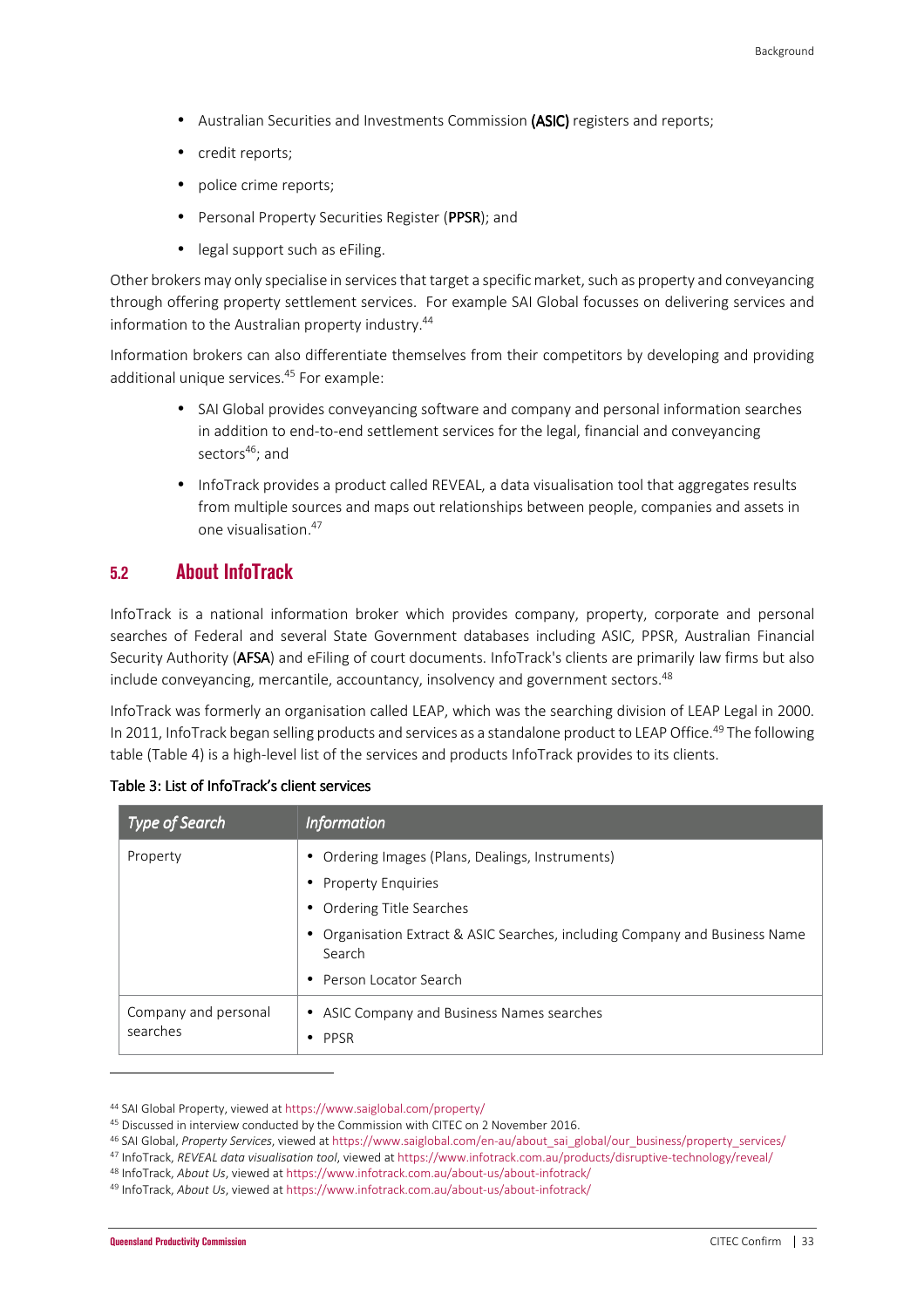| Type of Search | <b>Information</b>                                                                                                   |
|----------------|----------------------------------------------------------------------------------------------------------------------|
|                | Company Litigation<br>$\bullet$                                                                                      |
|                | AFSA Bankruptcy<br>$\bullet$                                                                                         |
|                | Credit Reports<br>٠                                                                                                  |
|                | International Company Search<br>٠                                                                                    |
|                | Anti-Money Laundering<br>٠                                                                                           |
|                | Company Overview and credit Status report                                                                            |
|                | Property Ownership<br>٠                                                                                              |
|                | Civil Litigation<br>٠                                                                                                |
|                | Electoral Roll<br>$\bullet$                                                                                          |
| Court eFiling  | NSW Civil Registry e-Filing Service: can lodge court forms for any local, district<br>٠<br>or supreme registry court |
| National       | National Litigation<br>٠                                                                                             |
|                | National Police Check<br>$\bullet$                                                                                   |
|                | National Property Ownership<br>٠                                                                                     |
|                | International Company Search<br>٠                                                                                    |

Source: https://www.infotrack.com.au/

## **5.3 Department of Science Information Technology and Innovation**

The DSITI is the Government department responsible for administering CITEC. The following diagram sets out the agencies and services which are the responsibility of the Minister for Innovation, Science and the Digital Economy and Minister for Small Business.

#### Figure 4: Agencies and Services under DSITI<sup>50</sup>



<sup>50</sup> Queensland Government, *Queensland Budget 2016-17, Service Delivery Statement Department of Science, Information Technology and Innovation*, pp. 1-2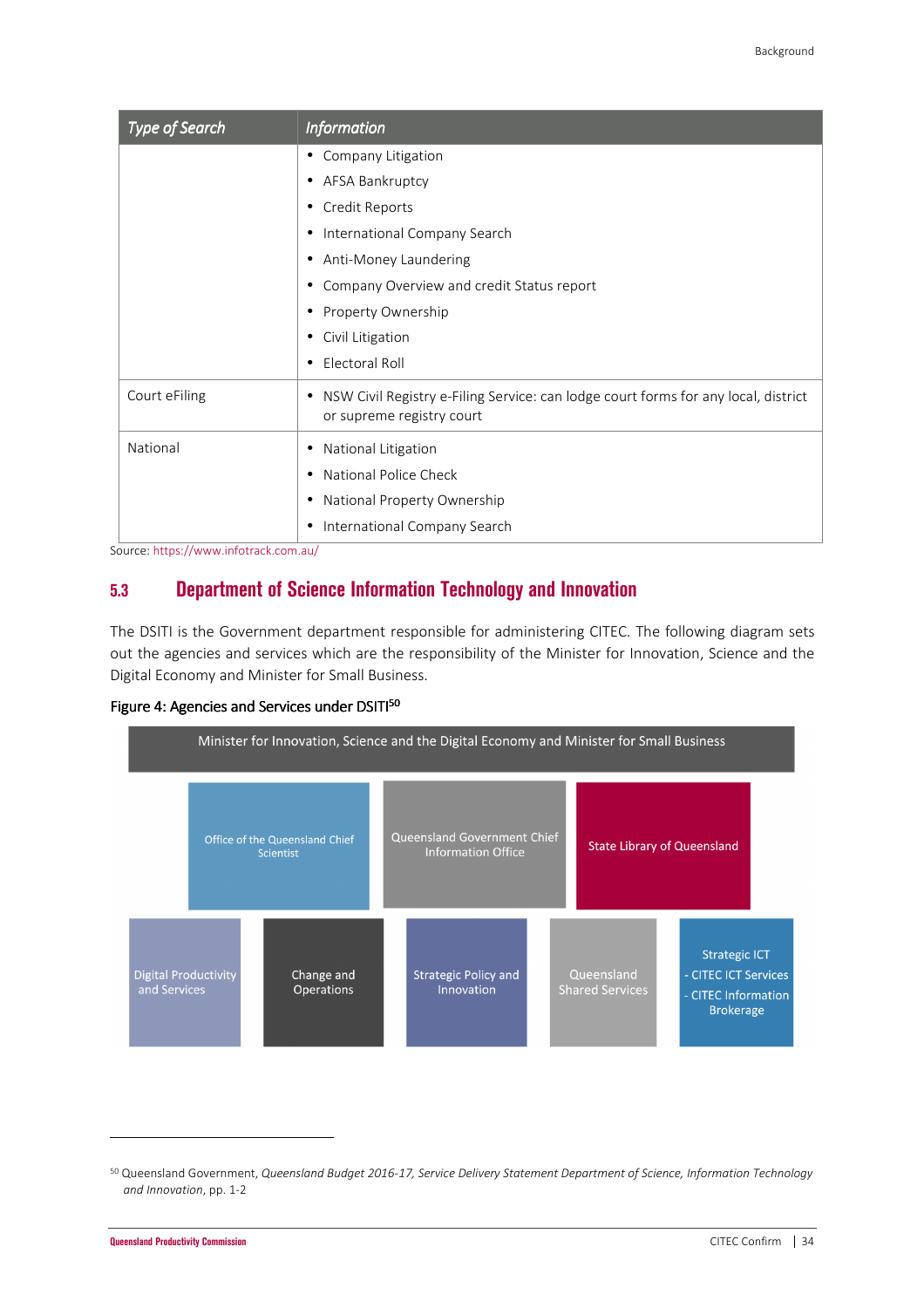DSITI, as shown in Figure 4 above, is split into a number of divisions including: the Science Division, Digital Productivity and Services Division, Strategic Policy and Innovation Division, Change and Operations, Strategic ICT Division and Queensland Shared Services. The Strategic ICT Division comprises of both CITEC ICT and CITEC Confirm, wherein the business division of the Strategic ICT Division states that, using specialist knowledge it (amongst other things):

- provides ICT infrastructure, network and storage services to government agencies through CITEC ICT; and
- $\bullet$  delivers leading information brokerage services through CITEC Confirm.<sup>51</sup>

### **5.4 About CITEC**

CITEC was formed in 1988 out of a computer centre held within Queensland Treasury. CITEC is now a fully self-funded commercialised business unit of DSITI.<sup>52</sup>

Figure 5 represents the internal structure of CITEC, including ICT and CITEC Confirm.

#### Figure 5: Structure of CITEC



Queensland Government agencies purchase information and communication infrastructure and information management services from CITEC. CITEC delivers consolidated ICT infrastructure services for the Queensland Government, including: data centre, network, storage, data protection and ICT platform and solution integration services.<sup>53</sup>

#### **5.4.1 About CITEC Information Brokerage**

CITEC Information Brokerage is a business unit of CITEC that provides information brokerage services on a fully commercial basis. It consists of:

- CITEC Access Services (wholesale); and
- CITEC Confirm (retail).

<sup>51</sup> Queensland Government, *DSITI Business Areas*, viewed at https://www.qld.gov.au/dsiti/about-us/business-areas/

<sup>52</sup> CITEC was commercialised in 1991 (CITEC Confirm's website, viewed at https://www.confirm.citec.com.au/citecConfirm/index.shtml).

<sup>53</sup> Queensland Government, *Queensland Budget 2016-17, Service Delivery Statement Department of Science, Information Technology and Innovation*, p. 41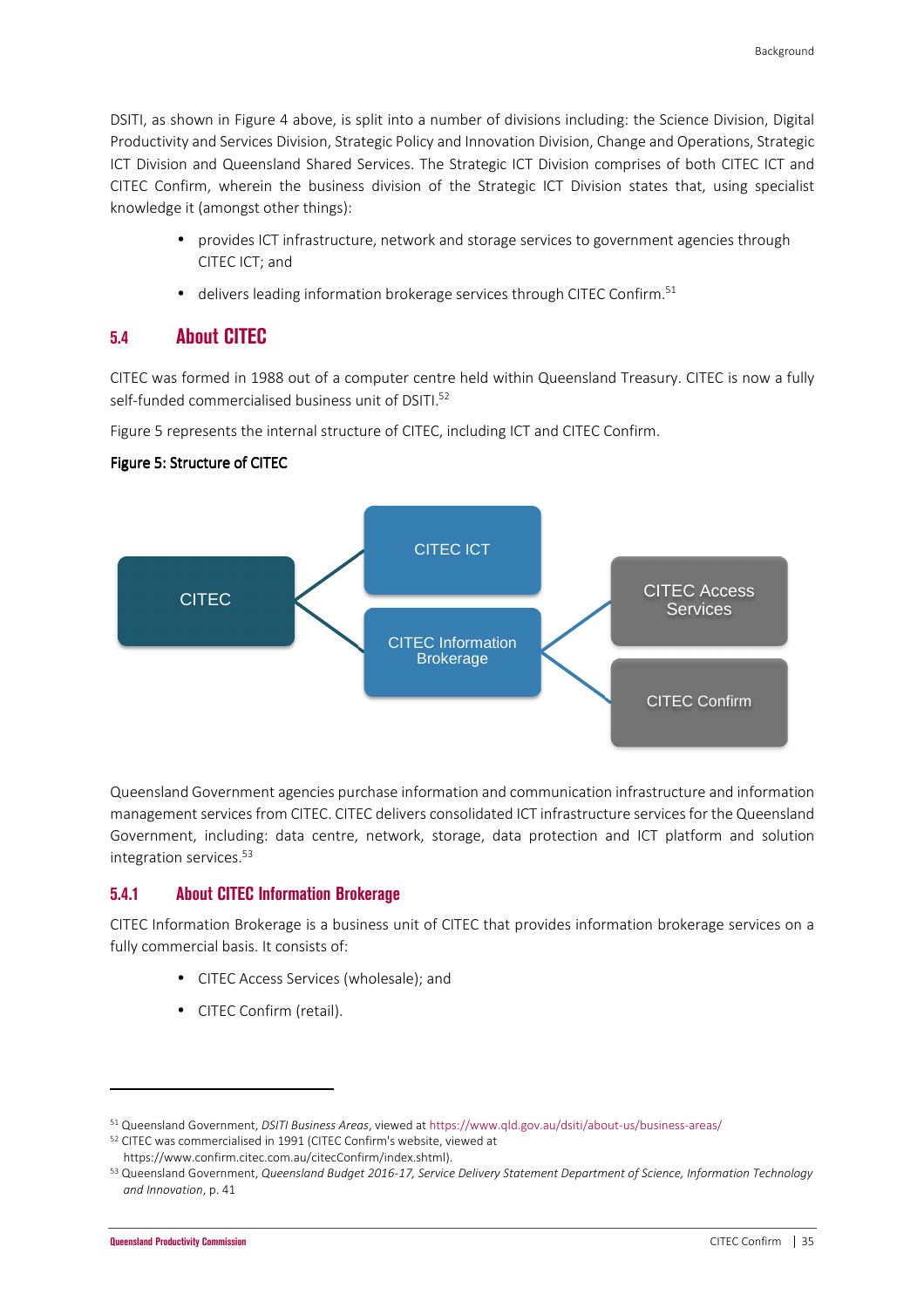### **CITEC Access**

CITEC Access Services provides users with a portal allowing them to securely lodge and retrieve information. Each year, approximately 5 million transactions are run through the CITEC Access portal, which enables Government-to-Government, Government-to-business and business-to-Government interactions.<sup>54</sup>

CITEC Access provides users with access to the portal to securely lodge and retrieve information.

#### **CITEC Confirm**

CITEC Confirm provides information brokerage services, including protected, unique and commercial information services to the legal, banking, insurance and commercial sector Australia-wide in relation to property, vehicle, police and courts (legal documents) information.<sup>55,56</sup>

In DSITI's 2011-12 annual report, the vision for CITEC Confirm (for 2012-13) was to deliver information brokerage services through CITEC Confirm.<sup>57</sup>

The following table (Table 5) includes the services provided by CITEC Confirm.<sup>58</sup>

| Table 4: Services provided by CITEC Confirm |  |  |
|---------------------------------------------|--|--|
|---------------------------------------------|--|--|

| Type of Search                     | <b>Information</b>                                                               |  |
|------------------------------------|----------------------------------------------------------------------------------|--|
| Land searches                      | Land searches for every state and territory<br>$\bullet$                         |  |
|                                    | NSW Office of State Revenue certificates<br>٠                                    |  |
|                                    | Contaminated Land Search-Old<br>$\bullet$                                        |  |
|                                    | Land Tax certificates-Old<br>$\bullet$                                           |  |
|                                    | Valuation and Sales-Old<br>$\bullet$                                             |  |
|                                    | Telco Cable search<br>$\bullet$                                                  |  |
|                                    | Queensland Civil and Administrative Tribunal Register of Proceedings search<br>٠ |  |
|                                    | Energy searches-Qld<br>٠                                                         |  |
|                                    | Queensland Department of Transport and Main Roads property search<br>٠           |  |
|                                    | Conveyancing certificates-Vic<br>٠                                               |  |
|                                    | Property Sales History report-Vic<br>٠                                           |  |
| Corporate and individual           | ASIC Company and Business Names searches<br>٠                                    |  |
| searches                           | Commercial enquiries<br>٠                                                        |  |
|                                    | Bankruptcy Register search<br>$\bullet$                                          |  |
|                                    | PPSR<br>$\bullet$                                                                |  |
| Vehicle searches and<br>lodgements | Queensland Motor Vehicle Register<br>$\bullet$                                   |  |
| Court eFiling                      | Queensland Civil and Administrative Tribunal<br>$\bullet$                        |  |

<sup>54</sup> Queensland Government, *CITEC Access Services*, viewed at https://www.qld.gov.au/dsiti/about-us/business-areas/citec/accessservices/

<sup>55</sup> Crown Law 4 March 2016, *Joint submission to the Queensland Productivity Commission regarding the complaint by InfoTrack Pty against CITEC*, on behalf of CITEC, Department of Transport and Main Roads, Queensland Police Service, Minister for Innovation, Science and the Digital Economy and Minister for Small Business, paragraph 6

<sup>56</sup> Queensland Government, *Queensland Budget 2016-17, Service Delivery Statement Department of Science, Information Technology and Innovation*, p.41

<sup>57</sup> Queensland Department of Science, Information Technology and Innovation, *Annual Report 2011-12*. p. 29

<sup>58</sup> Queensland Government, *CITEC Confirm*, viewed at https://www.qld.gov.au/dsiti/about-us/business-areas/citec/citec-confirm/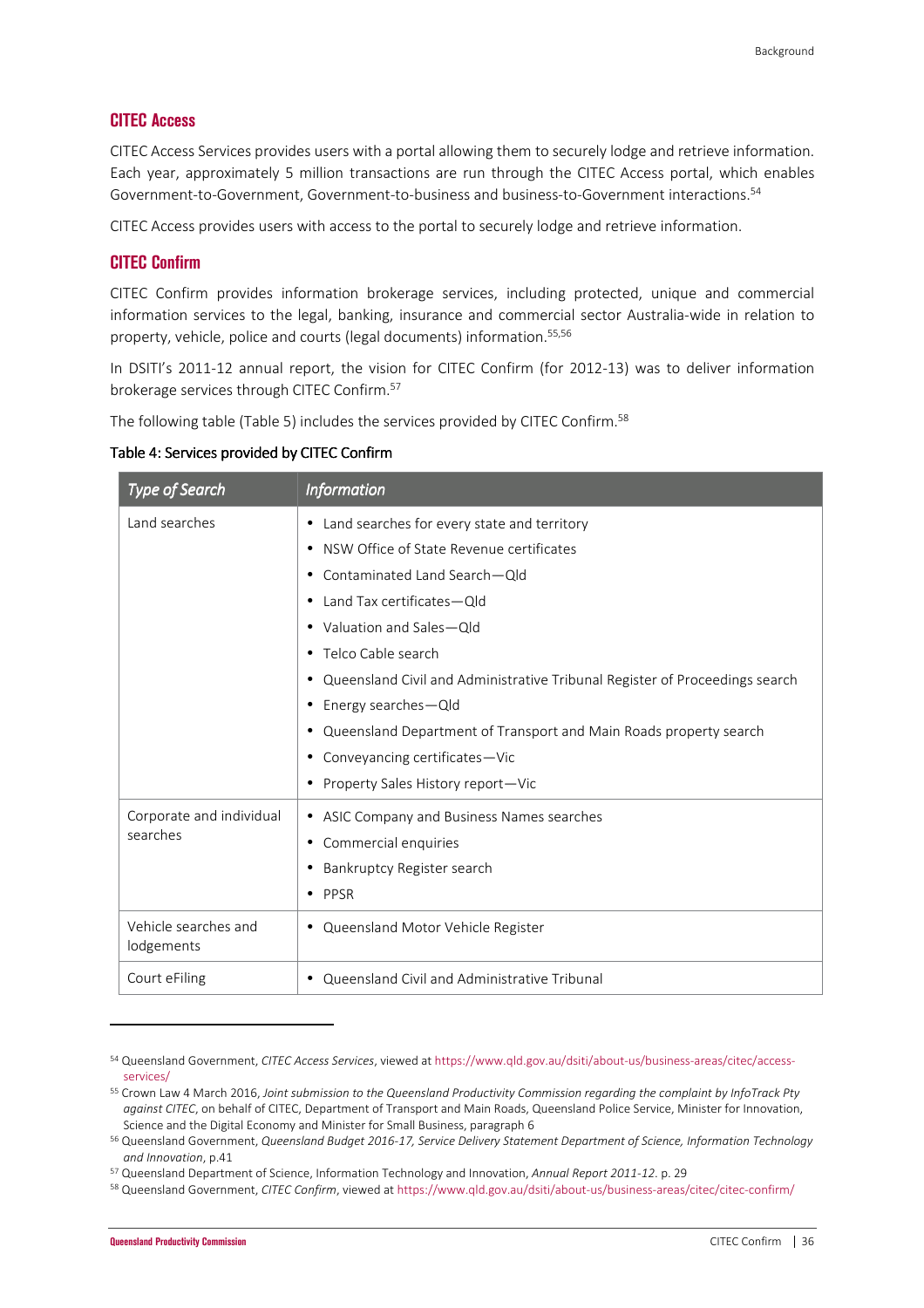| Type of Search  | <b>Information</b>                      |  |  |
|-----------------|-----------------------------------------|--|--|
|                 | • Queensland Magistrates Court          |  |  |
|                 | • County Court of Victoria              |  |  |
|                 | • Magistrates' Court of Victoria        |  |  |
|                 | • Supreme Court of Victoria             |  |  |
| Police searches | • Traffic incident reports — Queensland |  |  |
|                 | • Property crime reports — Queensland   |  |  |
|                 | • Crime reports-Victoria                |  |  |

### **5.5 Agencies named in the complaint**

The following sections discuss the agencies listed in InfoTrack's complaint, along with a description of the information InfoTrack is seeking access to.

### **5.5.1 Department of Transport and Main Roads**

The DTMR provides many online services for members of the public including:

- renewing and replacing driver's licenses;
- checking and renewing vehicle registration;
- booking driver testing and vehicle inspections;
- paying fines and infringements; and
- applying for accreditations.

Many of the services listed are provided directly by DTMR.<sup>59</sup>

The DTMR engages CITEC Confirm to provide restricted access to the Queensland Motor Vehicle Register (QMVR). CITEC Confirm provides up-to-date information about the registration of motor vehicles, caravans, trailers and marine vessels registered in Queensland to QMVR.<sup>60</sup>

Specifically, CITEC's vehicle registration searches for the QMVR are able to retrieve motor vehicle, marine vessel, caravan or trailer using information such as the:

- Customer Reference Number;
- name and address of the registered owner;
- vehicle details:
- registration details;
- time of the last record update; and
- registration effective date.

<sup>59</sup> Queensland Department of Transport and Main Roads, *Online Services*, viewed at http://www.tmr.qld.gov.au/Online-services.aspx <sup>60</sup> CITEC Confirm, *Vehicle searches and lodgements*, viewed at

https://www.confirm.citec.com.au/citecConfirm/services/vehicle/infokit/confirm\_portfolio\_vehicle.pdf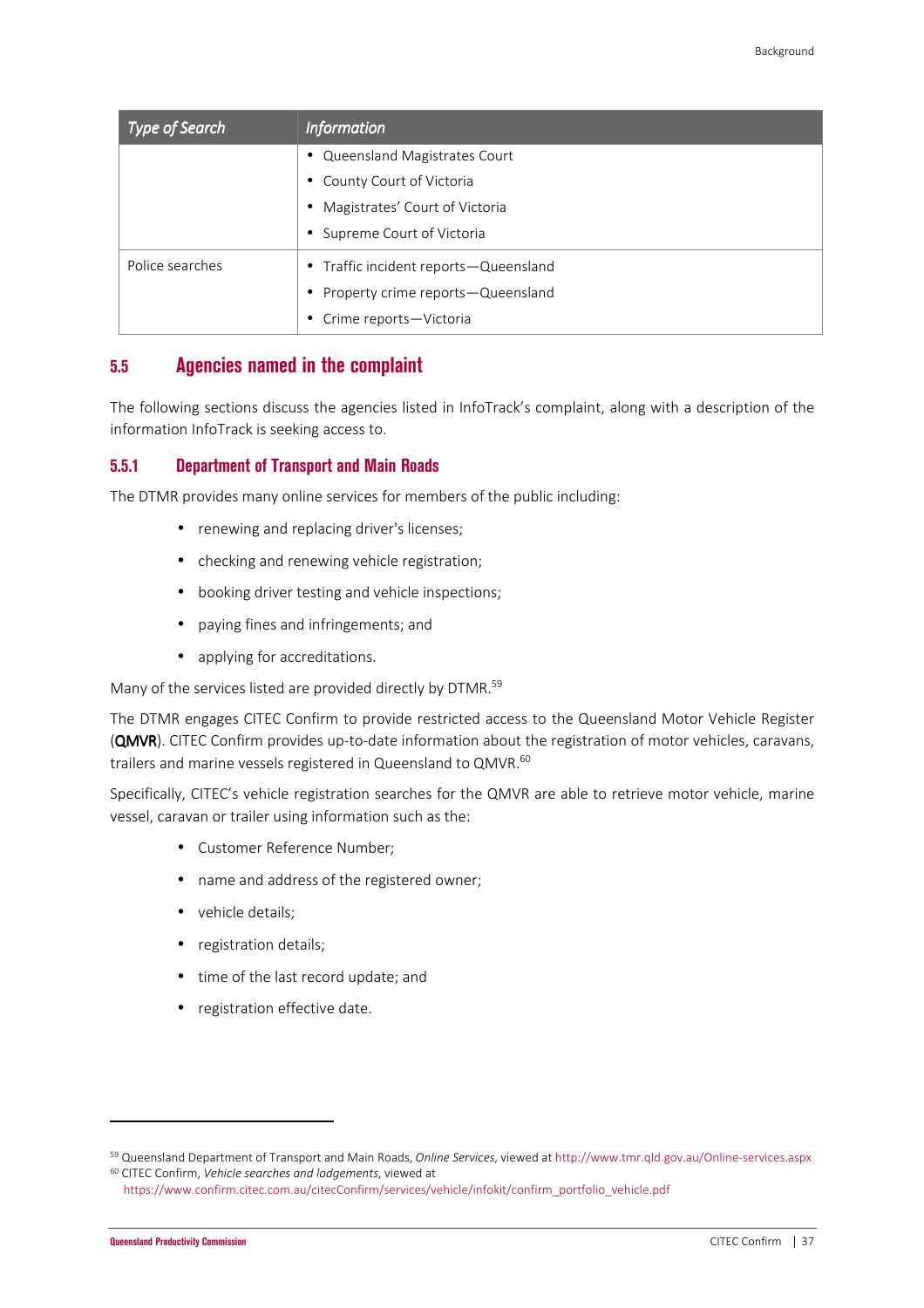CITEC Confirm offers services that provide the ability for approved State and Federal Government departments to search for current and historical vehicle registration information using an owner's name.<sup>61</sup>

#### **5.5.2 The Queensland Office of State Revenue**

The Queensland OSR is part of Queensland Treasury and is responsible for collecting state taxes (relevantly, stamp duties, payroll tax and land tax) and royalties, and administering the Queensland First Home Owners' Grant.<sup>62</sup>

Under the *Land Tax Act 2010 (Qld)*, the Queensland Government imposes land tax on the owners of freehold land each financial year. A land tax clearance certificate is an official advice stating there is no tax owing on a piece of land.<sup>63</sup>

Purchasers of land can apply for a land tax clearance certificate online using the following information brokers:

- CITEC Confirm;
- SAI Global Property; and
- SearchESS.

Agents acting for purchasers (for example, legal professionals or conveyancers) can additionally apply through:

- GlobalX;
- InfoTrack; and
- Veda.

Queensland OSR also provides the same service by mail lodgement.<sup>64</sup>

#### **5.5.3 Queensland Magistrates Court and the Queensland Civil Administrative Tribunal**

The QMC and the QCAT engage CITEC Confirm to provide restricted online document lodgement services.

The QMC is the first level of the Queensland Courts system and hears both criminal cases and civil actions.<sup>65</sup>

The QMC also deals with:

- traffic infringements;
- minor offences such as shoplifting or disorderly behaviour; and
- $\bullet$  less serious offences such as burglary, assault, fraud and drugs.<sup>66</sup>

QCAT is an independent tribunal which resolves disputes in respect of issues such as adult administration and guardianship, administrative decisions, anti-discrimination, building disputes, children and young

<sup>61</sup> CITEC Confirm, *Vehicle searches and lodgements*, viewed at https://www.confirm.citec.com.au/citecConfirm/services/vehicle/infokit/confirm\_portfolio\_vehicle.pdf

<sup>62</sup> Queensland Treasury, *Taxes, royalties & grants*, viewed at https://www.treasury.qld.gov.au/taxes-royalties-grants/index.php

<sup>63</sup> Queensland Government, *Land Tax Clearance Searches*, viewed at

https://www.qld.gov.au/environment/land/tax/payment/clearance/ <sup>64</sup> Queensland Government, *Land Tax Clearance Searches*, viewed at

https://www.qld.gov.au/environment/land/tax/payment/clearance/

<sup>65</sup> Queensland Courts, *Magistrates Court*, viewed at http://www.courts.qld.gov.au/courts/magistrates-court

<sup>66</sup> Queensland Courts, *Magistrates Court*, viewed at http://www.courts.qld.gov.au/courts/magistrates-court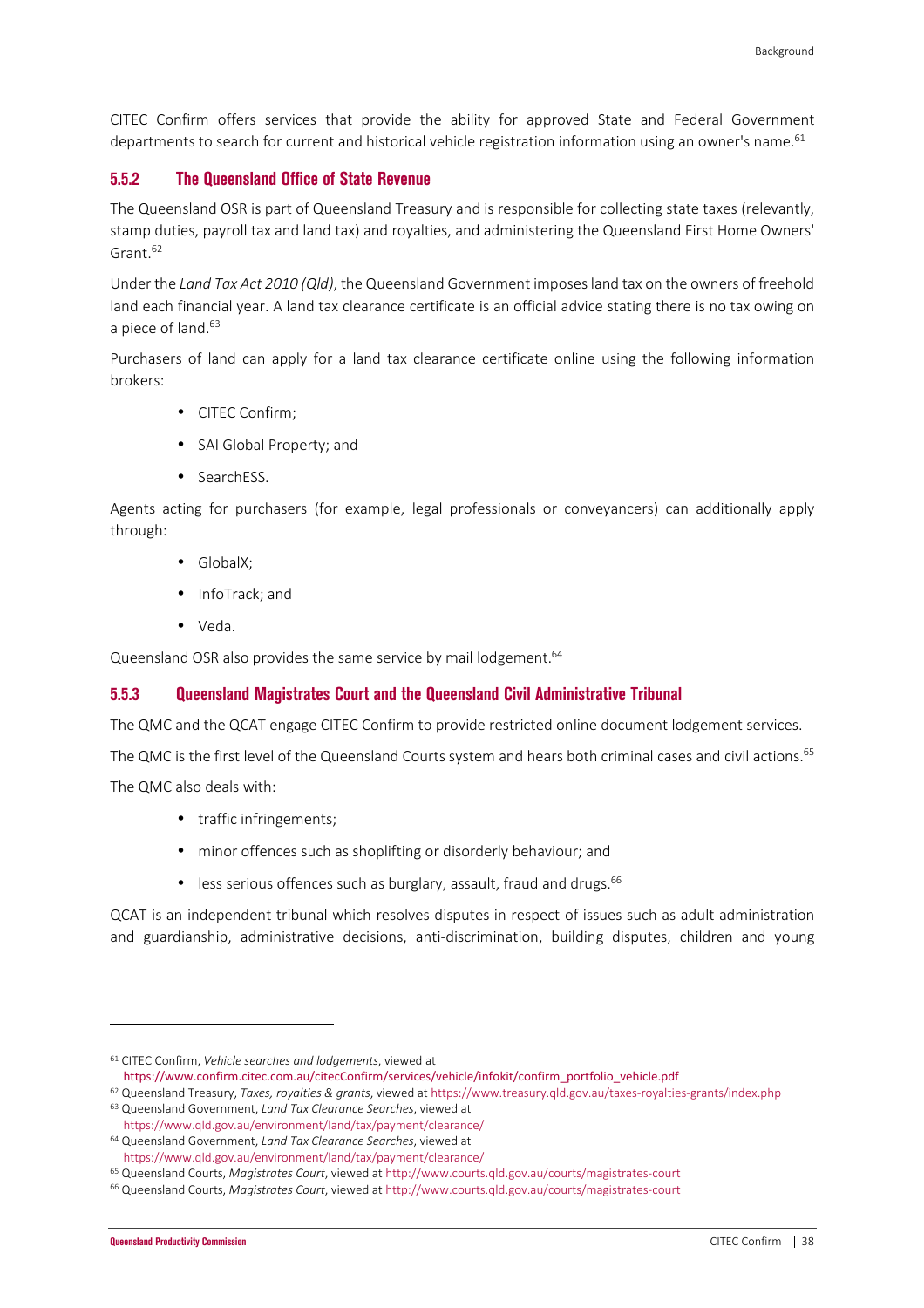people, customer disputes, debt disputes, minor civil disputes, occupational regulation, residential tenancy disputes, retail shop leases and tree disputes.<sup>67</sup>

Subscribers to CITEC Confirm are able to electronically file documents for all Magistrates Courts and Tribunals, including QCAT, throughout Queensland. Subscribers of these services are typically legal practitioners, licenced commercial agents and self-represented Plaintiffs and Applicants.<sup>68</sup>

#### **5.5.4 Queensland Police Service**

The QPS engages CITEC Confirm to provide restricted access to Queensland property crime reports and Queensland traffic incident reports.

QPS makes several documents available for purchase, as detailed in the table below (Table 6).

#### Table 5: QPS documents for purchase

| Document available for purchase                                                                                                                                                                      | Information brokers providing access to the<br>document               |
|------------------------------------------------------------------------------------------------------------------------------------------------------------------------------------------------------|-----------------------------------------------------------------------|
| Court Briefs; criminal history; Police Certificates;<br>fingerprint; person history; photographs                                                                                                     | No information brokers used.<br>Customers purchase directly from QPS. |
| Crime Report. A person can obtain an extract of a<br>crime report in which they are the complainant.                                                                                                 | CITEC Confirm                                                         |
| Traffic Incident Reports. A person can obtain a copy<br>of a Traffic Incident Report (and related documents)<br>if they are a party to the incident or have a bona fide<br>interest in the incident. | CITEC Confirm                                                         |
| Traffic history and traffic statistics                                                                                                                                                               | DTMR provides this data                                               |

Source QPS website https://www.police.qld.gov.au/corporatedocs/purchase/default.htm

### **5.5.5 County Court of Victoria**

The County Court of Victoria is the major trial Court in Victoria, with jurisdiction over the following:

- all civil matters;
- criminal jurisdiction;
- criminal appeals; and
- making orders relating to adoption.

As of 1 August 2016, the County Court of Victoria made civil eFiling mandatory. CITEC Confirm is the court's eFiling provider.<sup>69</sup>

CITEC Confirm enables eFiling of documents including Subpoenas, Writs, Notices of Appearance and Setting Down for Trial Fees at any County Court of Victoria location.<sup>70</sup>

<sup>67</sup> Queensland Civil and Administrative Tribunal, *About QCAT*, viewed at http://www.qcat.qld.gov.au/about-qcat

<sup>68</sup> CITEC Confirm, *Queensland Magistrates Court and QCAT eFiling CITEC Confirm eLearning*, viewed at https://www.confirm.citec.com.au/citecConfirm/elearning/court/qld\_magi\_court\_qcat.shtml

<sup>69</sup> County Court of Victoria, *Civil eFiling*, viewed at https://www.countycourt.vic.gov.au/efiling <sup>70</sup> CITEC Confirm, *Court eFiling and online lodgements*, viewed at

https://www.confirm.citec.com.au/citecConfirm/services/court/infokit/confirm\_portfolio\_courts.pdf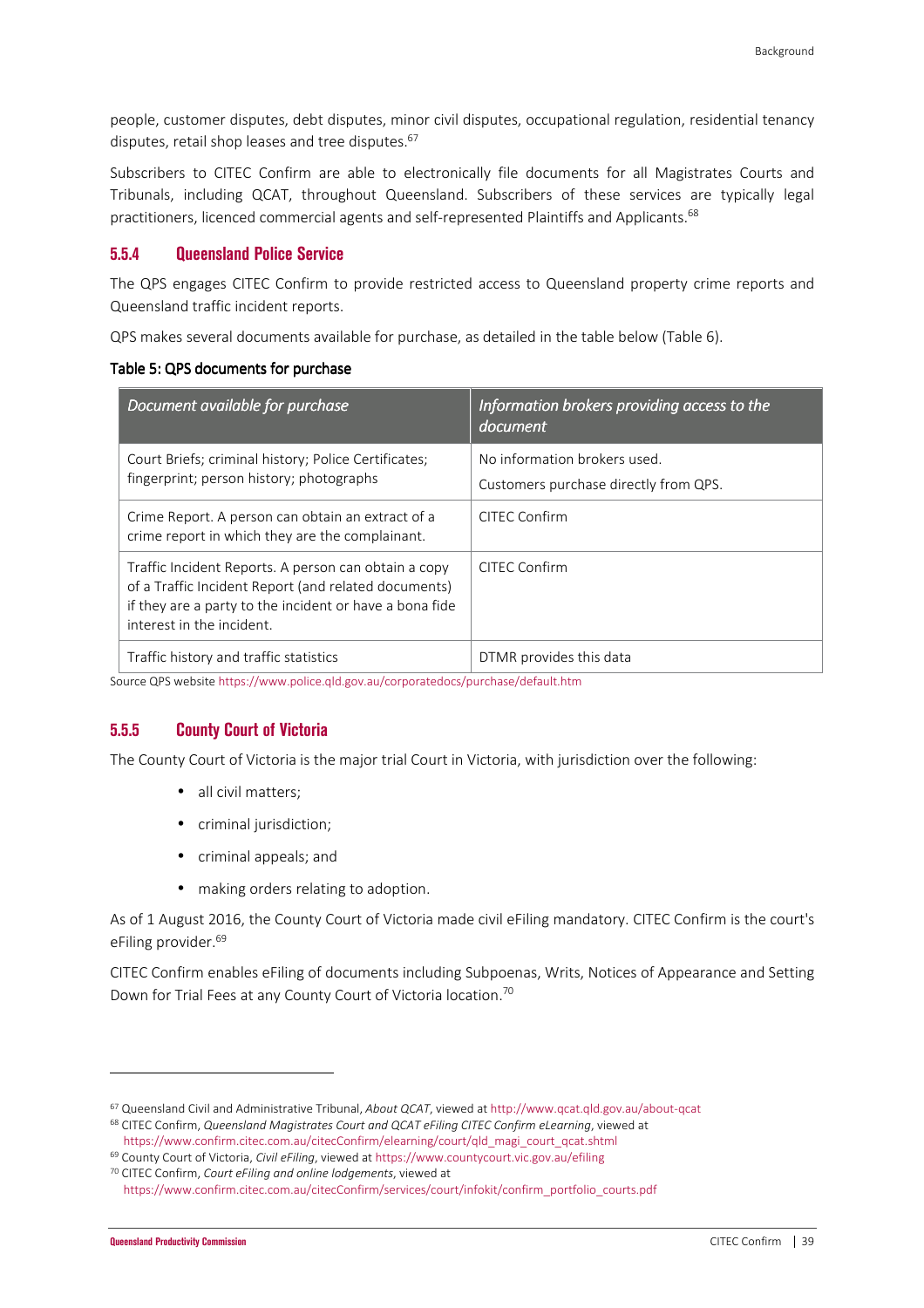#### **5.5.6 Magistrates Court of Victoria**

The Magistrates' Court of Victoria manages the following areas:

- criminal matters and traffic offences;
- money claims and civil disputes:
- family law;
- family violence and intervention orders;
- fines and penalties, including the Infringements Court; and
- specialist court jurisdictions, including the Drug Court and Koori Court.<sup>71</sup>

The Magistrates Court of Victoria introduced an Electronic Data Exchange program in 1993, providing authorised solicitors with the ability to electronically lodge court documents. Three data interchange providers include: Compucourt<sup>72</sup>, Litigation Guardian<sup>73</sup>, and CITEC Confirm.<sup>74</sup>

#### **5.5.7 Supreme Court of Victoria**

Victoria's Supreme Court is the highest court in Victoria, dealing with the state's most serious criminal and civil cases.<sup>75</sup>

Legal practitioners can electronically lodge, process and retrieve court documents relating to civil cases through CITEC Confirm<sup>76</sup>. CITEC Confirm enables eFiling of more than 100 documents including Writs, Defences, Affidavits, Applications for Default Judgment and Subpoenas.<sup>77</sup>

<sup>71</sup> Magistrates' Court of Victoria, *About the Court*, viewed at https://www.magistratescourt.vic.gov.au/about-us/about-court

<sup>72</sup> Compucourt, *Electronic Document Issuing with the Magistrates Court of Victoria*, viewed at http://www.compucourt.com.au/

<sup>73</sup> Tailored Computer Systems Pty Ltd, *Litigation Guardian*, viewed at http://www.tcspl.com.au/content/litigation-guardian <sup>74</sup> CITEC Confirm, *Court eFiling and online lodging*, viewed at

https://www.confirm.citec.com.au/citecConfirm/services/court/infokit/confirm\_portfolio\_courts.pdf

<sup>75</sup> Supreme Court of Victoria http://www.supremecourt.vic.gov.au/

<sup>76</sup> Supreme Court of Victoria, *eFiling and case management*, viewed at

http://www.supremecourt.vic.gov.au/home/forms+fees+and+services/efiling+and+case+management/ <sup>77</sup> CITEC Confirm, *Court eFiling and online lodging*, viewed at

https://www.confirm.citec.com.au/citecConfirm/services/court/infokit/confirm\_portfolio\_courts.pdf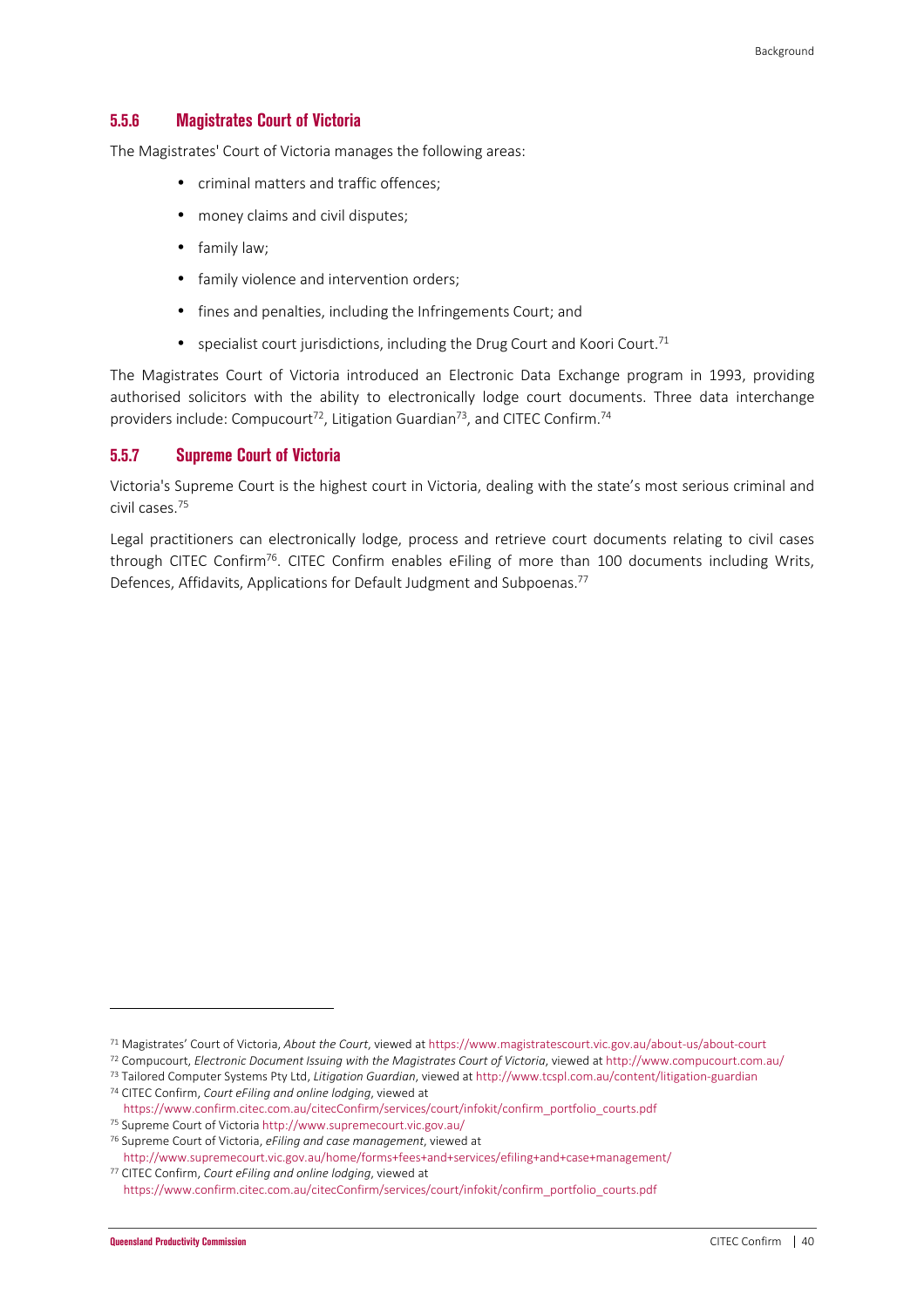## **6 ACCESS TO THE SERVICES**

*This chapter discusses whether CITEC Confirm enjoys a competitive advantage over its competitors by virtue of its government ownership and due to it not being subject to the same procedural or regulatory requirements (at the State level) as its competitors. This chapter considers whether CITEC's access to the Services is exclusive and breaches the principle of competitive neutrality.* 

*This chapter includes a discussion of whether there are procedural or regulatory requirements:* 

- *built into contracts or agreements between CITEC Confirm and relevant Queensland departments; and*
- *set out in a government directive or policy restricting government departments from engaging alternate information brokers.*

*This chapter also discusses a government department's purchasing decision and any requirements the departments must follow in making those decisions.* 

### **6.1 InfoTrack's submission**

InfoTrack states in its submission that CITEC has the advantage of exclusive access to the Services because the government departments or agencies that operate the relevant databases will not allow any direct access, by other information brokers. Therefore, InfoTrack submits that CITEC Confirm's exclusive access provides it with a competitive advantage over other information brokers. Further, and more significantly according to InfoTrack, is that customers who have demands for the Services in Queensland, or Victoria, or both, must choose between using either CITEC Confirm exclusively or using CITEC Confirm together with another information broker, and consequently incurring the cost and inconvenience of doing so. By way of example, InfoTrack notes that there are Queensland based customers that have elected not to become customers of InfoTrack because they cannot access the Services through InfoTrack.<sup>78</sup>

In addition, InfoTrack submits that other detrimental consequences of CITEC's exclusive access to the Services are:

- it inhibits the quality of access to the Services and therefore increases the indirect costs to customers of using the Services;
- it discourages innovation as the Services are not driven by competition to develop innovative methods of using and combining information from sources; and
- it is inconsistent with the State of Queensland's Open Data Strategy and contrary to the community interest in the promotion of transparency and open access to information.<sup>79</sup>

Specifically, InfoTrack differentiates access to land tax certificates. InfoTrack considers that CITEC Confirm has a competitive advantage with respect to Land Tax Certificates from Queensland OSR, because to access the certificates through CITEC Confirm (pursuant to a Reseller Agreement), InfoTrack must pay the statutory fee charged by Queensland OSR, as well as a separate search delivery fee charged by CITEC Confirm. InfoTrack submits that CITEC does not incur the separate search delivery fee.<sup>80</sup>

<sup>78</sup> InfoTrack Pty Ltd, Submission to the Queensland Productivity Commission dated 4 March 2016, *Competitive Neutrality complaint against CITEC, Submission on behalf of InfoTrack Pty Ltd*, paragraph 5 - 8

<sup>79</sup> InfoTrack Pty Ltd, Submission to the Queensland Productivity Commission dated 4 March 2016, *Competitive Neutrality complaint against CITEC, Submission on behalf of InfoTrack Pty Ltd*, paragraph 8

<sup>80</sup> InfoTrack Pty Ltd, Submission to the Queensland Productivity Commission dated 4 March 2016, *Competitive Neutrality complaint against CITEC: Submission on behalf of InfoTrack Pty Ltd*, p. 12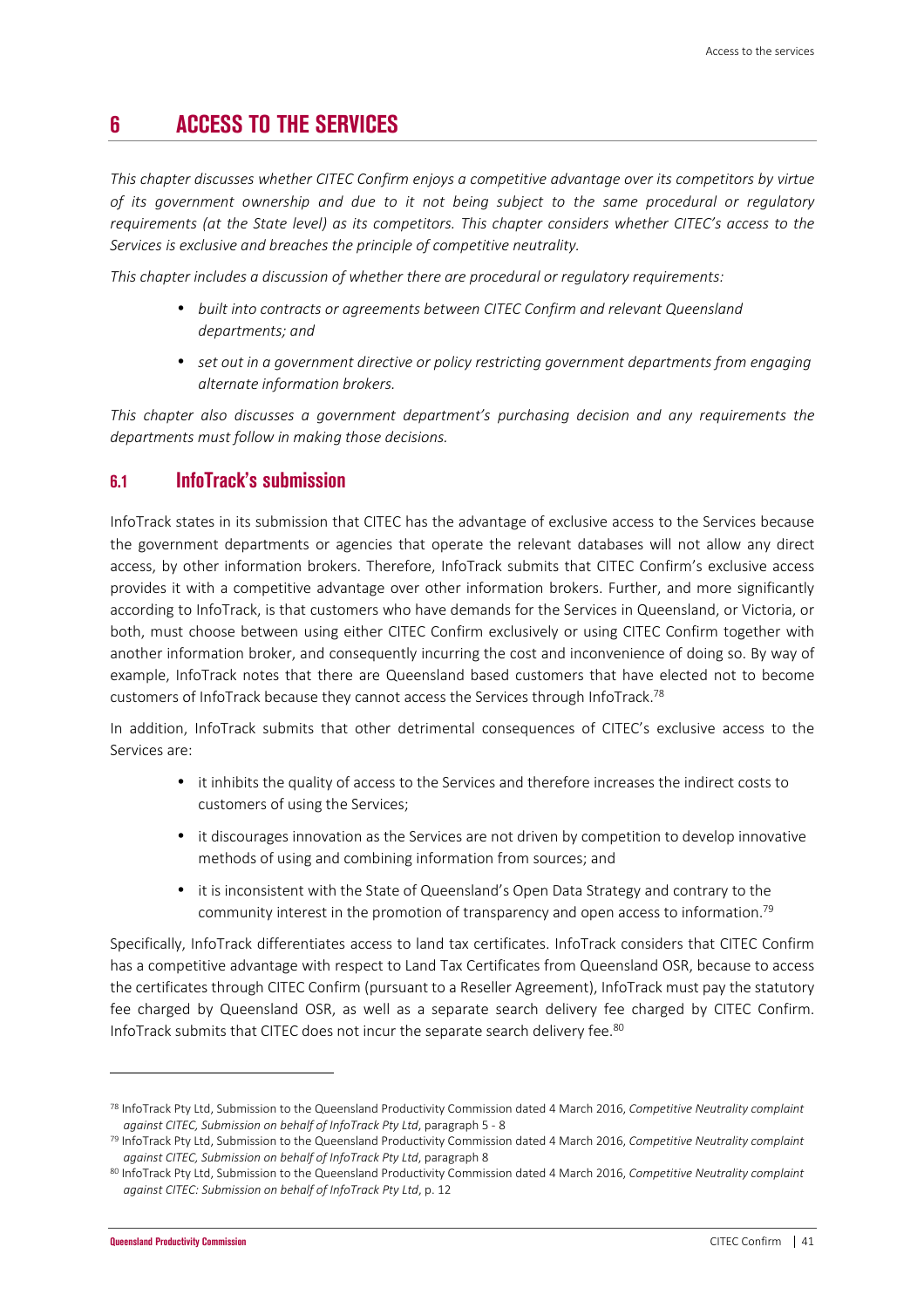InfoTrack submits that the appropriate remedy to address CITEC Confirm's exclusive access to the Services is for the relevant government departments or agencies that control one or more of the Services to make the services available to any information broker using a web service or API. It argues that this is consistent with best practice across Australia utilised by many agencies such as, for example, ASIC. InfoTrack submits that adopting best practice will enable open competition between information brokers to provide best quality of service to customers.<sup>81</sup>

In addition, InfoTrack questions whether CITEC is complying with the CN Policy and is charging at full cost including showing a return on equity (after income tax) consistent with the private sector in the medium term.<sup>82</sup>

## **6.2 CITEC's submission**

CITEC submitted a joint submission on behalf of CITEC, DTMR, QPS and the Minister for Innovation, Science and the Digital Economy and the Minister for Small Business.

In its submission, CITEC refutes the assertion that its access to, and provision of, the Services does not comply with the principle of competitive neutrality. CITEC submits that:

*Competitive neutrality is not aimed at removing comparative advantages or competitive advantages related to the superior performance or inherent advantages of firms operating within the same legal and regulatory framework.<sup>83</sup>*

CITEC notes it was not aware of any directive given to it, or to any other agency, requiring use of CITEC's Services to the exclusion of any other service provider. CITEC also said it was not aware of any requirement that is imposed on InfoTrack and other competitors that does not also apply to CITEC Confirm. CITEC submitted that although there are some restrictions on access to the Services, CITEC is not exempt from those restrictions.<sup>84</sup>

To accompany its submission, CITEC provided the Commission with the service agreements listed in the following table (Table 7).

|                        | Department                                   | Agreement                                     |
|------------------------|----------------------------------------------|-----------------------------------------------|
| Queensland<br>Services | Department of<br>Transport and Main<br>Roads | Queensland Motor Vehicle Registry (TRAILS)    |
|                        | Queensland Police<br>Service                 | Traffic Information Reporting System          |
|                        | Queensland Police<br>Service                 | Crime Reporting Information System for Police |

#### Table 6: Service agreements supplied to the Commission

<sup>81</sup> InfoTrack Pty Ltd, Submission to the Queensland Productivity Commission dated 4 March 2016, *Competitive Neutrality complaint against CITEC, Submission on behalf of InfoTrack Pty Ltd*, paragraph 10

<sup>82</sup> InfoTrack Pty Ltd, Submission to the Queensland Productivity Commission dated 4 March 2016, *Competitive Neutrality complaint against CITEC, Submission on behalf of InfoTrack Pty Ltd*, paragraph 54

<sup>83</sup> Crown Law 4 March 2016, *Joint submission to the Queensland Productivity Commission regarding the complaint by InfoTrack Pty against CITEC*, on behalf of CITEC, Department of Transport and Main Roads, Queensland Police Service, Minister for Innovation, Science and the Digital Economy and Minister for Small Business, paragraph 15

<sup>84</sup> Crown Law 4 March 2016, *Joint submission to the Queensland Productivity Commission regarding the complaint by InfoTrack Pty against CITEC*, on behalf of CITEC, Department of Transport and Main Roads, Queensland Police Service, Minister for Innovation, Science and the Digital Economy and Minister for Small Business, paragraphs 18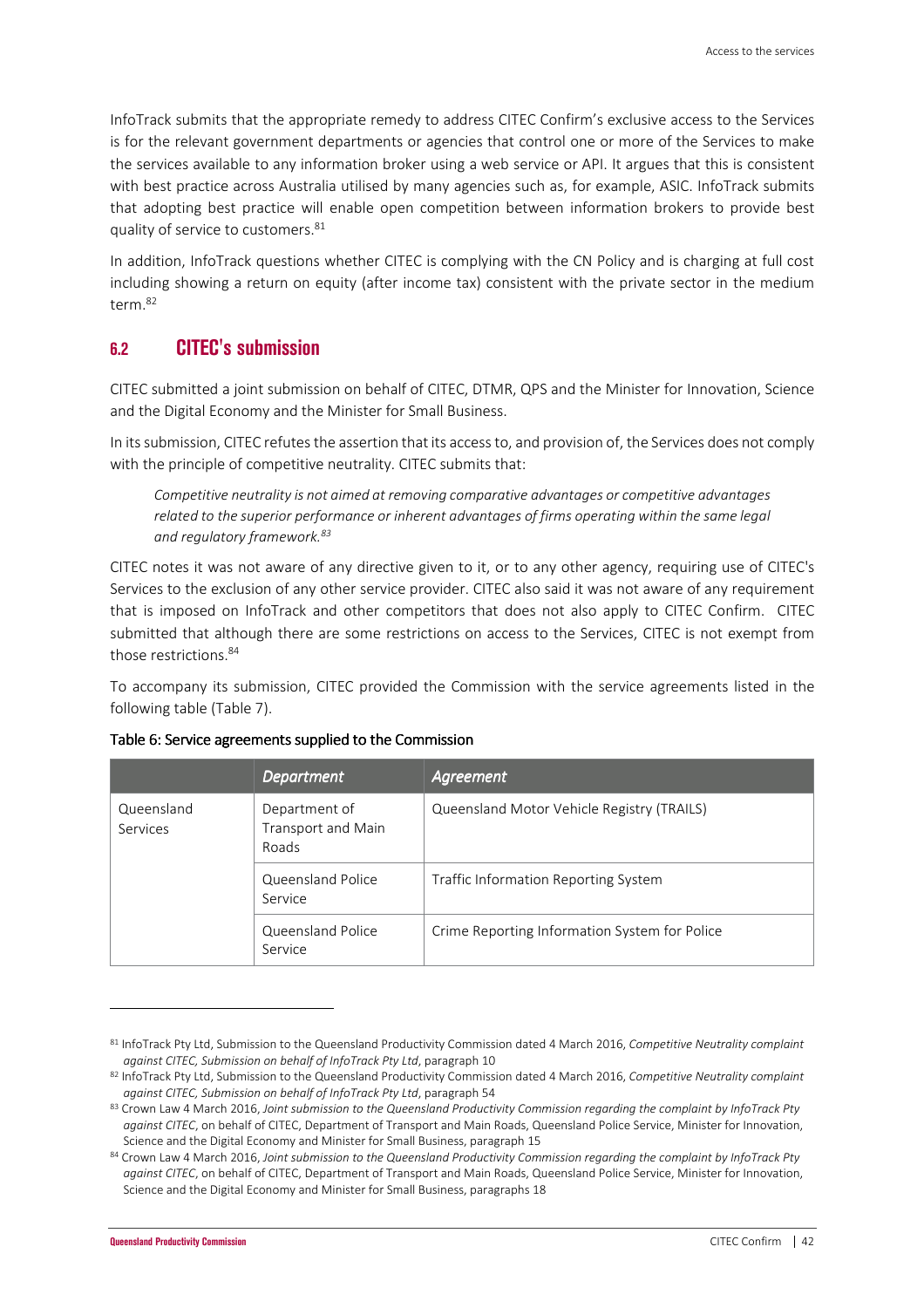|                    | <b>Department</b>                             | Agreement                                                                        |
|--------------------|-----------------------------------------------|----------------------------------------------------------------------------------|
|                    | Department of Justice<br>and Attorney General | Queensland Magistrates Courts - Electronic Filing of<br>Documents                |
|                    | Department of Justice<br>and Attorney General | Queensland Civil and Administrative Tribunal - Electronic<br>Filing of Documents |
|                    | The Commissioner of<br>State Revenue          | Land tax clearance certificates                                                  |
| Victorian Services | Department of Justice<br>(Vic)                | Electronic data interchange trading agreement                                    |
|                    | Department of Justice<br>(Vic)                | County Court of Victoria Electronic Filing Agreement                             |
|                    | Department of Justice<br>(Vic)                | Victorian Supreme Courts Electronic Filing of Documents                          |

Further, the submission states that CITEC has:

*… developed systems at its own cost that allow it to interface with the agency's database and disseminate information to authorised user clients. CITEC has made considerable investments in developing the relevant interfaces that allow it to access and provide the Services and retains ownership of those systems <sup>85</sup>*

The submission raises other factors not related to CITEC's status as a Government business that are relevant to a decision by agencies to use CITEC's services. These include the long-standing and strong commercial relationship between the parties and the significant investment made by CITEC to develop interfaces with each agency's systems. Further, CITEC submits that there are also many commercial reasons why an agency may decide not to allow InfoTrack access to the Services. It states that it would be uncommercial for the agency to enter into an arrangement that was on less advantageous commercial terms than its existing arrangements with CITEC.<sup>86</sup>

CITEC's submission concludes that any advantage it may have in the market place arises wholly as a result of commercial factors. CITEC's submission points to a Queensland Treasury publication which notes that:

*It is important that Government SBAs are not restricted from operating commercially because of competitive neutrality. The policy framework for competitive neutrality does not restrict SBAs from using valid private sector practices in relation to pricing matters and tied clients.<sup>87</sup>*

On the matter of access to the Services to the Victorian Police and Courts of Victoria, CITEC considers there would be no authority for CITEC or the Queensland Government to seek to attempt to impose a requirement on interstate agencies. Further in its submission, CITEC states that:

 $\overline{\phantom{0}}$ 

<sup>85</sup> Crown Law 4 March 2016, *Joint submission to the Queensland Productivity Commission regarding the complaint by InfoTrack Pty against CITEC*, on behalf of CITEC, Department of Transport and Main Roads, Queensland Police Service, Minister for Innovation, Science and the Digital Economy and Minister for Small Business, paragraphs 34, 35, 44, 45

<sup>86</sup> Crown Law 4 March 2016, *Joint submission to the Queensland Productivity Commission regarding the complaint by InfoTrack Pty against CITEC*, on behalf of CITEC, Department of Transport and Main Roads, Queensland Police Service, Minister for Innovation, Science and the Digital Economy and Minister for Small Business, paragraphs 19

<sup>87</sup> Queensland Treasury 2001, *Queensland's Competitive Neutrality Complaints Process*, Queensland Government, Brisbane, p. 6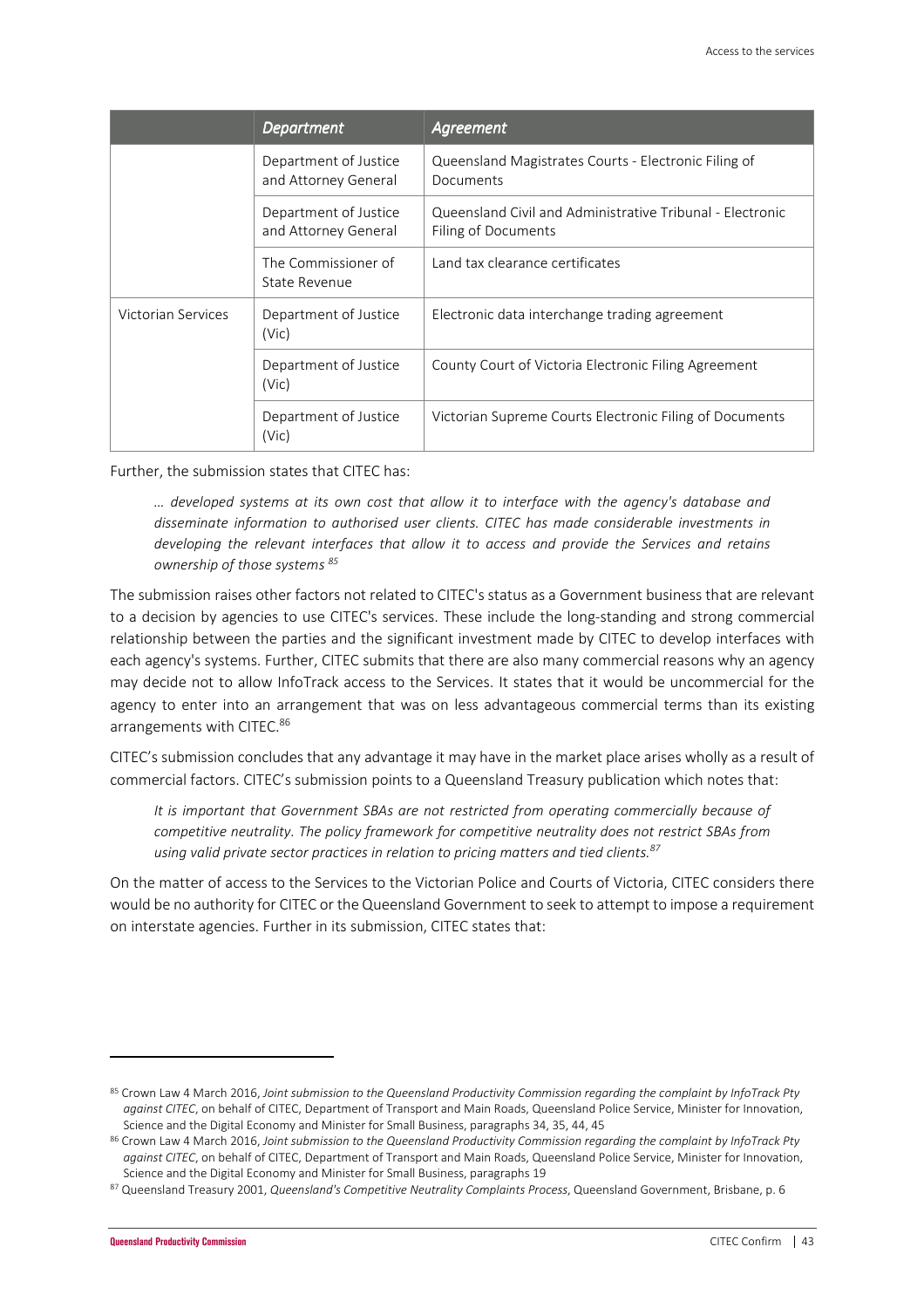- CITEC has been nominated as an authorised provider of eFiling services in accordance with the legislative requirements under the *County Court Civil Procedure Rules 2008 (VIC);<sup>88</sup>*
- CITEC is a non-exclusive provider of eFiling services to the Victorian Magistrates Court there are two other providers, namely CompuCourt Pty Ltd and Tailored Computer Systems Pty  $Itd: <sup>89</sup>$
- CITEC has been nominated as an authorised provider of eFiling services to the Victorian Supreme Court in accordance with the legislative requirements under the *Supreme Court (General Civil Procedure) Rules 2015 (VIC);<sup>90</sup>*
- CITEC does not have access to Victorian Police crime incident reports. Rather, it acts as a search engine whereby its clients may submit a request, through the CITEC website, for information from Victoria Police;<sup>91</sup> and
- CITEC is not aware of any requirement or restriction that would prevent any other service provider from acting as a search engine for information from Victoria Police (Victorian Crime Incident Reports). The CITEC arrangement is not exclusive.<sup>92</sup>

CITEC submits that, for InfoTrack to provide eFiling services similar to those provided by CITEC to the Victorian courts, InfoTrack would need to request approval as an authorised provider for the purposes of the relevant court rules. CITEC notes that it is a matter for the individual Court to decide whether:

- it is satisfied with the service currently provided by CITEC;
- there is any need or advantage in appointing another service provider to provide similar services; and
- InfoTrack or any other service provider satisfied its requirements.  $93$

In relation to the search delivery fee charged by CITEC for access to Queensland OSR land tax certificates, CITEC advised that all brokers, including CITEC Confirm, are charged the same fee.<sup>94</sup>

## **6.3 Victorian Services**

l

The Commission notes that, in its submission, CITEC states at paragraphs 20 to 22:

*Section 32(1)(c) of the Productivity Act [sic] only applies to requirements of the Commonwealth, the State or a local government. For the purpose of that section, 'the State' refers to the State of* 

<sup>88</sup> Crown Law 4 March 2016, *Joint submission to the Queensland Productivity Commission regarding the complaint by InfoTrack Pty against CITEC*, on behalf of CITEC, Department of Transport and Main Roads, Queensland Police Service, Minister for Innovation, Science and the Digital Economy and Minister for Small Business, paragraph 33

<sup>89</sup> Crown Law 4 March 2016, Joint submission to the Queensland Productivity Commission regarding the complaint by InfoTrack Pty *against CITEC*, on behalf of CITEC, Department of Transport and Main Roads, Queensland Police Service, Minister for Innovation, Science and the Digital Economy and Minister for Small Business, paragraph 26

<sup>90</sup> Crown Law 4 March 2016, *Joint submission to the Queensland Productivity Commission regarding the complaint by InfoTrack Pty against CITEC*, on behalf of CITEC, Department of Transport and Main Roads, Queensland Police Service, Minister for Innovation, Science and the Digital Economy and Minister for Small Business, paragraph 43

<sup>91</sup> Crown Law 4 March 2016, *Joint submission to the Queensland Productivity Commission regarding the complaint by InfoTrack Pty against CITEC*, on behalf of CITEC, Department of Transport and Main Roads, Queensland Police Service, Minister for Innovation, Science and the Digital Economy and Minister for Small Business, paragraph 48

<sup>92</sup> Crown Law 4 March 2016, *Joint submission to the Queensland Productivity Commission regarding the complaint by InfoTrack Pty against CITEC*, on behalf of CITEC, Department of Transport and Main Roads, Queensland Police Service, Minister for Innovation, Science and the Digital Economy and Minister for Small Business, paragraph 51

<sup>93</sup> Crown Law 4 March 2016, *Joint submission to the Queensland Productivity Commission regarding the complaint by InfoTrack Pty against CITEC*, on behalf of CITEC, Department of Transport and Main Roads, Queensland Police Service, Minister for Innovation, Science and the Digital Economy and Minister for Small Business, paragraphs 34, 35, 44, 45

<sup>94</sup> CITEC meeting 2 November 2016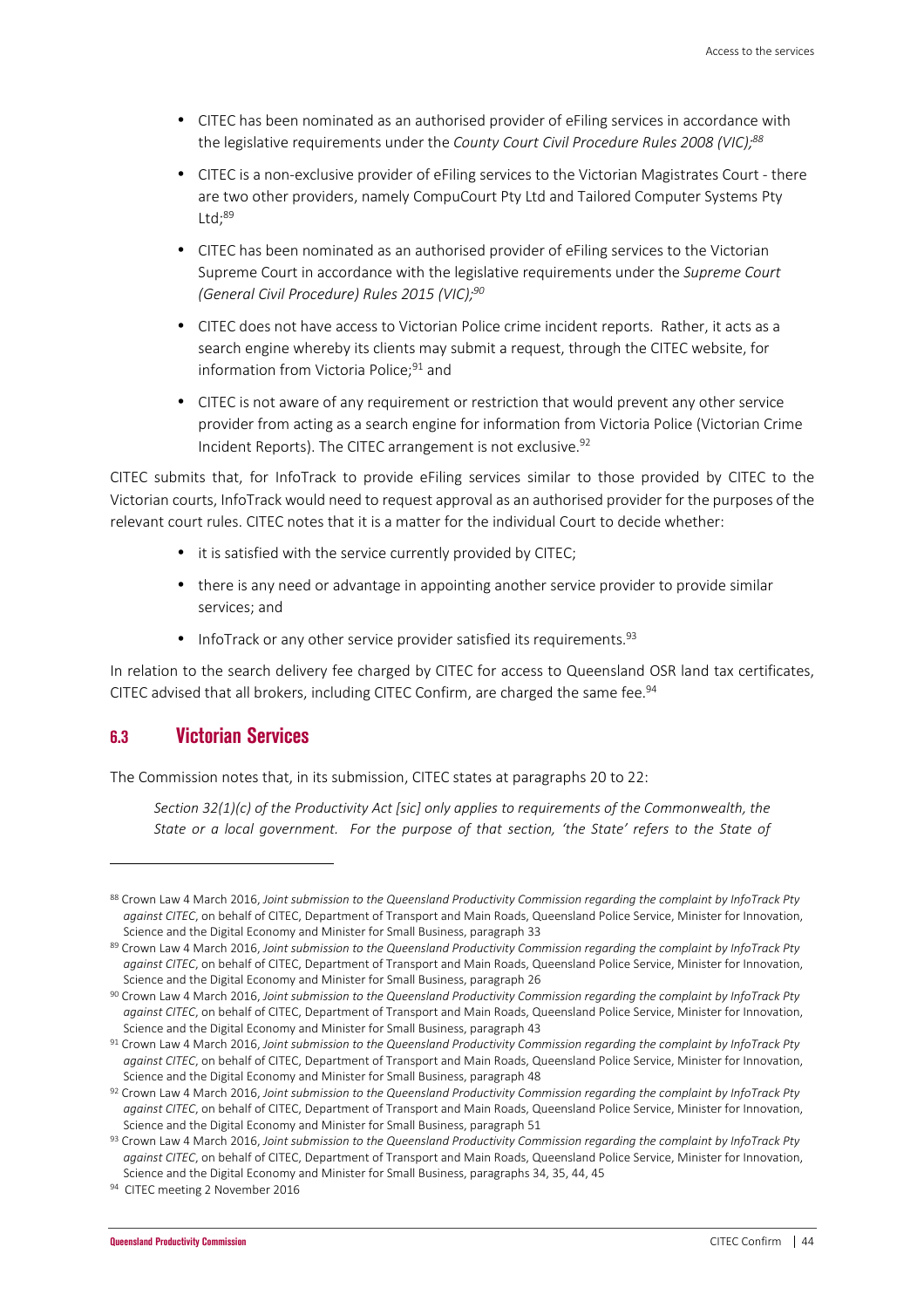*Queensland, not any other State. Therefore, any requirements imposed by a Victorian body are irrelevant for the purpose of the section and the principle of competitive neutrality.* 

*Any requirement that the Victorian Police and Victorian Courts only use CITEC for the Services must, as a matter of common sense, be imposed by those agencies themselves or the Victorian Government. There would be no authority for CITEC or the Queensland Government to seek to attempt to impose such a requirement on interstate agencies.* 

*For this reason, it is submitted that the complaint in so far as it relates to access to Services relating to Victorian agencies should be dismissed, because any requirement imposed by a Victorian agency, even if it did exist, falls outside the scope of s 32(1)(c).* 

Section 4 of the Act states that it is the intention of Parliament that the Act applies, as far as possible, to land, things, acts and transactions (wherever situated, done, entered into or happening) that would, apart from this Act, be governed or otherwise affected by the law of another jurisdiction (including a foreign country). In addition, Schedule 1 the *Acts Interpretation Act 1954* (Qld) defines 'State' to mean '*a State of the Commonwealth, and includes the Australian Capital Territory and the Northern Territory*'.

Accordingly, a State of the Commonwealth is interpreted to mean any State of the Commonwealth. This means that, for the purpose of applying the principle of competitive neutrality under section 32 of the Act, the words "the Commonwealth, the State or a local government" in section 32 captures both the State of Queensland and the State of Victoria.

The Commission's position is that section 4 of the Act makes it clear that the legislature's intent is that the Act has extraterritorial application. Therefore, the Commission is required to consider the complaint as it applies to the Victorian agencies and services.

#### **Finding**

6.1 In accordance with section 4 of the Act, the Commission is required to consider the complaint as it applies to the Victorian agencies and services.

### **6.4 The Commission's analysis**

In undertaking its review of whether CITEC Confirm has exclusive access to the Services, the Commission considered the following questions:

- Does CITEC Confirm have exclusive access to the Services granted via an agreement, or contract?
- Does CITEC Confirm have exclusive access to the Services due to government legislation or policy?
- Are InfoTrack and CITEC Confirm competing to provide the services?

#### **6.4.1 Exclusive access via contract or agreement**

The Commission examined the Agreements provided by CITEC, to identify whether any exclusive arrangements are imposed. In undertaking this examination, the Commission was aware that exclusivity could be granted expressly within the Agreements, or by imposing a barrier to entry such as entering a prolonged Term of Agreement.

The Commission found no provisions within the Agreements that would act to provide CITEC Confirm with exclusive access to the Services. Further, the Commission refers to the Agreements between CITEC Confirm and the following agencies where they expressly provide for the engagement of other information brokers: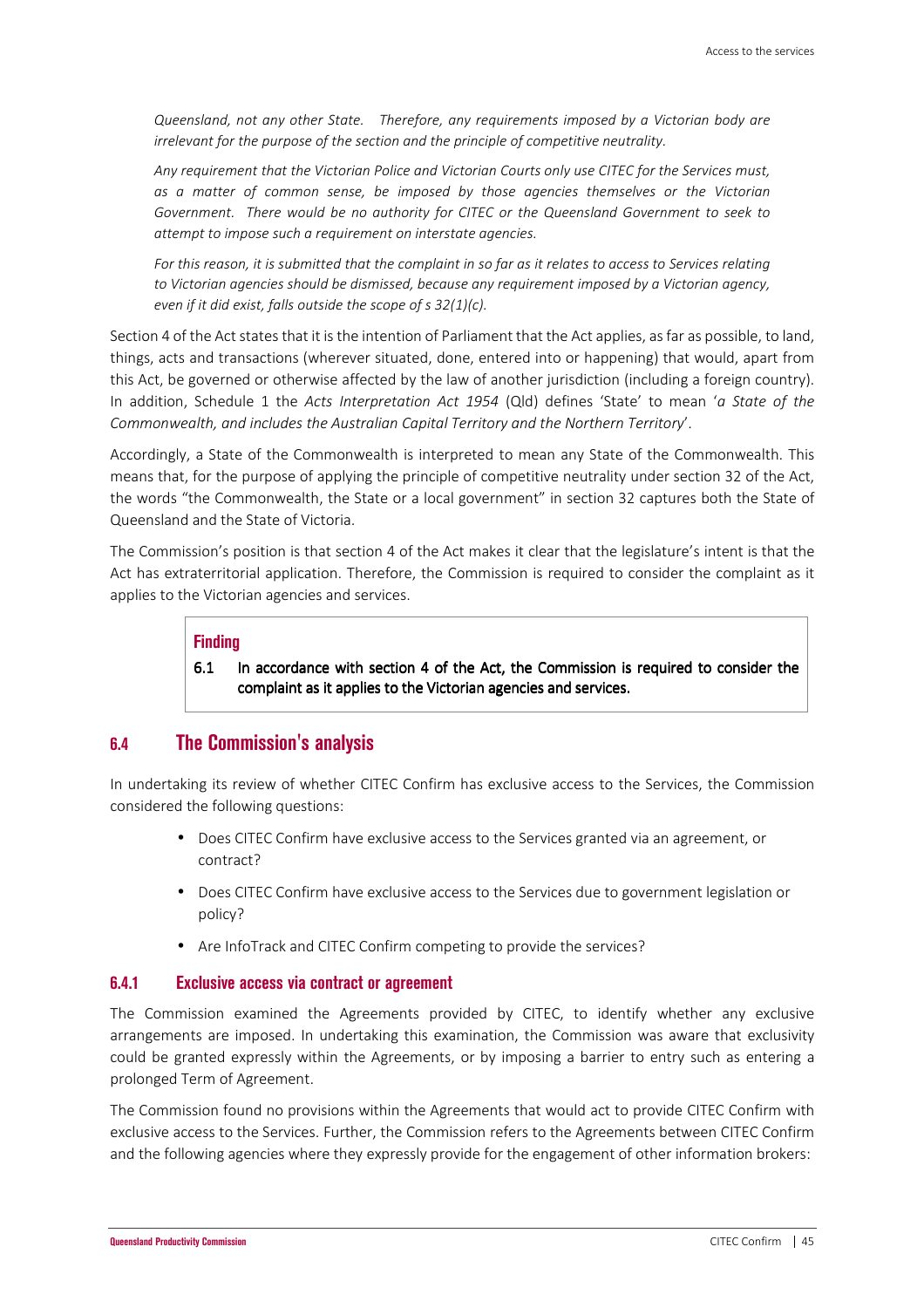#### **Queensland Transport:**

*The Provider agrees not to offer the Data available for access from the TRAILS Database on the CITEC Confirm System to any other party at a cost less than the information fee charged to Authorised Users pursuant to the Agreement.<sup>95</sup>*

#### **Department of Justice and Attorney General:**

*… nothing herein shall be deemed to: (a) confer any right or impose any obligation or restriction on either party with respect to any other project, services, effort or marketing activity at any time undertaken by either party hereto, jointly or separately; or (b) limit the rights of either party to promote, market, sell, lease, license or otherwise dispose of its standard products or services.<sup>96</sup>*

#### **Queensland Office of State Revenue:**

*The Commissioner has agreed to engage Access Services to facilitate the online receipt of applications for and issue of Certificates to Applicants by Brokers, subject to the terms of this MOU…*

*Upon the Commencement Date of this MOU, CITEC Confirm will be placed in the position of a Broker, such position to be on terms and conditions no more favourable than those afforded by ACCESS Services to any other Broker.<sup>97</sup>*

#### **Department of Justice, Victoria**

*… the Department grants to CITEC, subject to the terms and conditions of this Agreement, a nonexclusive licence to access the CLMS and to facilitate electronic filing of Documents by Authorised Users.<sup>98</sup>*

Having regard to section 32 of the Act and the provisions of the CN Policy, the Commission considers that, based on the service agreements provided (as listed in Table 7 above), there are no agreements or contractual arrangements providing CITEC Confirm with exclusive access to the Services.

#### **Findings**

6.2 Based on the service agreements provided, the Commission found no evidence of provisions granting CITEC Confirm with exclusive access to the Services.

#### **6.4.2 Regulatory advantage and exclusive access due to government legislation or policy**

The Commission explored whether Queensland Government legislation or policies, as they may apply to competitive neutrality in the context of the complaint, exist which provide CITEC Confirm with an advantage over its private sector competitors.

CITEC's submission to the Commission listed a number of legislative and policy requirements that govern access to, and dissemination of, information from Queensland agencies' databases. The Commission reviewed the following documents:

- *Information Privacy Act 2009;*
- *Public Records Act 2002;*

 $\overline{\phantom{0}}$ 

<sup>95</sup> Memorandum of Understanding for Public Access to Queensland Transport's Vehicle Registration Database via the TRANSPORT REGISTRATION AND INTEGRATED LICENSING SYSTEM (TRAILS) between The Director-General Queensland Transport and The State of Queensland Acting through CITEC Confirm, clause 25.1

<sup>96</sup> Memorandum of Understanding between CITEC a fully commercial business of the Queensland Government ("CITEC") and Department of Justice and Attorney General (Justice), clause 2.2

<sup>97</sup> Memorandum of Understanding between the Commissioner of State Revenue and CITEC Access Services, Recital C.

<sup>98</sup> County Court of Victoria Electronic Filing Agreement, clause 4.1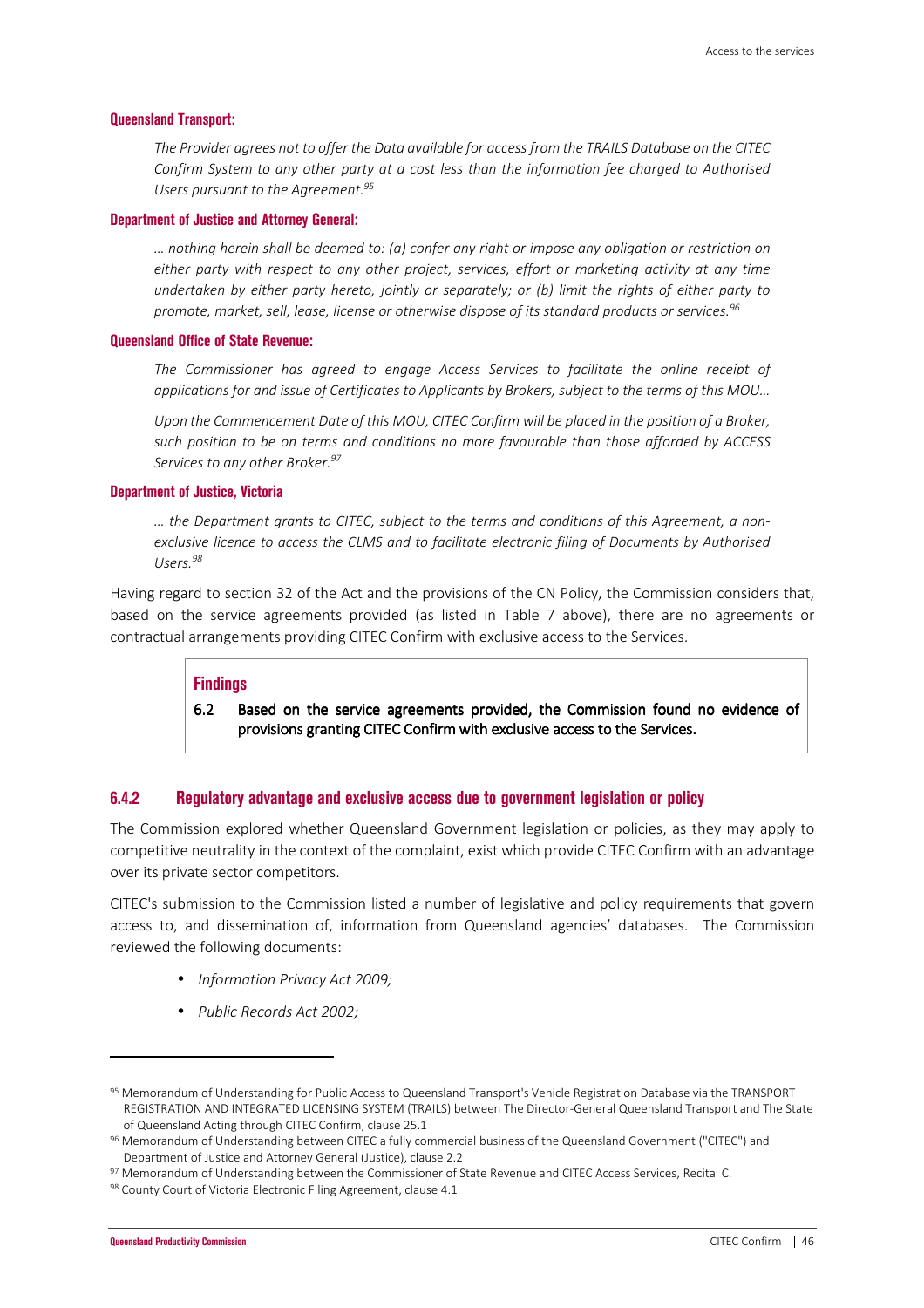- *Right to Information Act 2009;*
- Quality Management Standard: ISO 9001:2008;
- The Payment Card Industry Data Security Standard; and
- Queensland Government Enterprise Architecture Customer Details Management Policy and Information Standards.

The Commission also reviewed the following Queensland legislation and policies to determine whether CITEC Confirm benefits from being government owned, and whether the legislation or policies restrict privately owned information brokers from competing with CITEC Confirm:

- *Transport Operations (Road Use Management Vehicle Registration) Regulation 2010;*
- Queensland's Open Data policy;
- Queensland Government Policy on the Contracting-out of Services; and
- *Industrial Relations Act 1999.*

After considering the above policies and legislation, the Commission found that CITEC Confirm does not face a less stringent regulatory system compared with the private sector and accordingly, CITEC Confirm has no advantage over the private sector based on which regulations it must adhere to. The Commission also considers that CITEC Confirm does not appear to be advantaged over the private sector as a result of the application of Queensland Government policies, or standards.

During the Commission's review of Queensland legislation and policies, The Commission also considered whether any of legislation or policies would, in anyway, restrict a Queensland Government agency or department from engaging a private sector information broker.

The Commission notes it is the policy of the Queensland Government that there will be no contracting-out of services currently provided in-house, other than where Cabinet is satisfied that there is a shortage of inhouse skills, an inability to meet the cost of new technology, or it is clearly demonstrated to be in the public interest that services should be contracted out.<sup>99</sup> This is provided for in the Queensland Government Policy on the Contracting-out of Services and is discussed in greater detail below.

The Commission determined that, based on the legislation and policies reviewed, a Queensland government department or agency would not be prohibited from engaging a private sector information broker where it is in the public interest to do so.

Analysis undertaken by the Commission can be found in Appendix A.

<sup>99</sup> Department of the Premier and Cabinet, *Queensland Government Policy on the Contracting-out of Services*, 16 January 2016 viewed at https://www.qld.gov.au/gov/system/files/documents/contracting-out-of-services-policy.pdf?v=1467945952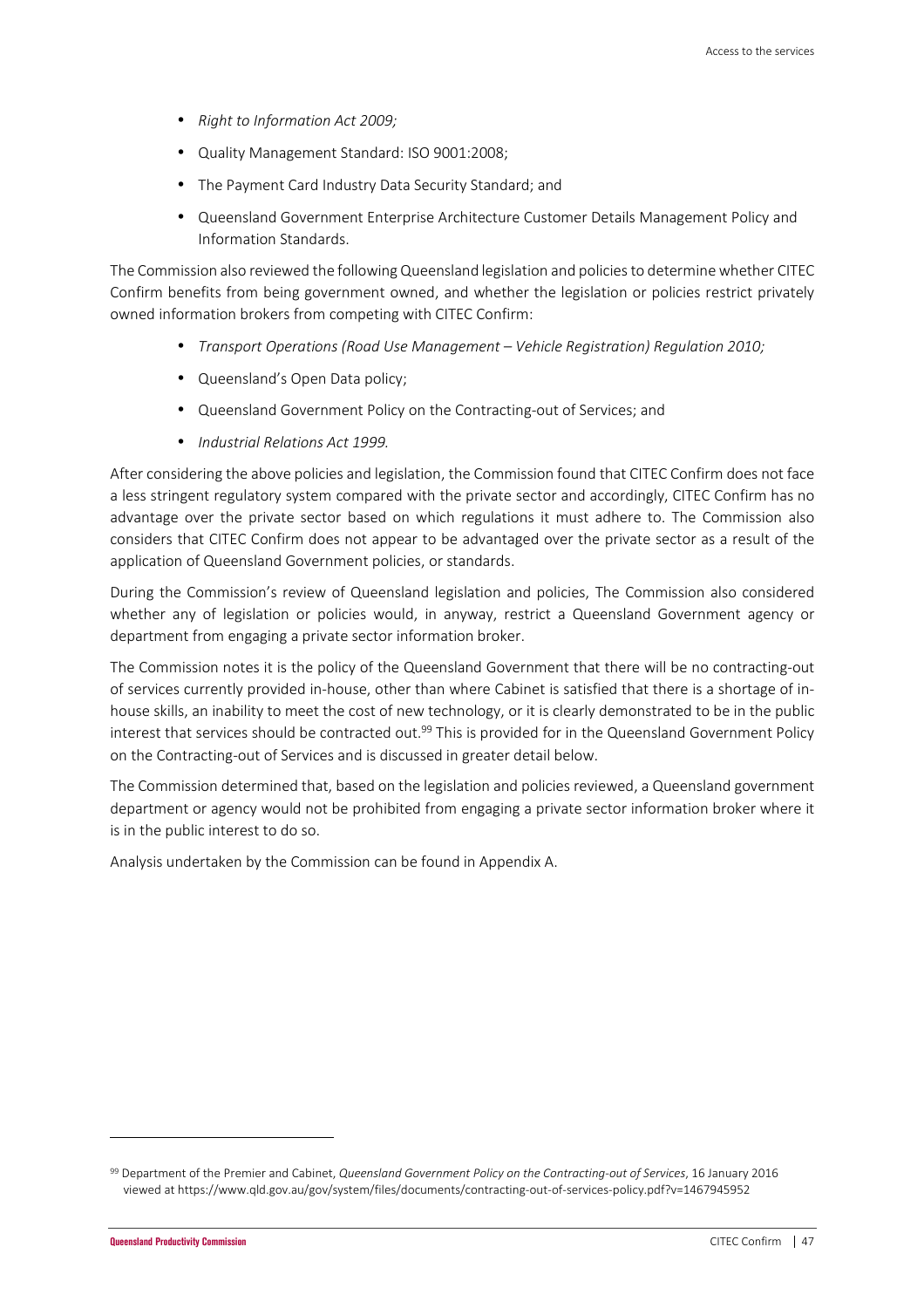#### **Findings**

- 6.3 CITEC Confirm does not have an advantage over its private sector competitors that may arise from applicable Queensland legislation.
- 6.4 CITEC Confirm does not have an advantage over its private sector competitors resulting from Queensland Government policies relating to information brokerage.
- 6.5 The overarching principles and standards governing the management of access to government information and databases do contain provisions restricting a Queensland government agency's ability to engage private sector information brokers, where it is in the public interest to do so.

#### **6.4.3 Are InfoTrack and CITEC in competition to provide the services?**

As noted above, the general premise of section 32(1)(c) of the Act is that a government agency carrying on a significant business activity should not enjoy a competitive advantage over competitors, or potential competitors, in a market due to Government ownership.

In its competitive neutrality complaint, InfoTrack noted that:

*CITEC … is owned and operated by the State of Queensland. It provides a number of the services that are also provided by InfoTrack.* 

*There are other information brokers that provide access to the same or similar services.* 

*Information brokers compete to be the "supplier of choice" for customers, ideally servicing all of that customer's needs. It is a very competitive market, and information brokers are constantly innovating, looking for new product and services to differentiate from their competitors.* 

*In those circumstances, there is market for information brokerage services.<sup>100</sup>*

Given InfoTrack's submission, the Commission examined the market for the provision of services and considered whether CITEC and InfoTrack are competing to provide the services. Key to this examination is review of a government department's decision to engage an information broker.

#### **A Government Department's purchasing decision**

In its submission, InfoTrack provided examples of correspondence it had with government departments and agencies, where InfoTrack requested the department (or agency) provide it with access to:

- departmental databases in order to provide this information to its clients; and
- provide eFiling services on behalf of its clients to the courts.

For instance, in respect of gaining access to provide eFiling, InfoTrack wrote the following to the QMC:

*Due to demand from our QLD clients to provide e-filing services, InfoTrack formally requests the opportunity to offer e-filing directly via an API or web services. We intend to provide e-filing services Court via an API understanding as with our other Government providers there are specific rules around formatting data.* 

*We are aware that CITEC Confirm provides e-filing for QLD Magistrates Courts and it is our desire to offer this same service to our clients.<sup>101</sup>*

<sup>100</sup> InfoTrack, Competitive neutrality complaint to the Queensland Competition Authority,16 September 2015, pp. 1-2 101 InfoTrack, letter to the Registrar of the Courts, 24 April 2015.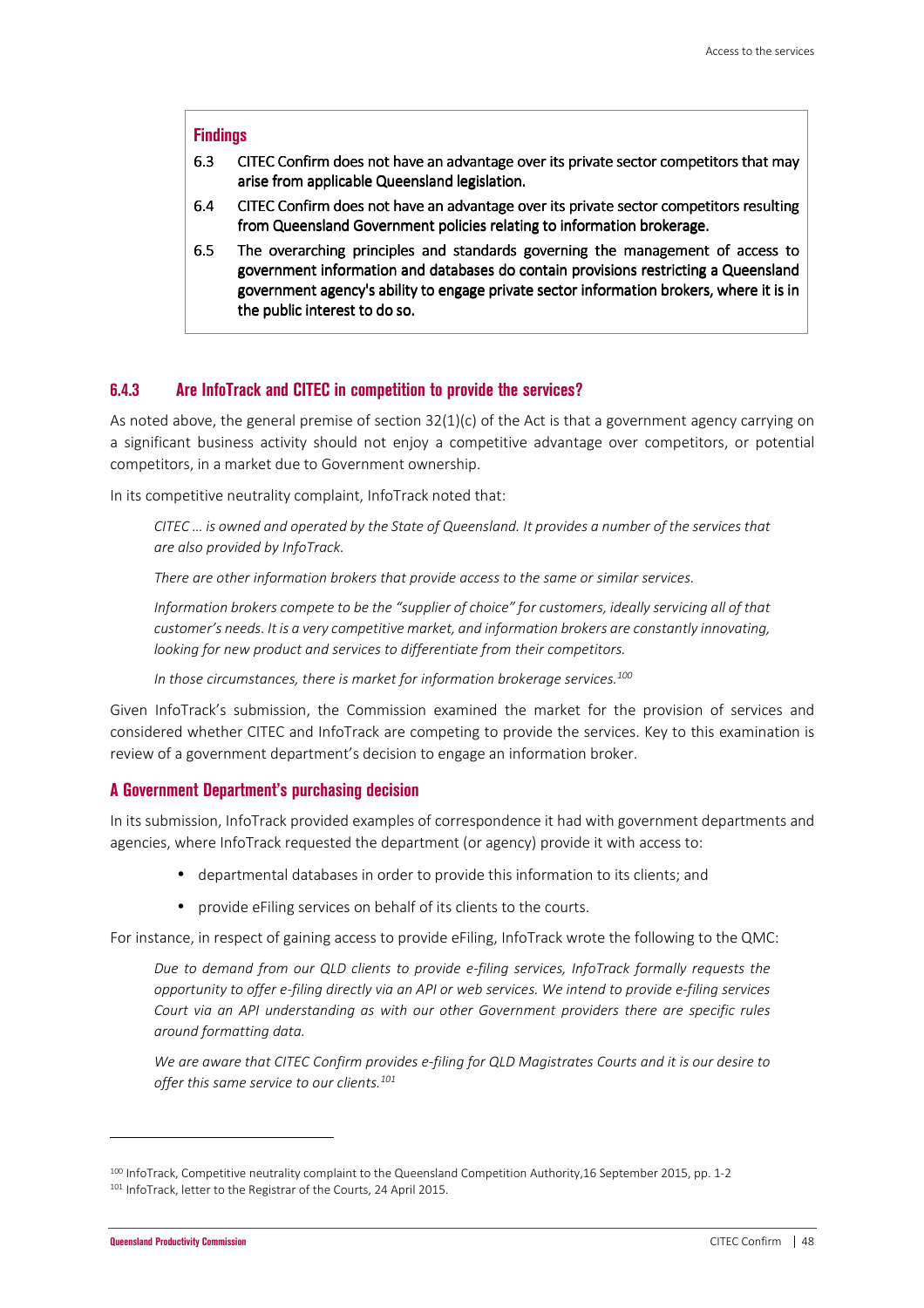The following table (Table 8) summarises various agencies' responses to InfoTrack's requests for access to the respective databases. Not all agency (or department) responses were provided to the Commission.

| Department                                           | <b>Response to InfoTrack</b>                                                                                                                                                                                                                                                                                                                                                                                                                                |
|------------------------------------------------------|-------------------------------------------------------------------------------------------------------------------------------------------------------------------------------------------------------------------------------------------------------------------------------------------------------------------------------------------------------------------------------------------------------------------------------------------------------------|
| Department of Transport<br>and Main Roads            | The Registration Regulation <sup>102</sup> expressly limits the persons and entities which<br>are entitled to obtain information from the vehicle register and is clear that<br>access to information is restricted to specific persons for specific<br>circumstances. <sup>103</sup>                                                                                                                                                                       |
| Department of Justice and<br><b>Attorney General</b> | The Queensland Court Services civil database is a legacy system and as such it<br>would be prudent to delay the processing of your request until the attitude of<br>both the Queensland Government's ICT strategy and the Open Data Initiative<br>in relation to the database and its viability has been clarified. This will ensure<br>that any access to the data is via an installed interface that meets the required<br>specifications. <sup>104</sup> |
| The Commissioner of State<br>Revenue                 | OSR delivers its wholesale services through CITEC Access (not Confirm), on the<br>basis that they offer all retailers the same level of service at the same price (to<br>address the competitive neutrality issue).                                                                                                                                                                                                                                         |
|                                                      | CITEC, through Access Services is the gateway for the provision of electronic<br>land tax certificates. The Queensland OSR does not have the capability to<br>directly link with external brokers. 105                                                                                                                                                                                                                                                      |
| <b>CITEC Confirm</b>                                 | CITEC does not have the ability to grant InfoTrack access to the services<br>requestedit is suggested that InfoTrack engages with the relevant<br>information holding agencies in order to seek access to their services. <sup>106</sup>                                                                                                                                                                                                                    |

Table 7: Agencies' responses to InfoTrack's requests for access

Based on the responses back to InfoTrack, the Commission concluded that each of the agencies and departments have specific and dissimilar reasons for not engaging, or procuring the services of more than one information broker.

A key consideration for the Commission during its examination was whether Queensland Government departments or agencies are obliged to engage with more than one information broker, or in other words, open-up service provision to the private sector, where the same services can be provided in-house. Services provided by CITEC Confirm can be considered 'in-house' provision, given both the purchaser and the provider of the service are Queensland Government agencies or departments. Victorian Services are considered in section 6.4.4.

In coming to a view, the Commission considered both the Queensland Government's Policy on the contracting out of services (discussed below) as well as the CN policy which states:

*Neither does competitive neutrality mean that the Government is obliged to open up to competition the in-house provision of goods and services, even though they may reasonably be provided by the private sector.<sup>107</sup>*

 $\overline{\phantom{0}}$ 

<sup>102</sup> *Transport Operations (Road Use Management – Vehicle Registration) Regulation 2010*

<sup>103</sup> InfoTrack, e-mail to the Department of Transport and Main Roads, 6 September 2012.

<sup>104</sup> Queensland Department of Justice and Attorney General, letter to InfoTrack, 25 January 2013

<sup>105</sup> InfoTrack, e-mail to the Queensland Office of State Revenue, 5 June 2015.

<sup>106</sup> CITEC Confirm, letter to InfoTrack, 4 September 2015.

<sup>107</sup> Queensland Treasury 1996, *National Competition Policy Implementation in Queensland: Competitive Neutrality and Queensland Government Business Activities (July 1996)*, p. 10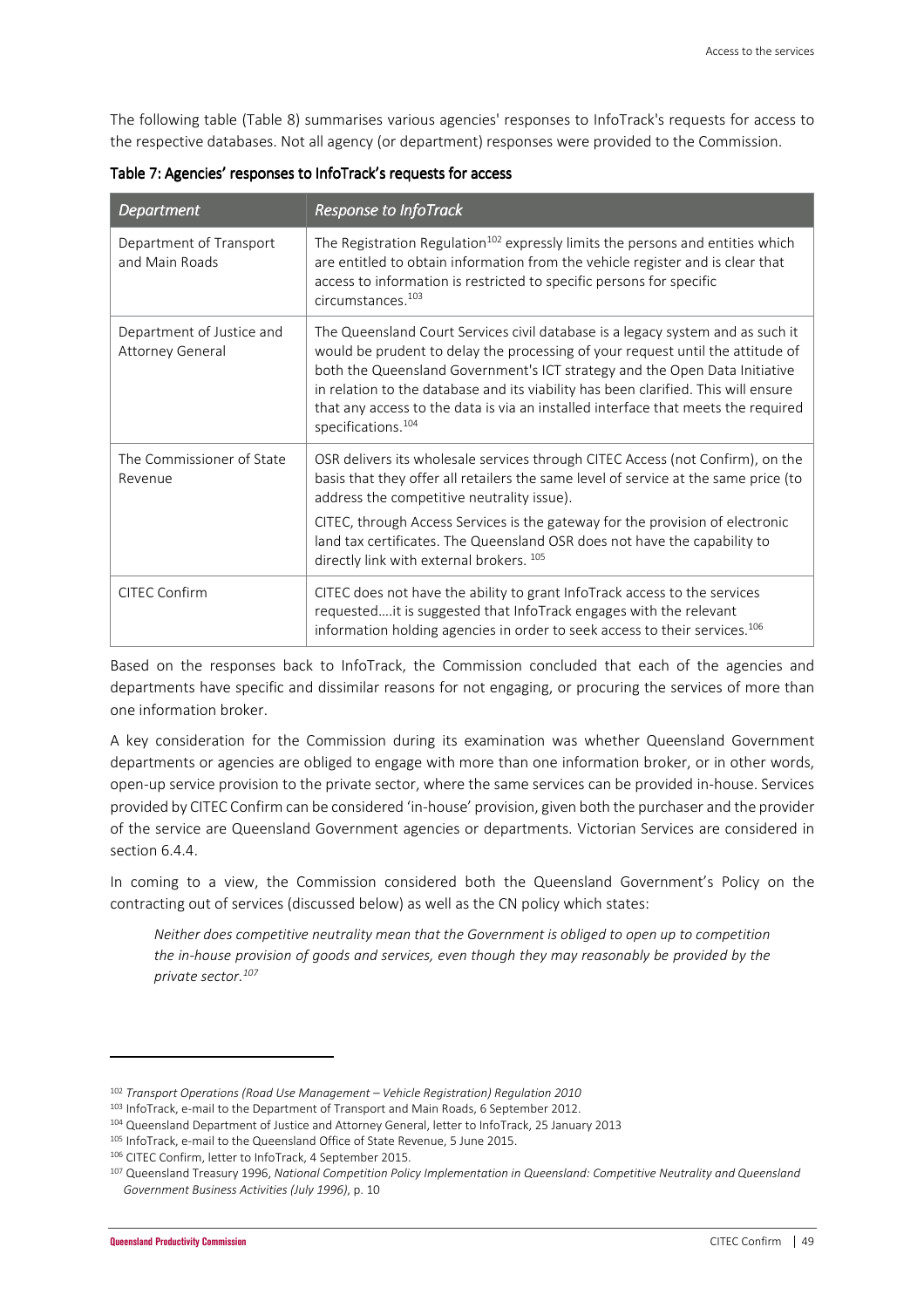#### **Queensland Government Policy on the Contracting-out of Services**

On 16 January 2016, the Queensland Department of the Premier and Cabinet released the 'Queensland Government Policy on the Contracting-out of Services'.<sup>108</sup> This policy applies to all Queensland Government agencies (including departments, public service offices, statutory authorities, and other government entities as defined under the *Public Service Act 2008*) and all tenured employees of these agencies. Section 3.1 of the policy states that it is the policy of the Government that, in order to maintain existing government jobs, there will be no contracting-out of services currently provided in-house other than in circumstances where:

- actual shortages exist in appropriately skilled in-house staff;
- there is a lack of available infrastructure capital or funds to meet the cost of providing new technology; or
- it can clearly be demonstrated that it is in the public interest that services should be contracted-out.<sup>109</sup>

For the purposes of this policy, contracting-out refers to a contractual arrangement to deliver a service to government or the provision of a government service by a non-government service provider. It also states that the purchase of services by government agencies from an internal government provider is not regarded as contracting-out.<sup>110</sup>

Having considered the CN Policy and the Queensland Government Policy on the Contracting-out of Services, the Commission considers that whether a Government department or agency decides to engage a private sector information broker is a matter to be decided by the Government department or agency. In light of the Government's position in respect of contracting out services, the Commission does not consider that Government departments and agencies are obliged to offer the private sector the opportunity to have access to, and provide, its databases to provide the Services. Given this, it is the Commission's view that CITEC Confirm and InfoTrack are not competing to provide the following services, as the services are being provided on an in-house basis:

- document lodgement services in the QMC;
- document lodgement services in the QCAT;
- vehicle registration number searches on the QMVR; and
- Queensland property crime and traffic incident reports.

If in the future, a government agency should make the decision to engage services from a provider outside of its in-house provider (namely, CITEC Confirm), CITEC Confirm would be entitled to bid against private sector providers, but must do so on a competitively neutral basis $111$ , and in accordance with the Queensland Government Policy on the Contracting-out of Services.

Having regard to section 32 of the Act and the CN Policy, the Commission does not consider that CITEC Confirm has a competitive advantage in the provision of certain Queensland services, on the basis that it is engaged as an 'in-house' provider of services. The purchasing decisions of a government department or agency are the discretion of those government departments and agencies and any decision in respect of the

<sup>108</sup> Department of the Premier and Cabinet, *Queensland Government Policy on the Contracting-out of Services*, 16 January 2016 viewed at https://www.qld.gov.au/gov/system/files/documents/contracting-out-of-services-policy.pdf?v=1467945952

<sup>109</sup> Department of the Premier and Cabinet, *Queensland Government Policy on the Contracting-out of Services*, 16 January 2016 viewed at https://www.qld.gov.au/gov/system/files/documents/contracting-out-of-services-policy.pdf?v=1467945952, p. 2

<sup>110</sup> Department of the Premier and Cabinet, *Queensland Government Policy on the Contracting-out of Services*, 16 January 2016 viewed at https://www.qld.gov.au/gov/system/files/documents/contracting-out-of-services-policy.pdf?v=1467945952, p. 1

<sup>111</sup> Queensland Treasury 1996, *National Competition Policy Implementation in Queensland: Competitive Neutrality and Queensland Government Business Activities (July 1996)*, p. 10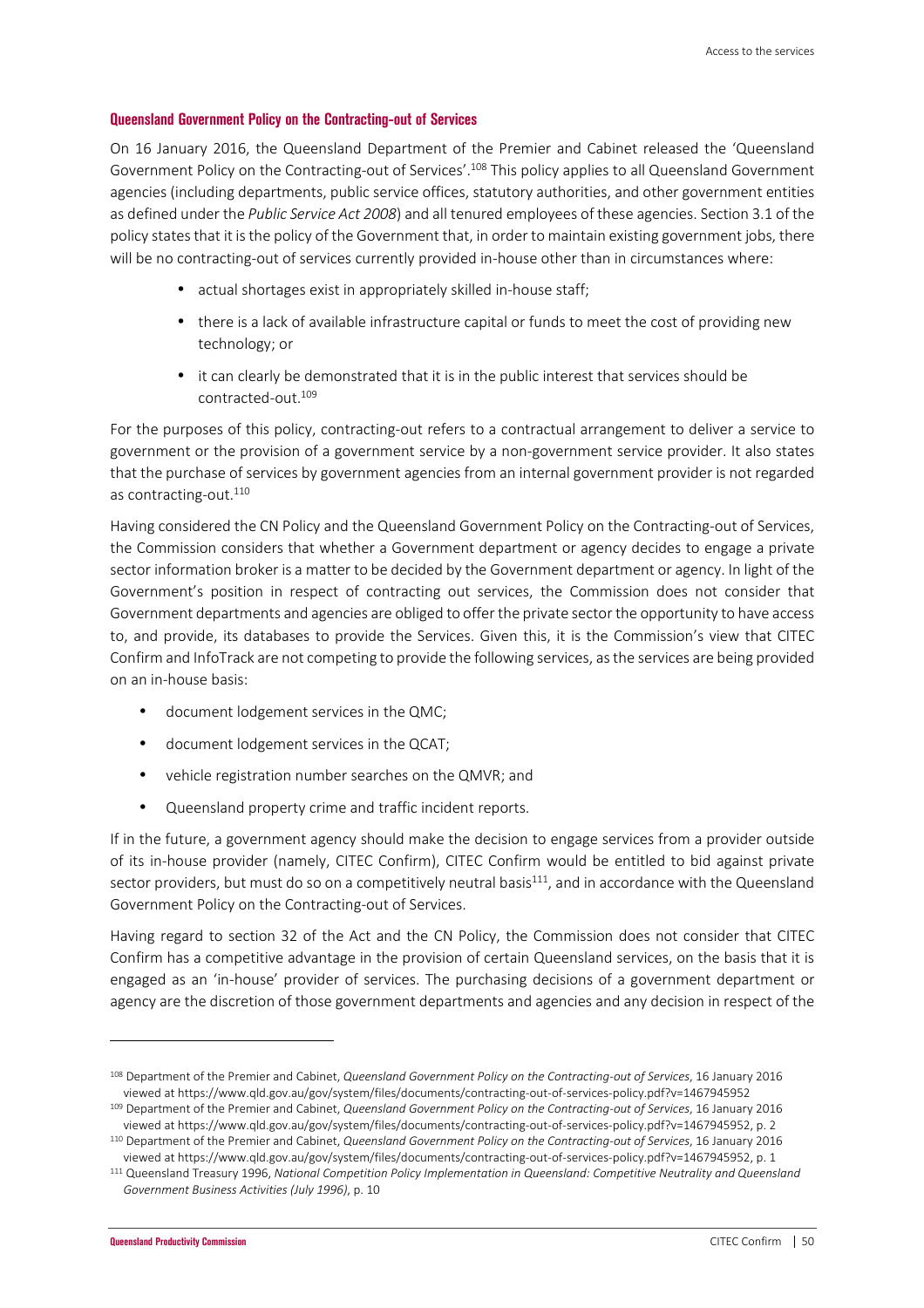engagement of external service providers must be in accordance with the applicable government policies. Such decisions do not create a competitive advantage and therefore, the Commission does not consider that CITEC Confirm has breached the principle of competitive neutrality in this regard.

#### **Findings**

- 6.6 The Commission did not find that CITEC Confirm has a competitive advantage over its competitors on the basis that it is engaged as an 'in-house' provider for the following services.
	- (a) document lodgement services in the Queensland Magistrates Court;
	- (b) document lodgement services in the Queensland Civil and Administrative Tribunal:
	- (c) vehicle registration number searches on the Queensland Motor Vehicle Register; and
	- (d) Queensland property crime and traffic incident reports.
- 6.7 If a Queensland government department or agency decides to 'open up' provision of services, (in this instance information brokerage), CITEC Confirm would be entitled to tender for the services, and must do so on a competitively neutral basis.

### **6.4.4 Services not provided in-house**

Not all of the Services are provided on an in-house basis. Examples of such services are:

- land tax certificates from Queensland OSR are provided by more than one information broker, through CITEC Access acting as a conduit to the OSR database; and
- the services located in Victoria.

The Commission's consideration of these services is discussed in the following sections.

### **Queensland Office of State Revenue land tax certificates**

The Commission notes both CITEC Confirm and InfoTrack provide access (for their respective customers) to land tax certificates from Queensland OSR.

InfoTrack's Reseller Agreement with CITEC Access requires that InfoTrack pay a statutory fee, plus a search fee. InfoTrack believes CITEC Confirm only pays the statutory fee, giving it a competitive advantage. Figure 6 depicts InfoTrack's assertion of how charges flow under the reseller agreements.

#### Figure 6: Diagram outlining InfoTrack's claim of charges under reseller agreements for provision of Queensland OSR land tax certificates



As part of its investigation of InfoTrack's complaint, the Commission conducted an interview with CITEC Confirm's management personnel, and reviewed the internal electronic journal entries accounting for the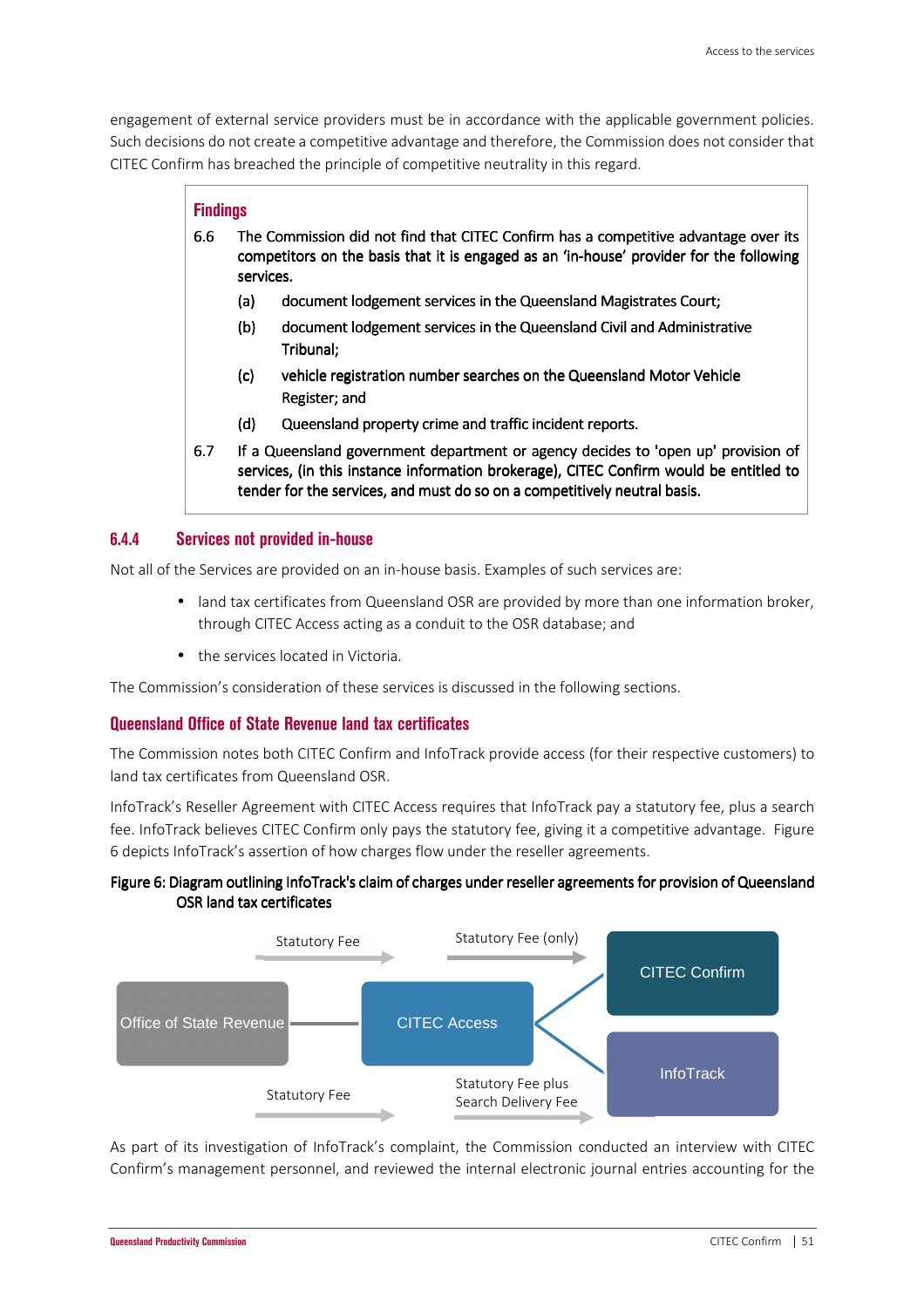charge of the search delivery fee by CITEC Access Services to CITEC Confirm. The agreement between CITEC Access Services (as wholesaler) and InfoTrack was also examined, and applicable fees compared.

The Commission's review of the journals of transfer accounting evidences that CITEC Confirm incurs the search delivery fee on the same basis as InfoTrack. Accordingly, having regard to section 32 of the Act and the CN Policy, the Commission does not consider that CITEC Confirm has a competitive advantage in the delivery of services to the Queensland OSR by virtue of its fee arrangements with CITEC Access. The Commission is satisfied that CITEC Confirm is subject to the same fee arrangements as InfoTrack, and that the delivery fees are included in the CITEC Confirm cost base.

#### **Finding**

#### 6.8 The Commission found that CITEC Confirm does not have a competitive advantage over InfoTrack in the provision of Queensland OSR land tax certificates.

### **The Victorian Services**

The Commission invited the Victorian Police to make a submission in respect of its investigation of InfoTrack's complaint on 20 November 2015. The Victorian Police declined the invitation to provide a submission in relation to this investigation. $112$ 

A response was received from the Chief Executive Officer of Court Services of Victoria, on behalf of the Victorian Supreme Court, the Victorian County Court and the Victorian Magistrates Court (collectively, the Victorian Courts). In that response, the Victorian Courts advised that it would not make a written submission at that stage.<sup>113</sup>

Although the Commission is required by law to consider the complaint as it applies to the Victorian agencies and services, the Commission does not have sufficient information from those Victorian agencies to determine whether CITEC Confirm is breaching the principle of competitive neutrality in the provision of those services. In addition, the Commission does not have information gathering powers in Victoria to require agencies to provide it with the information required to come to a conclusion. Given this, the Commission is unable to determine whether CITEC Confirm enjoys exclusive access to the Victorian Services.

The Commission can however, based on the information provided by CITEC and information available publicly, conclude that CITEC Confirm does not enjoy an exclusive arrangement with the Victorian Magistrates Court, on the basis there are two other information brokers able to provide eFiling services:

- CompuCourt Pty Ltd; and
- Tailored Computer Systems Pty Ltd.

<sup>112</sup> Chief Commissioner of Victorian Police Ashton, letter to the Queensland Productivity Commission, March 1, 2016

<sup>113</sup> Court Services Victoria, letter to the Queensland Productivity Commission, 11 February 2016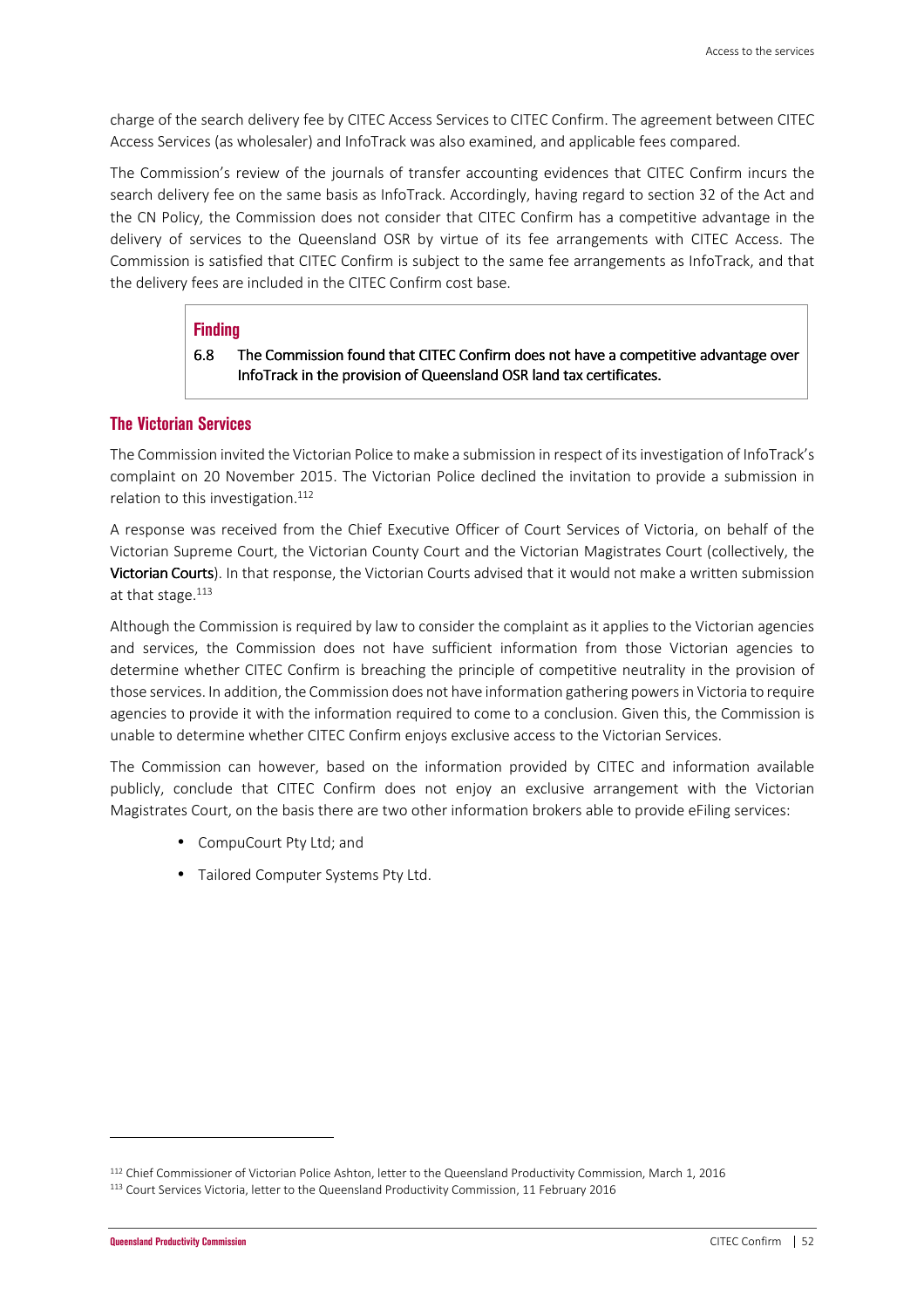#### **Finding**

- 6.9 Based on the information made available to the Commission, it is unable to determine if CITEC Confirm enjoys exclusive access to the following services:
	- (a) document lodgement services in the County Court of Victoria
	- (b) document lodgement services in the Supreme Court of Victoria
	- (c) Victorian crime incident reports.
- 6.10 Based on the information made available to the Commission it is found that CITEC Confirm does not have a competitive advantage over InfoTrack in the provision of eFiling to the Victorian Magistrates Court.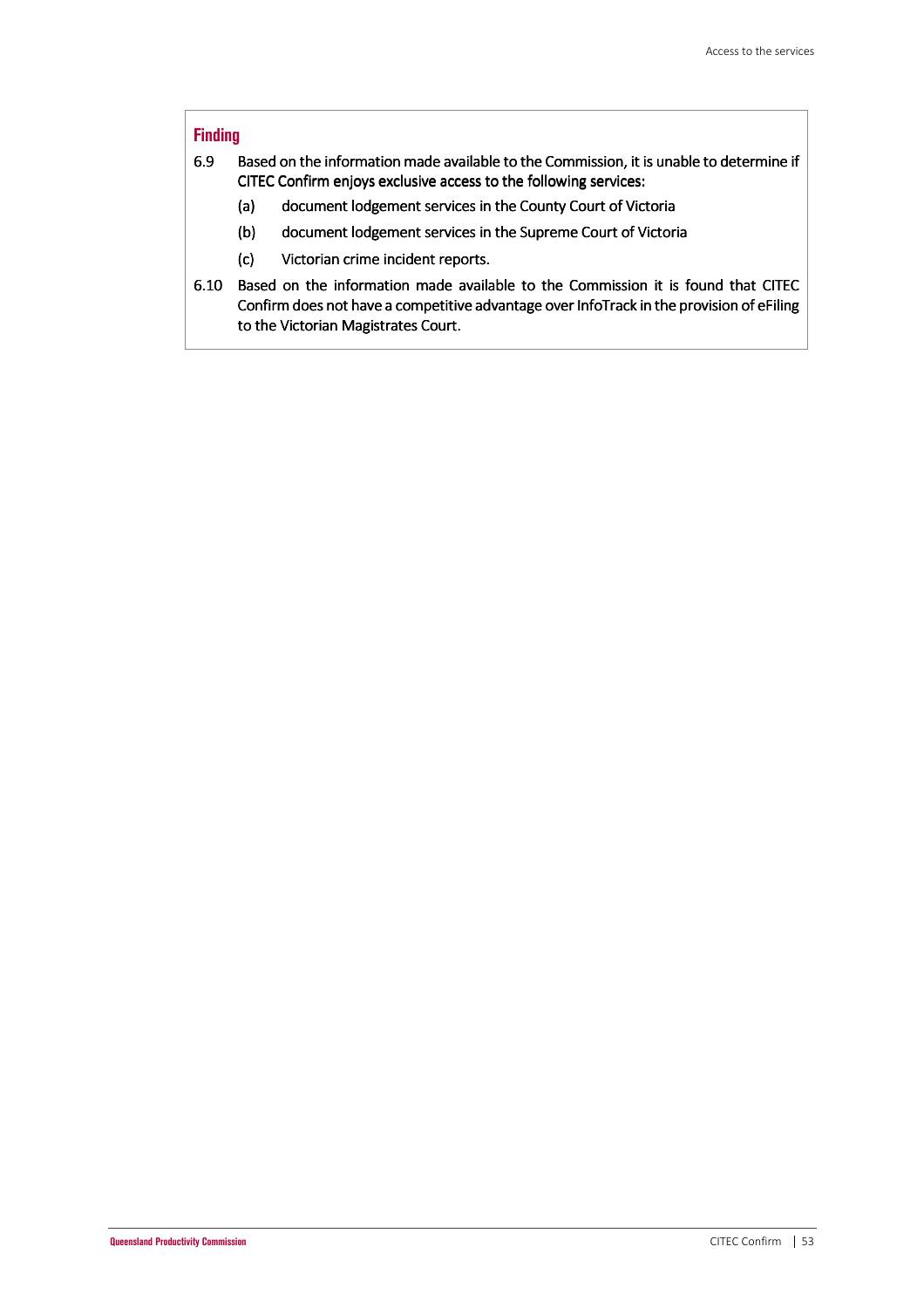# **7 COMPETITIVE NEUTRALITY ADJUSTMENTS AND OTHER MATTERS**

*To ensure a SBA is operating on a competitively neutral basis, both the Act and the CN policy require a tax equivalent regime be followed and debt neutralisation fees be put in place. The 'equivalents' are designed to neutralise any competitive advantage a government business may have, due to being government owned.* 

*This chapter discusses whether CITEC Confirm enjoys a competitive advantage over its competitors by virtue of its government ownership and due to it not being subject to: full Commonwealth or State taxes (or a tax equivalent system) and debt guarantee fees directed towards offsetting the competitive advantages of government guarantees.* 

## **7.1 Taxes and tax equivalents**

In the Commercialisation Framework, it is noted that to ensure competitive neutrality, CBUs are required to pay tax equivalents. The Commercialisation Framework explains that:

*In the absence of an appropriate taxation regime for the agency, the SBA's performance is overstated relative to private sector benchmarks. This serves to mask any inefficiencies, … and may distort decision making.<sup>114</sup>*

Further, the CN Policy states that for SBAs which are corporatised and fully commercialised, a Tax Equivalent Regime providing for the payment of Commonwealth income and sales tax to the state will apply. It is stated that all SBAs will also be liable for State taxes, as if they were privately owned.<sup>115</sup>

### **7.1.1 CITEC's Submission**

CITEC provided its Annual Reports, and Service Delivery Statements in support of its tax and tax equivalents for both Commonwealth and State taxes.

#### **Commonwealth taxes**

On 31 August 2016, CITEC advised:

- *CITEC has forecast an operating deficit and as such has not paid any dividends or taxation obligations during the 2015-16 financial year, nor has budgeted for any such payments during the 2016-17 financial year; and*
- *CITEC has therefore a nil dividend target and nil forecast taxation obligations as at 30 June 2016 (for the 2016-17 and future budget periods).<sup>116</sup>*

The Commission interviewed CITEC staff and was provided access to CITEC Confirm's digital records.

The Financial Statements within the Annual Reports identify GST credits receivable from, and GST payable to, the Australian Taxation Office at the DSITI level.

#### **State taxes**

l

The Financial Statements within the Annual Reports identify payroll tax expense and liability, at the DSITI level. The 2013-14 Annual Report notes that from 1 July 2014 Queensland government departments (excluding CBUs) will no longer be liable for Queensland payroll tax.

<sup>114</sup> Queensland Treasury 2010, *Commercialisation of Government Business Activities in Queensland Policy Framework*, p. 25

<sup>115</sup> Queensland Treasury 1996, *National Competition Policy Implementation in Queensland: Competitive Neutrality and Queensland Government Business Activities* (July 1996), p. 24

<sup>116</sup> CITEC, letter to Assistant Crown Solicitor, 31 August 2016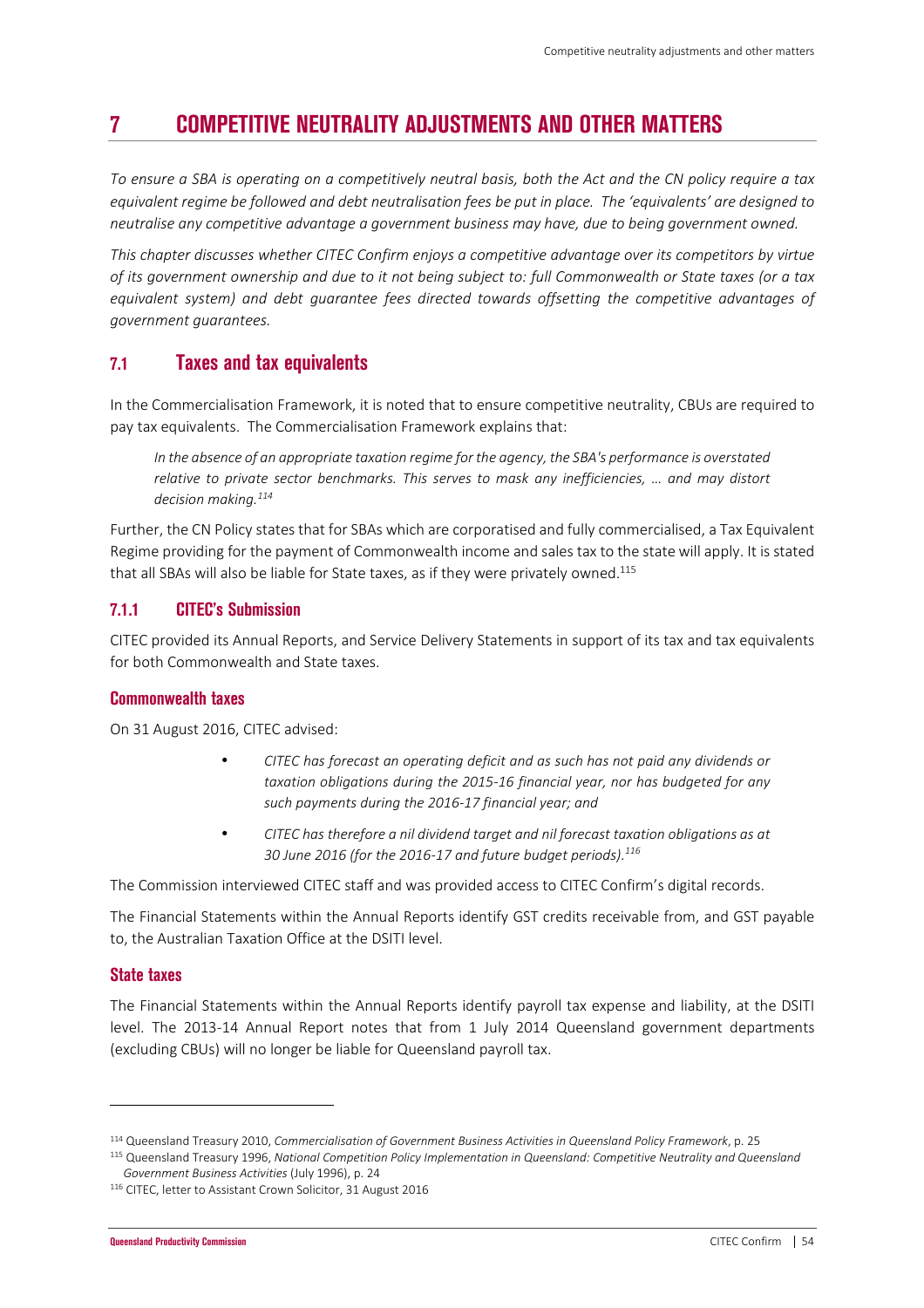During interviews conducted by the Commission, CITEC advised that payroll tax incurred by CITEC Confirm staff is directly allocated to CITEC Confirm cost centres and subsequently directly allocated to the CITEC Confirm reported cost base.

No other taxes or tax equivalents are identified in the Financial Statements.

#### **7.1.2 The Commission's analysis**

Taxes, and subsequent tax equivalents, are incurred at the CITEC level. For this reason, the Commission's review included an examination of all tax related information at the CITEC level and an investigation as to how the tax cost or tax equivalent is accounted for at the CITEC Confirm level.

#### **Commonwealth taxes and equivalents**

#### **Income tax**

The Commission notes that CITEC has agreed with Queensland Treasury to pay an income tax equivalent, in accordance with the requirements of the Tax Equivalents Regime. Income tax benefit/(expense) are identified in the Financial Statements.

On the basis of the information identified in the Financial Statements, the Commission is satisfied that DSITI has implemented a Tax Equivalent Regime and that CITEC is subject to income tax equivalent payments. Accordingly, CITEC has complied with the principle of competitive neutrality and is not in breach of section 32 of the Act.

The Commission finds that CITEC has implemented a Tax Equivalent Regime for income taxes, in accordance with the Act.

#### **GST**

The Financial Statements confirm that GST has been accounted for by DSITI for CITEC.

The Financial Statements do not provide the level of detail required to identify the proportion of GST collected, and GST input tax credits, that relate to CITEC Confirm. The CITEC Confirm Schedule of Fees outline the 'value' (GST exclusive), the GST amount and the 'price' (GST inclusive) charged for each enquiry.<sup>117</sup>

The Commission is satisfied that GST is appropriately accounted for. Accordingly, CITEC has complied with the principle of competitive neutrality and is not in breach of section 32 of the Act.

#### **State taxes and equivalents**

The Commission has analysed the financial information provided by CITEC Confirm to identify whether taxes and tax equivalents have been implemented, in compliance with the principle of competitive neutrality under section 32 of the Act.

#### **Payroll tax**

l

The yearly payroll tax threshold 2012-13 to 2016-17 is \$1.1 million.<sup>118</sup> CITEC Confirm staffing levels (36 full time equivalents) suggest that CITEC Confirm would be liable for payroll tax.

The Financial Statements confirm that payroll tax has been paid by DSITI. The reduction of payroll tax expense paid by DSITI since 2013-14 aligns with cessation of Queensland Government departments' liability for payroll tax from 1 July 2014 (excluding CBUs).

<sup>117</sup> CITEC Confirm, CITEC Confirm fees, viewed at https://www.confirm.citec.com.au/htbin/pascgi\$fees?account=ext <sup>118</sup> Queensland Government, *Business and Industry Portal Payroll Tax Thresholds*, viewed at https://www.business.qld.gov.au/business/employing/payroll-tax/calculating/thresholds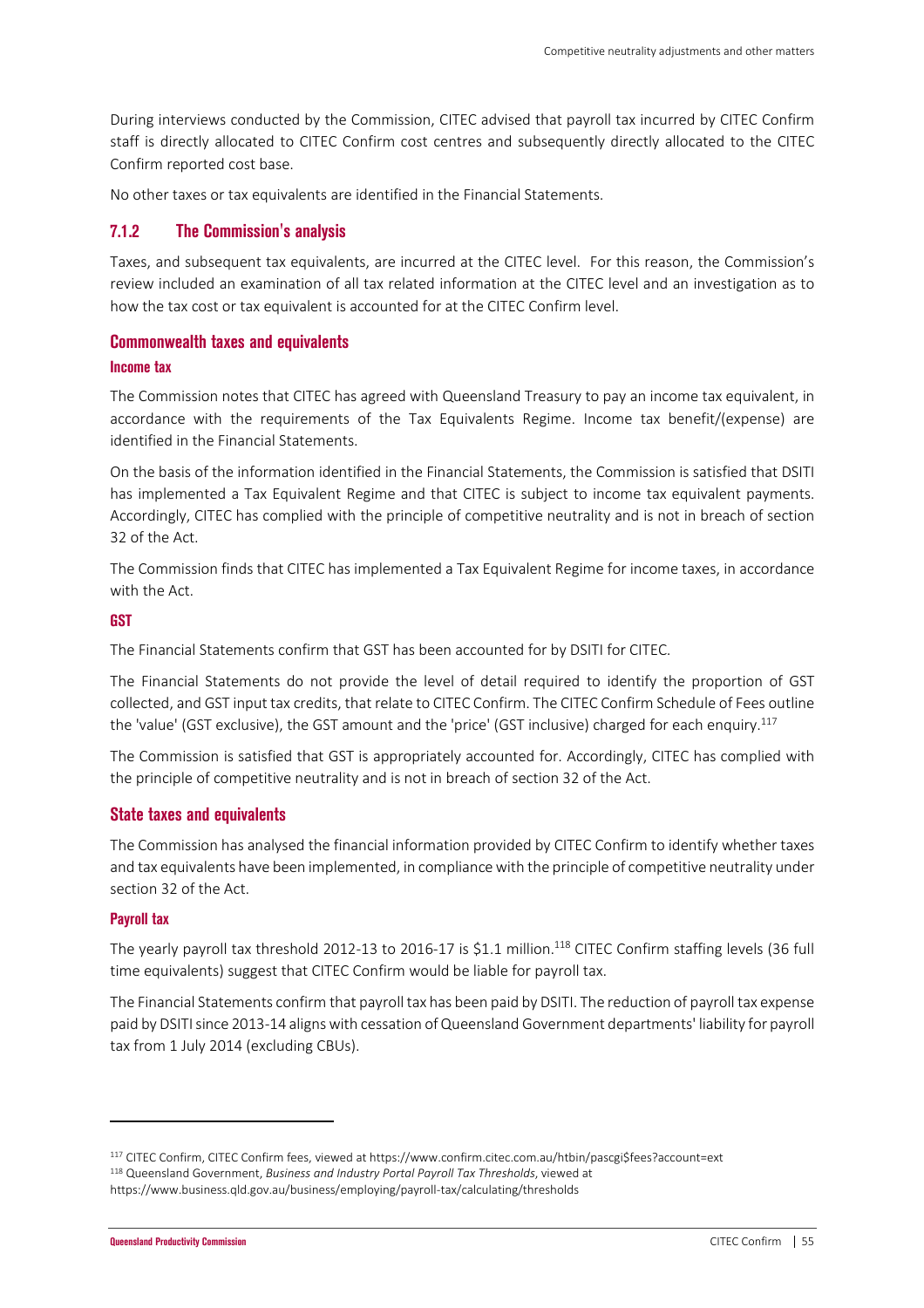The Financial Statements do not identify the proportion of payroll tax expenses apportioned to CITEC Confirm. The amount of payroll tax allocated to CITEC Information Brokerage (as advised by CITEC Confirm) is proportionate to the number of Full Time Equivalents compared to CITEC.

The Commission is satisfied that payroll tax has been properly accounted for. Accordingly, CITEC has complied with the principle of competitive neutrality and is not in breach of section 32 of the Act.

#### **Stamp Duty and land tax**

CITEC has advised that no activities were undertaken by CITEC Confirm that would generate an equivalent liability for these taxes.<sup>119</sup>

Table 9 summarises the Commission's findings in respect of CITEC's tax equivalent regime.

Table 8: CITEC's use of tax equivalents for Commonwealth and State Taxes

| <b>Potential Benefit</b>                                                        | The Commission's assessment                                                                                                                                 |
|---------------------------------------------------------------------------------|-------------------------------------------------------------------------------------------------------------------------------------------------------------|
| Exemptions from Commonwealth taxes (including<br>income tax and sales tax)      | As per the CN Policy, advantages are to be removed<br>via a tax equivalents regime.<br>CITEC uses a tax equivalent regime to account for this<br>advantage. |
| Exemptions from State taxes (including stamp duty,<br>land tax and payroll tax) | As per the CN Policy, advantages to be removed via a<br>tax equivalents regime.<br>CITEC uses a tax equivalent regime to account for this<br>advantage.     |

### **Findings**

7.1 The Commission found that CITEC has implemented tax equivalent regimes at the Commonwealth and State level, in accordance with the section 32 of the Act. The Commission found that CITEC has implemented tax equivalent regimes for both Commonwealth and State level taxes and accordingly, CITEC does not enjoy a competitive advantage over competitors or potential competitors due to it not being subject to full Commonwealth or State taxes or tax equivalent systems. Therefore, CITEC is not in breach of the principle of competitive neutrality under section 32 of the Act.

## **7.2 Debt Guarantee Fee**

To remain competitively neutral, a government business is required to pay a debt neutrality fee to remove the advantages of Government access to lower cost of funds. The CN Policy states the following:

*All SBAs will be charged a fee to neutralise any cost of funds advantage by way of Government ownership. The fee will be based on the entity's stand-alone credit rating vis-à-vis its actual cost of funds.<sup>120</sup>*

<sup>119</sup> CITEC, email RE: CITEC CN investigation, 9 December 2016

<sup>120</sup> Queensland Treasury 1996, *National Competition Policy Implementation in Queensland: Competitive Neutrality and Queensland Government Business Activities* (July 1996), p. 24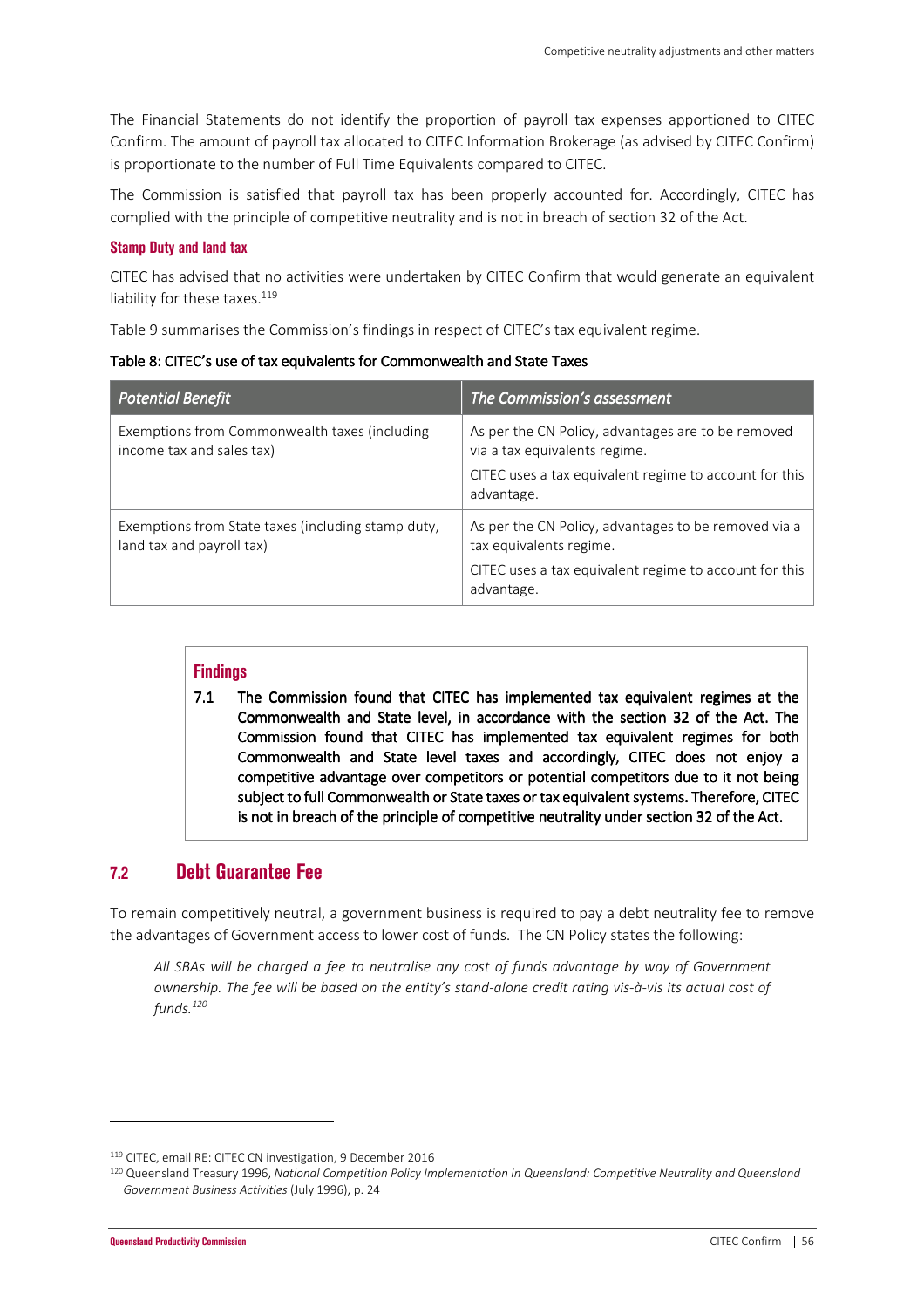In the Commercialisation Framework it is noted that short-term overdraft or long-term borrowing facilities will be made available to CBUs at commercial rates through Queensland Treasury Corporation, subject to normal Treasurer approval processes.<sup>121</sup>

### **7.2.1 CITEC's Submission**

CITEC notes that it is a fully self-funded commercial business unit of DSITI. It currently holds borrowings, which it expects to be fully repaid during the 2016-17 financial year. CITEC states that the borrowings are not related to the CITEC Confirm business. CITEC also notes it has not budgeted for any additional borrowings during 2016-17.<sup>122</sup>

During interviews conducted by the Commission, CITEC advised that borrowings provided to CITEC are charged at the relevant QTC rate.

### **7.2.2 The Commission's Analysis**

The Commission notes that CITEC bears the cost of debt at a commercial rate, as verified during interviews conducted with CITEC in addition to DSITI's Financial Statements for 2015-16.<sup>123</sup>

The Commission also notes there is no debt related to the operations of CITEC Confirm, therefore no cost of debt adjustments are required.

#### Table 9: CITEC's cost of debt

| Potential Benefit                                                                                                            | The Commission's assessment                                                                                                                       |
|------------------------------------------------------------------------------------------------------------------------------|---------------------------------------------------------------------------------------------------------------------------------------------------|
| Cheaper capital financing (no risk premium where<br>the agency is backed by an explicit or implicit<br>government guarantee) | Advantages to be removed by accounting for market<br>debt.<br>CITEC has a mechanism to include the market cost of<br>debt at the commercial rate. |

### **Findings**

7.2 The Commission found that CITEC has a mechanism in place to account for the market cost of debt at the commercial rate and accordingly, CITEC does not enjoy a competitive advantage over competitors or potential competitors due to it not being subject to debt guarantee fees directed towards offsetting the competitive advantages of government guarantees. Therefore, CITEC is not in breach of the principle of competitive neutrality under section  $32$  of the Act.

<sup>121</sup> Queensland Treasury 2010, *Commercialisation of Government Business Activities in Queensland Policy Framework*, p. 23 <sup>122</sup> CITEC, letter to Assistant Crown Solicitor, 31 August 2016

<sup>&</sup>lt;sup>123</sup> Interview conducted by the Commission with CITEC on 2 November 2016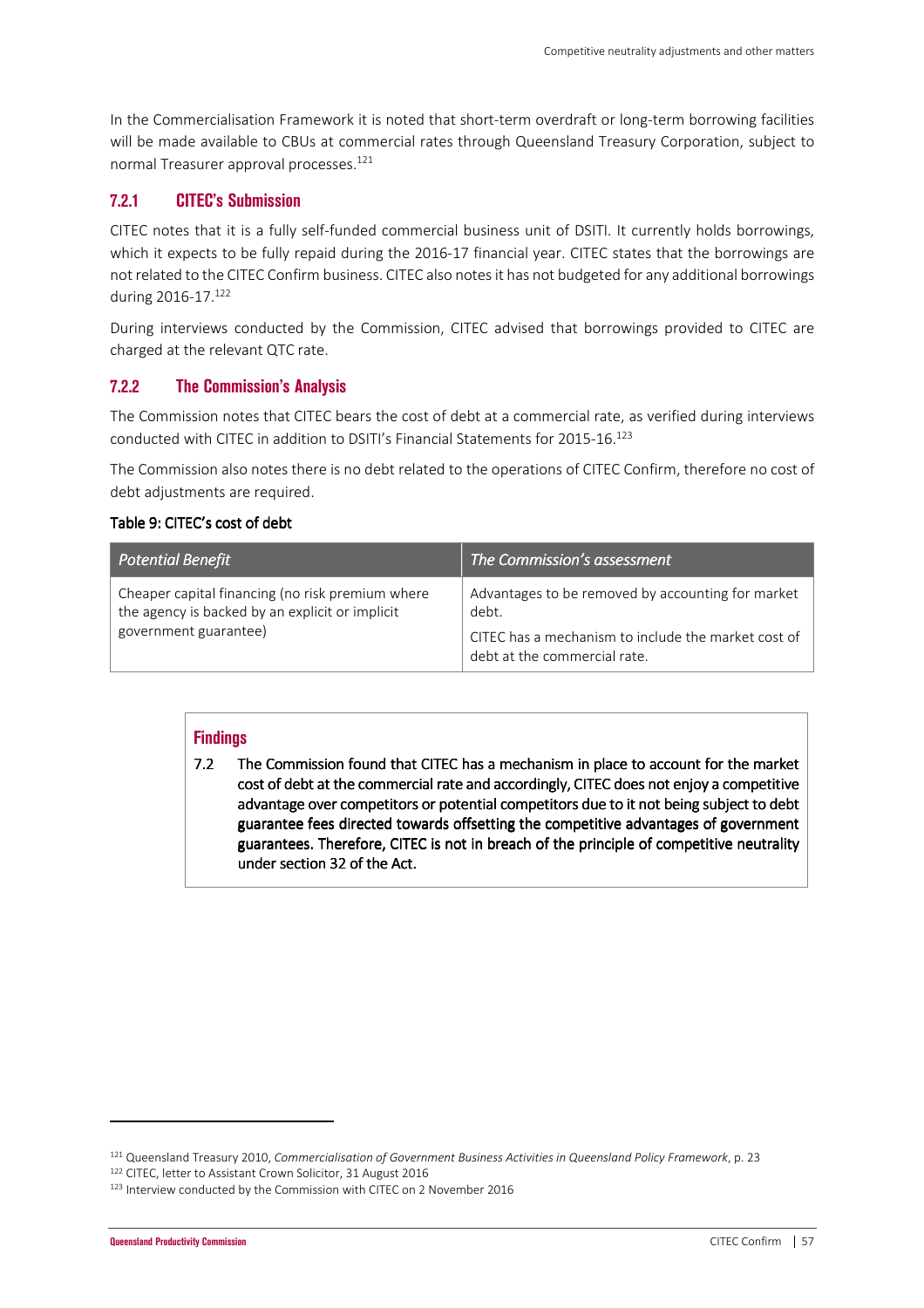# **GLOSSARY**

| Annual Reports                       | DSITI Annual Reports for 2013-14, 2014-15 and 2015-16                                                                                                                                                                                                                                                                                                                                              |
|--------------------------------------|----------------------------------------------------------------------------------------------------------------------------------------------------------------------------------------------------------------------------------------------------------------------------------------------------------------------------------------------------------------------------------------------------|
| API                                  | Application Program Interface                                                                                                                                                                                                                                                                                                                                                                      |
| ASIC                                 | Australian Securities and Investment Commission                                                                                                                                                                                                                                                                                                                                                    |
| AFSA                                 | Australian Financial Security Authority                                                                                                                                                                                                                                                                                                                                                            |
| $\mathsf{C}^{\scriptscriptstyle{+}}$ |                                                                                                                                                                                                                                                                                                                                                                                                    |
| CBU                                  | <b>Commercialised Business Unit</b>                                                                                                                                                                                                                                                                                                                                                                |
| CEO                                  | Chief Executive Officer                                                                                                                                                                                                                                                                                                                                                                            |
| <b>CITEC</b>                         | Centre for Information Technology and Communications                                                                                                                                                                                                                                                                                                                                               |
| <b>CN</b>                            | Competitive Neutrality                                                                                                                                                                                                                                                                                                                                                                             |
| CN Policy                            | Queensland Treasury 1996, National Competition Policy Implementation in<br>Queensland: Competitive Neutrality and Queensland Government Business<br><b>Activities</b>                                                                                                                                                                                                                              |
| Commercialisation<br>Framework       | Queensland Treasury 2010, Commercialisation of Government Business<br>Activities in Queensland Policy Framework                                                                                                                                                                                                                                                                                    |
| COAG                                 | Council of Australian Governments                                                                                                                                                                                                                                                                                                                                                                  |
| CSO                                  | Community Service Obligations                                                                                                                                                                                                                                                                                                                                                                      |
| D.                                   |                                                                                                                                                                                                                                                                                                                                                                                                    |
| <b>DJAG</b>                          | Department of Justice and Attorney-General                                                                                                                                                                                                                                                                                                                                                         |
| <b>DSITI</b>                         | Department of Science, Information Technology and Innovation                                                                                                                                                                                                                                                                                                                                       |
|                                      |                                                                                                                                                                                                                                                                                                                                                                                                    |
| <b>DTMR</b>                          | Department of Transport and Main Roads                                                                                                                                                                                                                                                                                                                                                             |
|                                      |                                                                                                                                                                                                                                                                                                                                                                                                    |
| Services                             | Document lodgement services in the Queensland Magistrates Court,<br>Queensland Civil and Administrative Tribunal, Magistrates' Court of Victoria,<br>County Court of Victoria, and Supreme Court of Victoria.<br>Vehicle registration number searches on the Queensland Motor Vehicle<br>Register.<br>Queensland property crime and traffic incident reports.<br>Victorian crime incident reports. |
|                                      |                                                                                                                                                                                                                                                                                                                                                                                                    |
| ICT                                  | Information and Communication Technology                                                                                                                                                                                                                                                                                                                                                           |
| ${\sf N}$ .                          |                                                                                                                                                                                                                                                                                                                                                                                                    |
| <b>NCP</b>                           | National Competition Policy                                                                                                                                                                                                                                                                                                                                                                        |
| $\overline{O}$                       |                                                                                                                                                                                                                                                                                                                                                                                                    |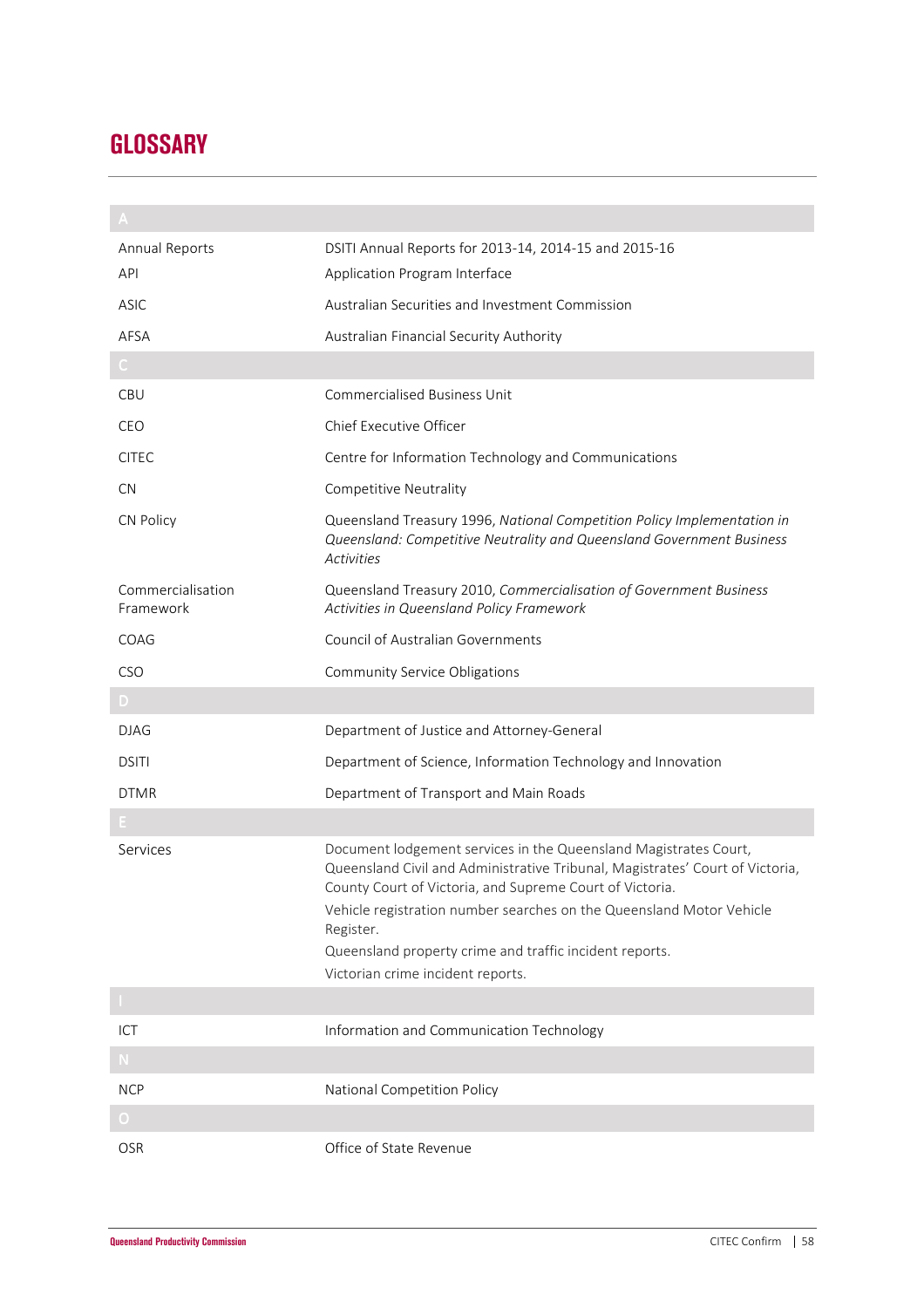| PFE                     | Public Financial Enterprise                                                           |
|-------------------------|---------------------------------------------------------------------------------------|
| <b>PPSR</b>             | Personal Property Securities Register                                                 |
| PTE                     | <b>Public Trading Enterprise</b>                                                      |
| $Q_{\parallel}$         |                                                                                       |
| <b>QCA</b>              | Queensland Competition Authority                                                      |
| QCAT                    | Queensland Civil and Administrative Tribunal                                          |
| QGEA                    | Queensland Government Enterprise Architecture                                         |
| QMC                     | Queensland Magistrates Court                                                          |
| QMVR                    | Queensland Motor Vehicle Register                                                     |
| QPC                     | Queensland Productivity Commission                                                    |
| QPS                     | Queensland Police Service                                                             |
| S.                      |                                                                                       |
| <b>SBA</b>              | <b>Significant Business Activity</b>                                                  |
| $\vee$                  |                                                                                       |
| <b>Victorian Courts</b> | Magistrates Court of Victoria, County Court of Victoria, Supreme Court of<br>Victoria |
| <b>VP</b>               | Victoria Police                                                                       |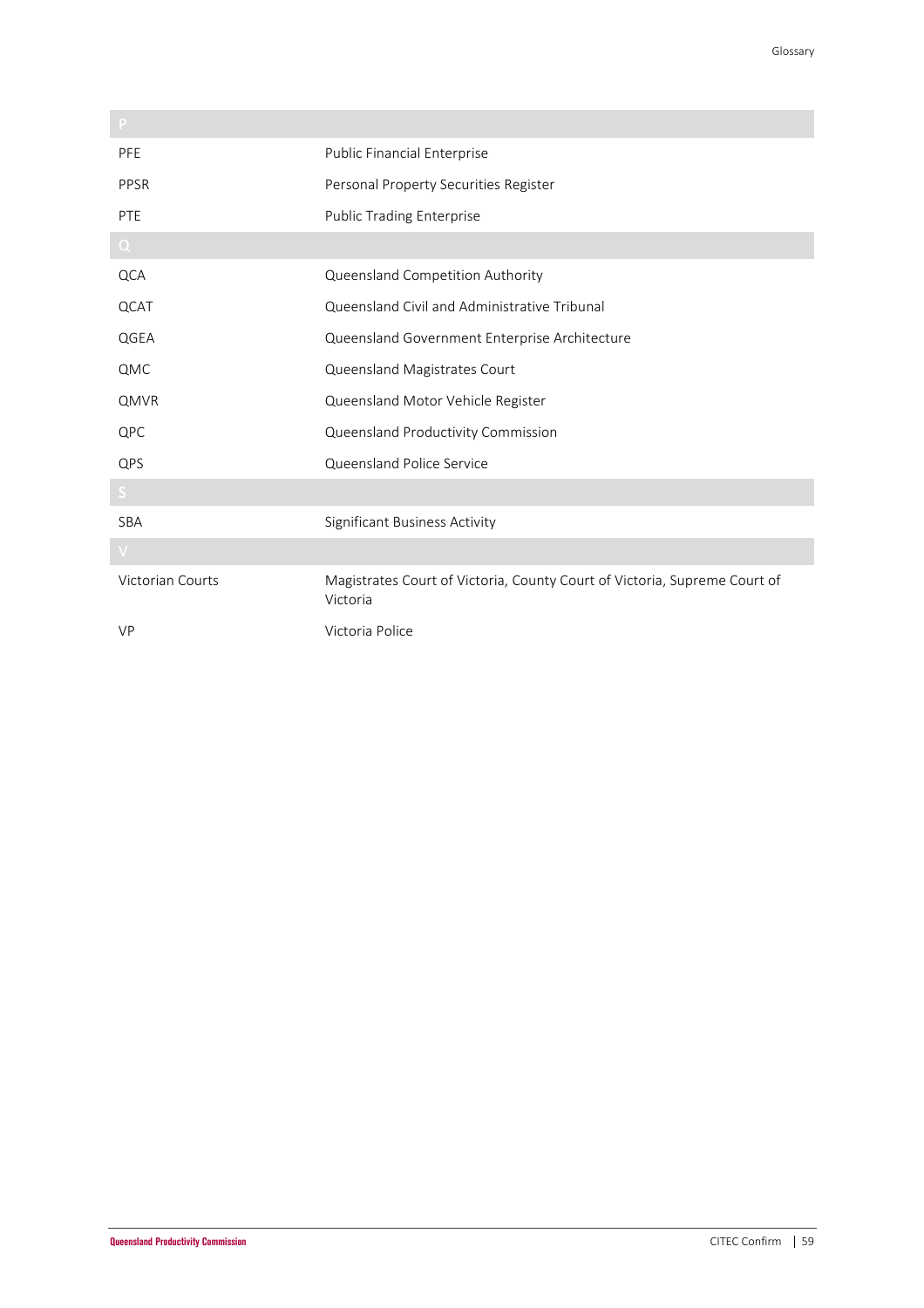# **APPENDIX A LEGISLATION AND POLICIES**

| Legislation, policy or                           | Description and relevant sections                                                                                                                                                                                                                                                                                                                                                                                                                   | Applicable to the complainant and the                                                                                                                                                                                                                                                                                                                                                                                                                                                                                                                                                                                                                                                                                                                                                                                                                                                                                                                                                                               | Would entry into a market be                                                                                                                                                                                                                                                                                                                                                                                                                                                                                                                             |
|--------------------------------------------------|-----------------------------------------------------------------------------------------------------------------------------------------------------------------------------------------------------------------------------------------------------------------------------------------------------------------------------------------------------------------------------------------------------------------------------------------------------|---------------------------------------------------------------------------------------------------------------------------------------------------------------------------------------------------------------------------------------------------------------------------------------------------------------------------------------------------------------------------------------------------------------------------------------------------------------------------------------------------------------------------------------------------------------------------------------------------------------------------------------------------------------------------------------------------------------------------------------------------------------------------------------------------------------------------------------------------------------------------------------------------------------------------------------------------------------------------------------------------------------------|----------------------------------------------------------------------------------------------------------------------------------------------------------------------------------------------------------------------------------------------------------------------------------------------------------------------------------------------------------------------------------------------------------------------------------------------------------------------------------------------------------------------------------------------------------|
| standard                                         |                                                                                                                                                                                                                                                                                                                                                                                                                                                     | stakeholders?                                                                                                                                                                                                                                                                                                                                                                                                                                                                                                                                                                                                                                                                                                                                                                                                                                                                                                                                                                                                       | restricted?                                                                                                                                                                                                                                                                                                                                                                                                                                                                                                                                              |
| Information Privacy Act 2009<br>$(QLD)$ (IP Act) | Section 3 states that the object of the IP Act is to<br>provide for:<br>(a) the fair collection and handling in the public<br>sector environment of personal information; and<br>(b) a right of access to, and amendment of, personal<br>information in the government's possession or under<br>the government's control unless, on balance, it is<br>contrary to the public interest to give the access or<br>allow the information to be amended. | The IP Act applies to all 'contracted service<br>providers'.<br>Section 34(1) states that a service arrangement<br>is a contract or other arrangement entered<br>into after the commencement of this section<br>under which an entity other than an agency<br>(the contracted service provider) agrees or<br>otherwise arranges with an agency (the<br>contracting agency) to provide services.<br>Section 34(2) sets out the conditions for<br>becoming a 'contracted service provider':<br>the services must be for the purposes of<br>(a)<br>the performance of 1 or more of the<br>contracting agency's functions; and<br>(b) the services must be provided either $-$<br>(i)<br>Directly to the contracting agency or<br>To another entity on the agency's<br>(ii)<br>behalf; and<br>The contracted service provider must<br>(iii)<br>not be in the capacity of employee of<br>the contracting agency in providing<br>the service.<br>An 'agency' as defined in section 18 of the IP<br>Act:<br>(a) a minister | The IP Act does not appear to<br>restrict the ability of a private<br>sector information broker from<br>becoming a contracted service<br>provider.<br>The purpose of a 'contracted<br>service provider' agreement is<br>to bind a provider to the<br>information privacy principles in<br>the IP Act.<br>CITEC is an agency in<br>accordance with the definition<br>of 'Agency' under the IP Act and<br>as a result, is bound by the<br>privacy laws within the IP Act.<br>Accordingly, CITEC is not<br>required to enter into a service<br>arrangement. |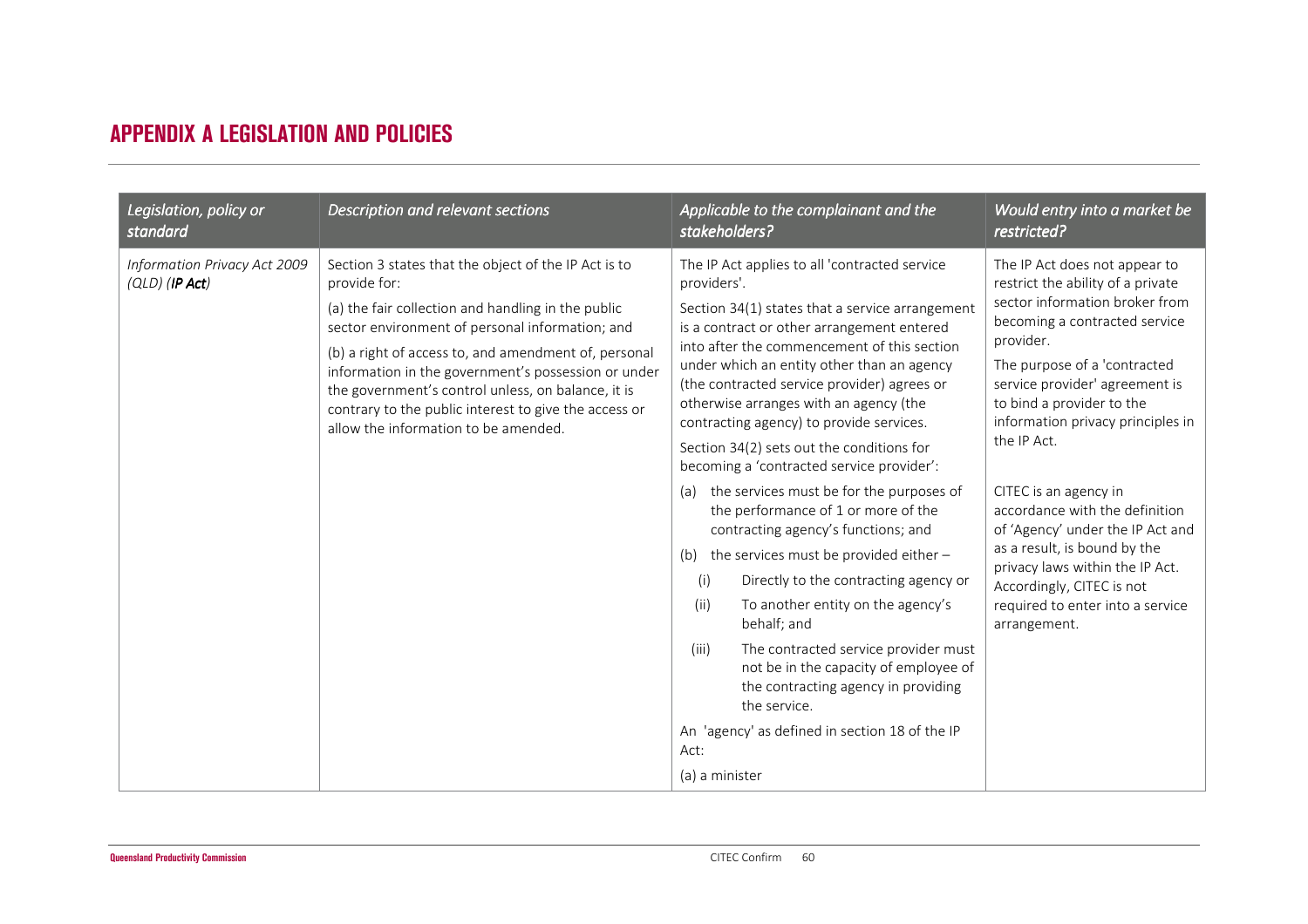| Legislation, policy or<br>standard               | Description and relevant sections                                                                                                                                                                                                                           | Applicable to the complainant and the<br>stakeholders?                                                                                                                                                                                         | Would entry into a market be<br>restricted?                                                                                                                                                                                                                                                                                                                          |
|--------------------------------------------------|-------------------------------------------------------------------------------------------------------------------------------------------------------------------------------------------------------------------------------------------------------------|------------------------------------------------------------------------------------------------------------------------------------------------------------------------------------------------------------------------------------------------|----------------------------------------------------------------------------------------------------------------------------------------------------------------------------------------------------------------------------------------------------------------------------------------------------------------------------------------------------------------------|
|                                                  |                                                                                                                                                                                                                                                             | (b) a department                                                                                                                                                                                                                               |                                                                                                                                                                                                                                                                                                                                                                      |
|                                                  |                                                                                                                                                                                                                                                             | (c) a local government                                                                                                                                                                                                                         |                                                                                                                                                                                                                                                                                                                                                                      |
|                                                  |                                                                                                                                                                                                                                                             | (d) a public authority                                                                                                                                                                                                                         |                                                                                                                                                                                                                                                                                                                                                                      |
|                                                  |                                                                                                                                                                                                                                                             | And a reference to an agency includes a<br>reference to a body that is taken to be<br>compromised within the agency (s18).                                                                                                                     |                                                                                                                                                                                                                                                                                                                                                                      |
| Public Records Act 2002 (Qld)<br>(PR Act)        | In accordance with section 3, the main purposes of<br>the PR Act is to ensure $ -$                                                                                                                                                                          | Under section 6, a public record is any of the<br>following records made before or after the<br>commencement of the PR Act:                                                                                                                    | The main purpose of the PR Act<br>is to ensure the public records<br>of Queensland are made, kept,<br>managed and preserved in a<br>useable form for the benefit of<br>present and future generations.<br>The PR Act promotes<br>consistency and accountability<br>in recordkeeping practices<br>across government.<br>It does not affect competitive<br>neutrality. |
|                                                  | (a) the public records of Queensland are made,<br>managed, kept and, if appropriate, preserved in a<br>useable form for the benefit of present and future<br>generations; and                                                                               | (a) a record made for use by, or a purpose of, a<br>public authority, other than a Minister or<br>Assistant Minister;                                                                                                                          |                                                                                                                                                                                                                                                                                                                                                                      |
|                                                  | (b) public access to records under this Act is<br>consistent with the principles of the Right to<br>Information Act 2009 and the Information Privacy Act<br>2009.                                                                                           | (b) a record received or kept by a public<br>authority, other than a Minister or Assistant<br>Minister, in the exercise of its statutory,<br>administrative or other public responsibilities                                                   |                                                                                                                                                                                                                                                                                                                                                                      |
|                                                  |                                                                                                                                                                                                                                                             | or for a related purpose;<br>(c) a Ministerial record; and                                                                                                                                                                                     |                                                                                                                                                                                                                                                                                                                                                                      |
|                                                  |                                                                                                                                                                                                                                                             | (d) a record of an Assistant Minister                                                                                                                                                                                                          |                                                                                                                                                                                                                                                                                                                                                                      |
|                                                  |                                                                                                                                                                                                                                                             | Section 17 of the PR Act (Application for access<br>to public records) notes that 'A person may<br>apply to the archivist for access to a public<br>record in the custody of the archives'. It does<br>not define who can made an application. |                                                                                                                                                                                                                                                                                                                                                                      |
| Right to Information Act<br>2009 (Qld) (RTI Act) | Section 3 states that the primary object of this Act is<br>to give a right of access to information in the<br>government's possession or under the government's<br>control unless, on balance, it is contrary to the public<br>interest to give the access. | Section 23 provides that subject to the RTI Act,<br>a person has a right to be given access under<br>this Act to-                                                                                                                              | There are no restrictions on<br>who can make an application for<br>access to a document under the<br>RTI Act. This act applies to<br>public access to documents.                                                                                                                                                                                                     |
|                                                  |                                                                                                                                                                                                                                                             | (a) documents of an agency; and<br>(b) documents of a Minister.                                                                                                                                                                                |                                                                                                                                                                                                                                                                                                                                                                      |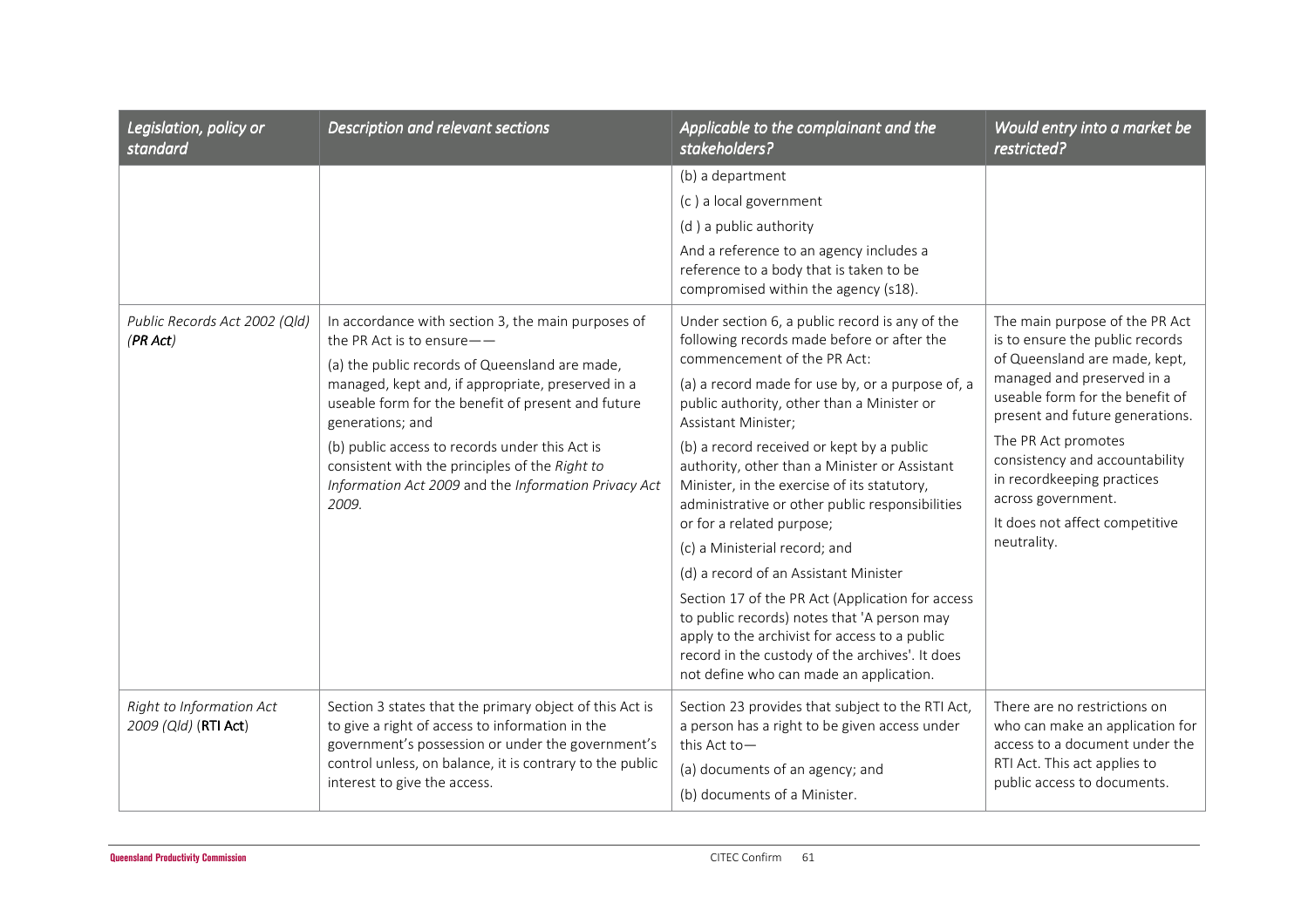| Legislation, policy or<br>standard                                                     | Description and relevant sections                                                                                                                                                                                                                                                                            | Applicable to the complainant and the<br>stakeholders?                                                                                                                                                                                                                                                                                                                                                                                                                                                                                                                                                                                                                                                                                                                                                                                             | Would entry into a market be<br>restricted?                                                                                                                                                                                                                                                                                                                        |
|----------------------------------------------------------------------------------------|--------------------------------------------------------------------------------------------------------------------------------------------------------------------------------------------------------------------------------------------------------------------------------------------------------------|----------------------------------------------------------------------------------------------------------------------------------------------------------------------------------------------------------------------------------------------------------------------------------------------------------------------------------------------------------------------------------------------------------------------------------------------------------------------------------------------------------------------------------------------------------------------------------------------------------------------------------------------------------------------------------------------------------------------------------------------------------------------------------------------------------------------------------------------------|--------------------------------------------------------------------------------------------------------------------------------------------------------------------------------------------------------------------------------------------------------------------------------------------------------------------------------------------------------------------|
|                                                                                        |                                                                                                                                                                                                                                                                                                              | Section 24 states that to access the<br>information, a person who wishes to be given<br>access to a document of an agency or a<br>document of a Minister under the RTI Act may<br>apply to the agency or Minister for access to<br>the document.<br>An agency, as defined in section 14, means a<br>department, local government, public<br>authority, government owned corporation or<br>subsidiary of a government owned corporation.<br>CITEC is therefore captured within this<br>definition.<br>Section 39 states that it is the Parliament's<br>intention that if an access application is made<br>to an agency or Minister, the agency or<br>Minister should deal with the application<br>unless this would, on balance, be contrary to<br>the public interest.<br>The grounds on which access may be refused<br>are set out in section 47. | However, an application for<br>access must state whether<br>access to the document is<br>sought for the benefit of, or use<br>of the document by the<br>applicant or another entity. It is<br>then at the discretion on the<br>decision-maker to determine<br>whether it is in the best interest<br>of the public to give access in<br>accordance with section 47. |
| PCI-DSS Compliance<br>The Payment Card Industry<br>Data Security Standard (PCI<br>DSS) | A proprietary information security standard for<br>organisations that handle branded credit cards from<br>the major card schemes.                                                                                                                                                                            | It applied to both public and private<br>information brokers.                                                                                                                                                                                                                                                                                                                                                                                                                                                                                                                                                                                                                                                                                                                                                                                      | It does not affect competitive<br>neutrality.                                                                                                                                                                                                                                                                                                                      |
| Queensland Government<br>Enterprise Architecture<br>(QGEA)                             | QGEA is the collection of ICT policies and associated<br>documents that guides agency ICT initiatives and<br>investments across the government. Developed by<br>the Queensland Government Chief Information<br>Office the QGEA framework is intended to<br>consolidate ICT strategy, ICT policy, Information | CITEC Confirm submitted that QGEA was<br>developed for use by Queensland government<br>agencies, however it is possible that agencies<br>use elements of the framework for services<br>that enable connection to datasets held by<br>Queensland government agencies.                                                                                                                                                                                                                                                                                                                                                                                                                                                                                                                                                                               | Although often associated<br>strictly with information and<br>communications technology, EA<br>relates to the practice of<br>business strategy, efficiency and<br>effectiveness. It does not affect<br>competitive neutrality.                                                                                                                                     |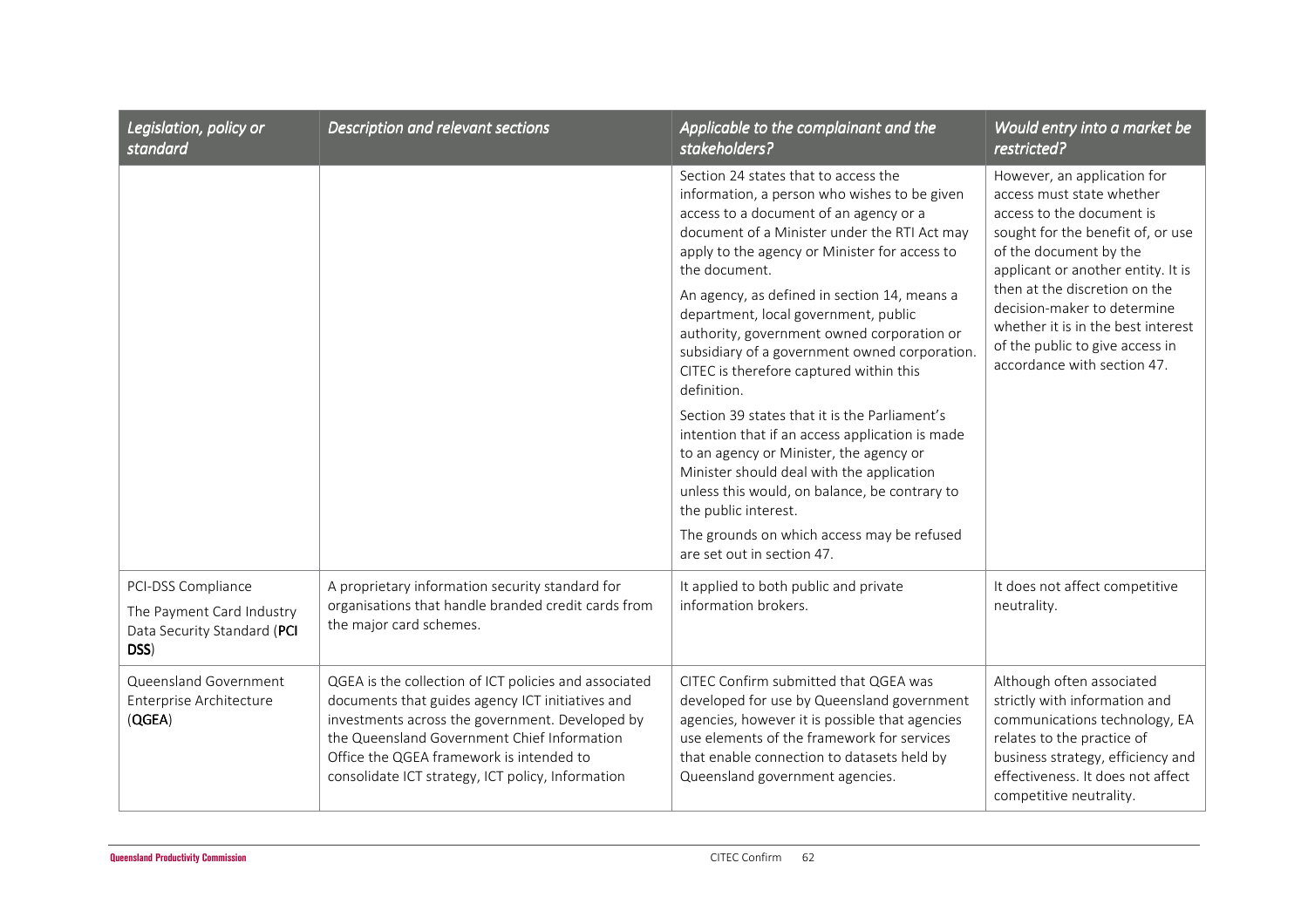| Legislation, policy or | Description and relevant sections                                                                                                                                                                                                                                                                                                          | Applicable to the complainant and the                                                                                                  | Would entry into a market be |
|------------------------|--------------------------------------------------------------------------------------------------------------------------------------------------------------------------------------------------------------------------------------------------------------------------------------------------------------------------------------------|----------------------------------------------------------------------------------------------------------------------------------------|------------------------------|
| standard               |                                                                                                                                                                                                                                                                                                                                            | stakeholders?                                                                                                                          | restricted?                  |
|                        | Standards and enterprise architecture across the<br>Queensland Government.<br>Enterprise Architecture (EA) has been identified as<br>the most appropriate decision making and<br>management framework for enabling government<br>and agencies to collaboratively provide seamless<br>services and maximally leverage existing investments. | As an information broker, CITEC Confirm was<br>not required to meet the requirements of<br>QGEA in order to connect to their services. |                              |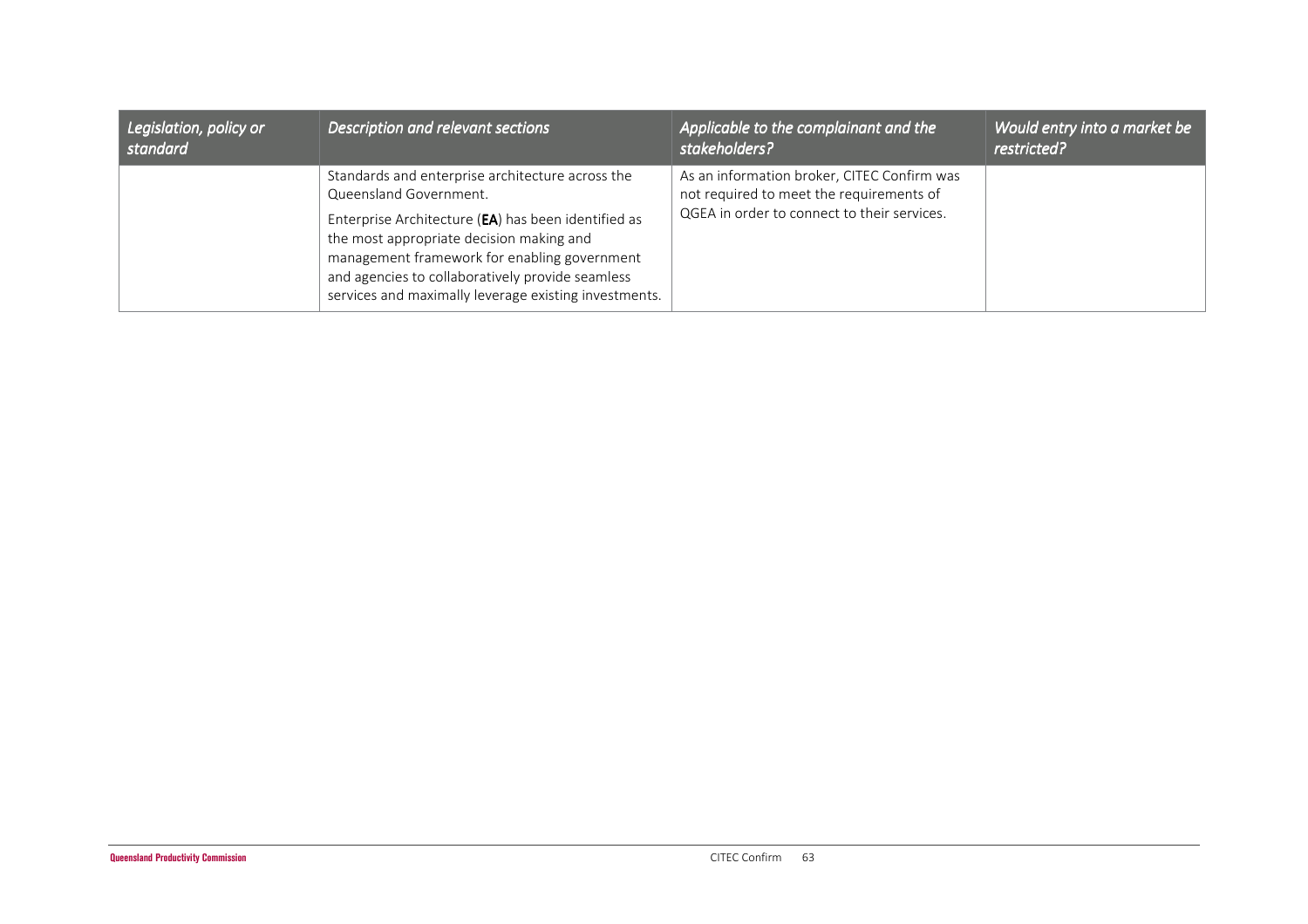# **BIBLIOGRAPHY**

- 1. Australian Securities & Investments Commission (ASIC), *Information Brokers*, viewed at< http://asic.gov.au/online-services/search-asics-registers/information-brokers/
- 2. CITEC, *Business Plan and Performance Contract 2011-12*
- 3. CITEC Confirm, viewed at< https://www.confirm.citec.com.au/citecConfirm/about/index.shtml
- 4. CITEC Confirm, County Court of Victoria eFiling, viewed at https://www.confirm.citec.com.au/citecConfirm/services/court/vic-county-court-efiling.shtml
- 5. CITEC Confirm, *Court eFiling and online lodging*, viewed at< https://www.confirm.citec.com.au/citecConfirm/services/court/infokit/confirm\_portfolio\_courts.pdf
- 6. CITEC Confirm, *Vehicle searches and lodgements*, viewed at< https://www.confirm.citec.com.au/citecConfirm/services/vehicle/infokit/confirm\_portfolio\_vehicle.pdf
- 7. CITEC Confirm, *CITEC Confirm Fees,* viewed at< https://www.confirm.citec.com.au/htbin/pascgi\$fees?account=ext
- *8.* CITEC Confirm, *CITEC Confirm Pricing Paper 2012 Product Management*
- 9. CITEC Confirm, *Queensland Magistrates Court and QCAT eFiling CITEC Confirm eLearning*, viewed at< https://www.confirm.citec.com.au/citecConfirm/elearning/court/qld\_magi\_court\_qcat.shtml
- 10. COAG, *Meeting Communique 1 April 2015,* viewed at http://www.coag.gov.au/node/537
- *11.* Commonwealth Competitive Neutrality Complaints Office 1998, *Rate of Return Issues, CCNCO Research Paper,* viewed at http://www.pc.gov.au/research/supporting/rate-of-return/cnror.pdf
- 12. Compucourt, *Electronic Document Issuing with the Magistrates Court of Victoria*, viewed at< http://www.compucourt.com.au/
- 13. County Court of Victoria, *Civil eFiling,* viewed at< http://www.countycourt.vic.gov.au/efiling
- 14. Crown Law 4 March 2016, *Joint Submission to the Queensland Productivity Commission regarding the complaint by InfoTrack Pty against CITEC* on behalf of CITEC, Department of Transport and Main Roads, Queensland Police Service, Minister for Innovation, Science and the Digital Economy and Minister for Small Business.
- 15. GlobalX Legal Solutions, *PEXA e-Conveyancing hub,* viewed at< https://www.globalx.com.au/productsservices/conveyancing-legal-support-services/e-conveyancing-hub
- 16. GlobalX, *Welcome to the GlobalX eConveyancing Hub*, viewed at https://www.globalx.com.au/property-settlements/econveyancing
- 17. Industry Commission 1996, *Competitive Tendering and Contracting by Public Sector Agencies 1996,*  viewed at< *http://www.pc.gov.au/inquiries/completed/public-service-tenders-contracts/48ctcpsa.pdf*
- 18. InfoTrack, *About Us*, viewed at<https://www.infotrack.com.au/about-us/about-infotrack/
- 19. InfoTrack, complaint dated 16 September 2015 to the Queensland Competition Authority
- 20. InfoTrack, *REVEAL data visualisation tool*, viewed at<https://www.infotrack.com.au/products/disruptive-technology/reveal/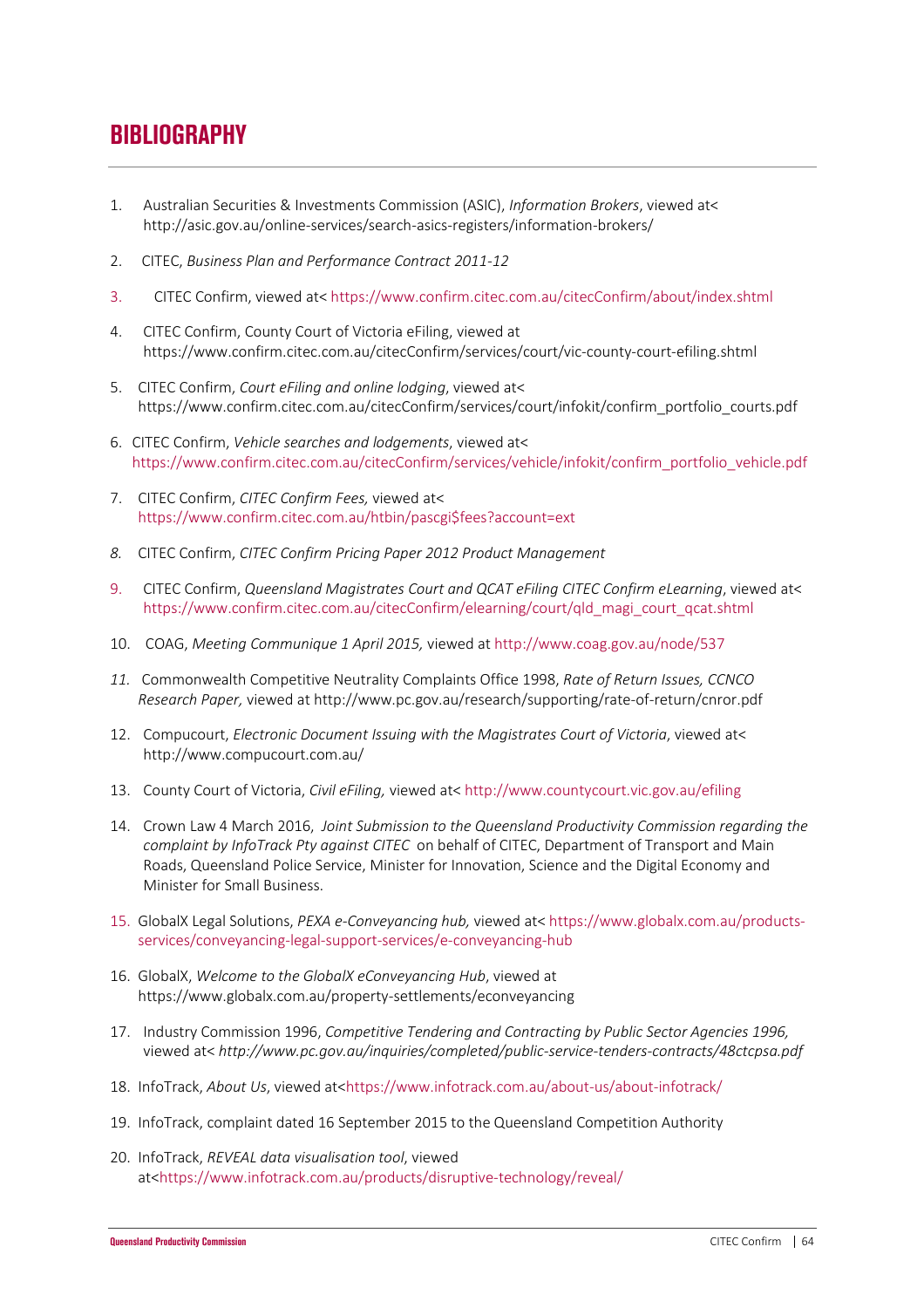- *21.* InfoTrack Pty Ltd, Submission to the Queensland Productivity Commission dated 4 March 2016, *Competitive Neutrality complaint against CITEC: Submission on behalf of InfoTrack Pty Ltd*
- 22. Magistrates' Court of Victoria, *About the Court*, viewed at< https://www.magistratescourt.vic.gov.au/about-us/about-court
- 23. National Competition Policy Competition Principles Agreement (clause 3), viewed at https://www.coag.gov.au/node/52
- 24. OECD 2012, *Competitive Neutrality Maintaining a Level Playing Field between Public and Private Business*, viewed at<http://www.oecd.org/daf/ca/corporategovernanceofstateownedenterprises/50302961.pdf
- 25. Productivity Commission 1998, *Cost Allocation and Pricing: CCNCO Research Paper, Commonwealth Competitive Neutrality Complaints Office*. Canberra 1998
- 26. Queensland Civil and Administrative Tribunal, *About QCAT*, viewed at< http://www.qcat.qld.gov.au/about-qcat
- 27. Queensland Commission of Audit 2013, *Final Report February 2013*
- 28. Queensland Competition Authority 2015, Decision to investigate and notification of interested parties 23 October 2015.
- 29. Queensland Courts, *Magistrates Court*, viewed at< http://www.courts.qld.gov.au/courts/magistratescourt
- 30. Queensland Department of Premier and Cabinet 2016, Queensland Government Policy on the Contracting out of Services, viewed at, https://www.treasury.qld.gov.au/publicationsresources/contracting-out-services/contracting-out-of-services-policy.pdf
- 31. Queensland Department of Science, Information Technology and Innovation, *Annual Report 2011-12*, viewed at, https://publications.qld.gov.au/dataset/00871b01-7a19-4835-89e6- 3aadcbac3191/resource/c323f276-6264-492e-818c-8cd30278c654/download/fulldsitiaannualreport201112.pdf
- 32. Queensland Department of Science, Information Technology and Innovation, *Annual Report 2013-14*, viewed at, https://publications.qld.gov.au/en/dataset/dsitia-annual-report-2013-14
- 33. Queensland Department of Science, Information Technology and Innovation, *Annual Report 2014-15*, viewed at, https://publications.qld.gov.au/dataset/f2773756-164f-4e1a-86d2- 443017b4e75e/resource/fefe36d1-e883-4621-958a-84d2ae1924b0/download/20142015annualreport.pdf
- 34. Queensland Department of Science, Information Technology and Innovation, *Annual Report 2015-16*, viewed at< https://publications.qld.gov.au/dataset/annual-report-2015-16-dsiti/resource/bdbe0f75 de34-47ba-95ea-936c2e3b7c47
- 35. Queensland Department of Science, Information Technology and Innovation, *Strategic Plan 2016- 2020*, viewed at<https://www.qld.gov.au/dsiti/assets/documents/strategic-plan-2016-20.pdf
- 36. Department of the Premier and Cabinet, *Queensland Government Policy on the Contracting-out of Services*, 16 January 2016 viewed at https://www.qld.gov.au/gov/system/files/documents/contractingout-of-services-policy.pdf?v=1467945952
- 37. Queensland Department of Transport and Main Roads, *Online Services,* viewed at< http://www.tmr.qld.gov.au/Online-services.aspx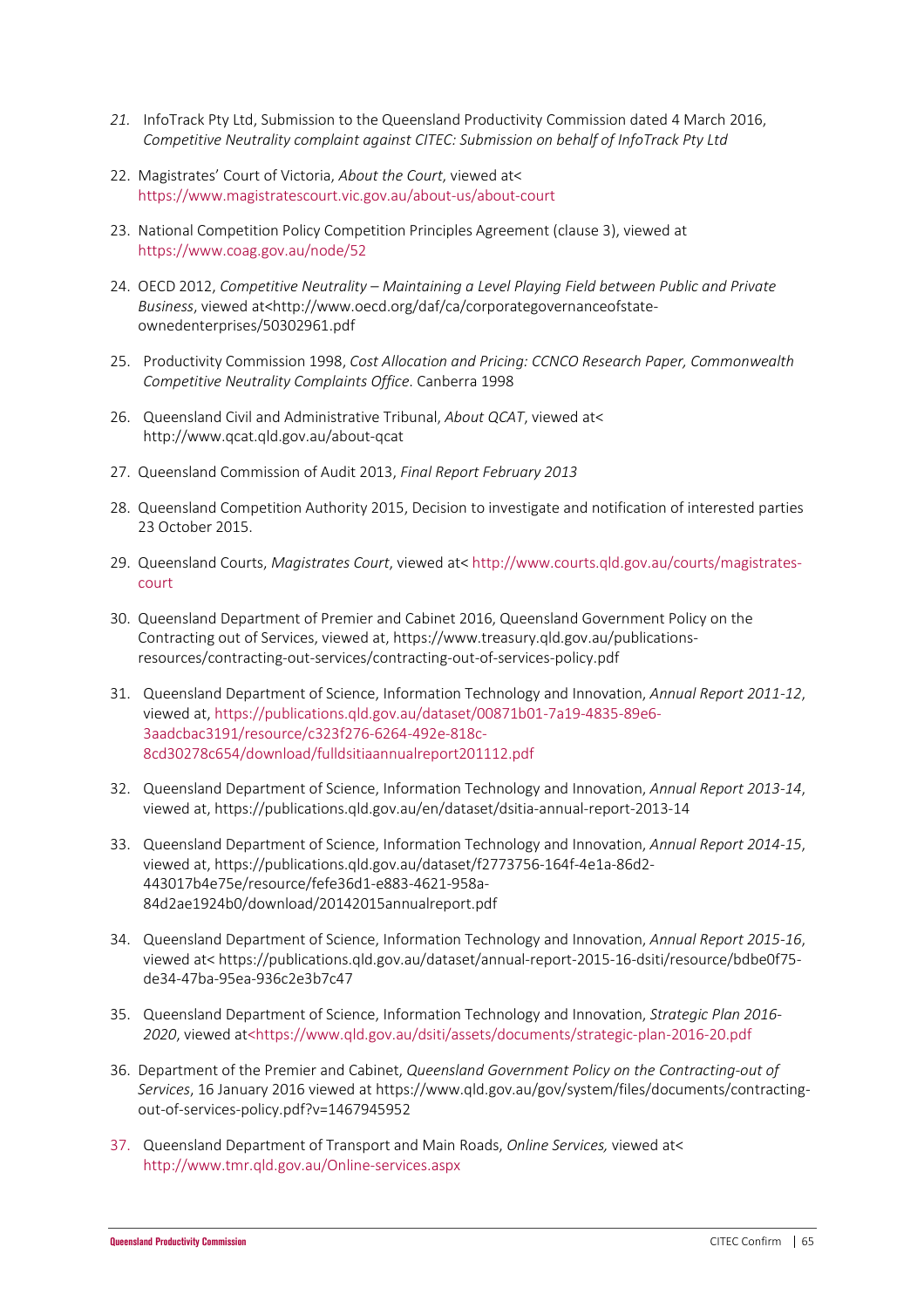- *38.* Queensland Government 2013, *A Plan Better Services for Queenslanders: Queensland Government Response to the Independent Commission of Audit Final Report April 2013*
- 39. Queensland Government, *Business and Industry Portal Payroll Tax Thresholds*, viewed at<*https://www.business.qld.gov.au/business/employing/payroll-tax/calculating/thresholds*
- 40. Queensland Government, *CITEC Access Services*, viewed at< https://www.qld.gov.au/dsiti/aboutus/business-areas/citec/access-services/
- 41. Queensland Government, *CITEC Confirm*, viewed at https://www.qld.gov.au/dsiti/about-us/businessareas/citec/citec-confirm/
- 42. Queensland Government, *DSITI Business Areas,* viewed at< https://www.qld.gov.au/dsiti/aboutus/business-areas/
- 43. Queensland Government, *Land Tax Clearance Searches*, viewed at< https://www.qld.gov.au/environment/land/tax/payment/clearance/
- 44. Queensland Government 1996, *National Competition Policy Implementation in Queensland: Competitive Neutrality and Queensland Government Business Activities*, Queensland Government, Brisbane, viewed at<https://www.treasury.qld.gov.au/publications-resources/ncp/ncp-competitiveneutrality.pdf
- 45. Queensland Government, *Queensland Budget 2013-14 Service Delivery Statement Department of Science, Information Technology and Innovation*, Queensland Government, Brisbane.
- 46. Queensland Government, *Queensland Budget 2014-15 Service Delivery Statement Department of Science, Information Technology and Innovation*, Queensland Government, Brisbane.
- 47. Queensland Government, *Queensland Budget 2015-16 Service Delivery Statement Department of Science, Information Technology and Innovation*, Queensland Government, Brisbane.
- 48. Queensland Government, *Queensland Budget 2016-17 Service Delivery Statement Department of Science, Information Technology and Innovation*, Queensland Government, Brisbane.
- 49. Queensland Government 2013, *Queensland Procurement Policy*, Queensland Government, Brisbane, viewed at< http://www.hpw.qld.gov.au/SiteCollectionDocuments/QLDProcurementPolicy.pdf
- 50. Queensland Police Service, *Documents for Purchase*, viewed at< http://www.police.qld.gov.au/corporatedocs/purchase/default.htm
- *51.* Queensland Productivity Commission, *Significant Business Activities to be published under Part 5 of the Queensland Productivity Commission Act 2015,* viewed at< *http://www.qpc.qld.gov.au/files/uploads/2016/02/Significant-Business-Activities-List.pdf*
- 52. Queensland Treasury 2010, *Commercialisation of Government Business Activities in Queensland Policy Framework,* Queensland Government, Brisbane.
- 53. Queensland Treasury, *Financial Accountability Handbook, Volume 1, Information Sheet*, viewed at<https://www.treasury.qld.gov.au/publications-resources/financial-accountabilityhandbook/volume-1-introduction.php
- 54. Queensland Treasury 2014, *Non-Current Asset Policies for the Queensland Public Sector 2014*, viewed at, https://www.treasury.qld.gov.au/publications-resources/non-current-asset-policies/
- 55. Queensland Treasury 2001, *Queensland's Competitive Neutrality Complaints Process,* Queensland Government, Brisbane.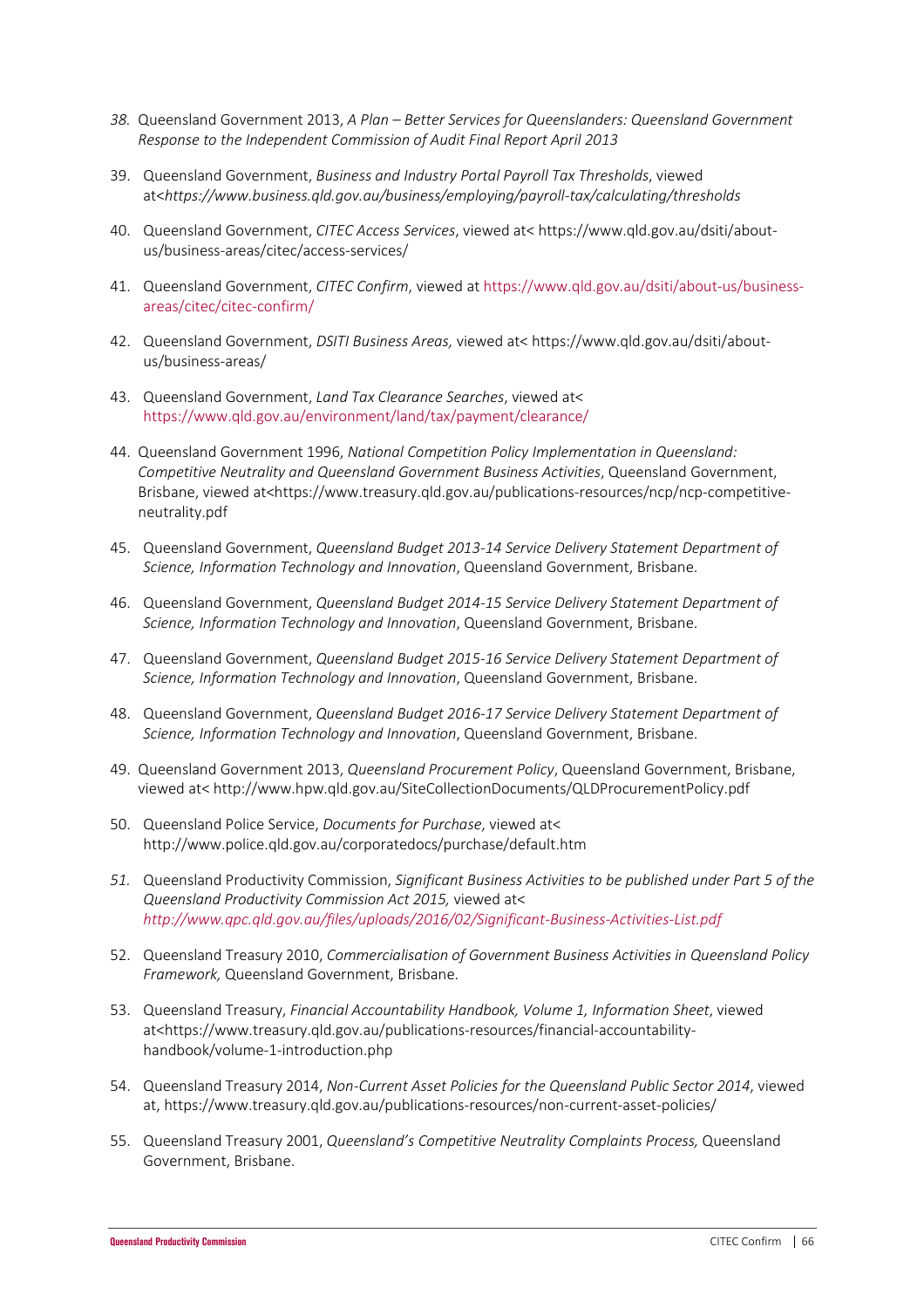- 56. Queensland Treasury, *Taxes, royalties & grants,* viewed at< https://www.treasury.qld.gov.au/taxesroyalties-grants/
- 57. SAI Global Property, viewed at< https://www.saiglobal.com/property/
- 58. SAIGlobal Company, *Property Services,* viewed at< https://www.saiglobal.com/enau/about\_sai\_global/our\_business/property\_services/
- 59. Supreme Court of Victoria, viewed at< http://www.supremecourt.vic.gov.au/
- 60. Supreme Court of Victoria, *eFiling and case management,* viewed at< http://www.supremecourt.vic.gov.au/home/forms+fees+and+services/efiling+and+case+management /
- 61. Tailored Computer Systems Pty Ltd, *Litigation Guardian,* viewed at< http://www.tcspl.com.au/content/litigation-guardian
- 62. Victoria Department of Treasury and Finance 2012, *Competitive Neutrality Policy September 2012*

#### Legislation, Regulations and Agreements

- *1. Acts Interpretation Act 1954*
- 2. County Court Civil Procedure Rules 2008 (Vic)
- *3. Financial Accountability Act 2009*
- *4. Financial and Performance Management Framework Standard 2009*
- *5. Government Owned Corporations Act 1993*
- *6. Information Privacy Act 2009*
- *7. Land Tax Act 2010*
- *8. Local Government Regulation 2012*
- 9. Memorandum of Understanding between CITEC a fully commercial business of the Queensland Government ("CITEC") and the Department of Justice and Attorney General (Justice)
- 10. Memorandum of Understanding between the Commissioner of State Revenue and CITEC Access Services.
- 11. Memorandum of Understanding for Public Access to Queensland Transport's Vehicle Registration Database via the TRANSPORT REGISTRATION AND INTEGRATED LICENSING SYSTEM (TRAILS) between The Director General Queensland Transport and The State of Queensland Acting through CITEC Confirm
- 12. Non-Current Asset Policies for the Queensland Public Sector 2014
- 13. PCI-DSS Compliance
- *14. Public Records Act 2002*
- *15. Public Services Act 2008*
- 16. Quality Management Standard ISO 9001:2008